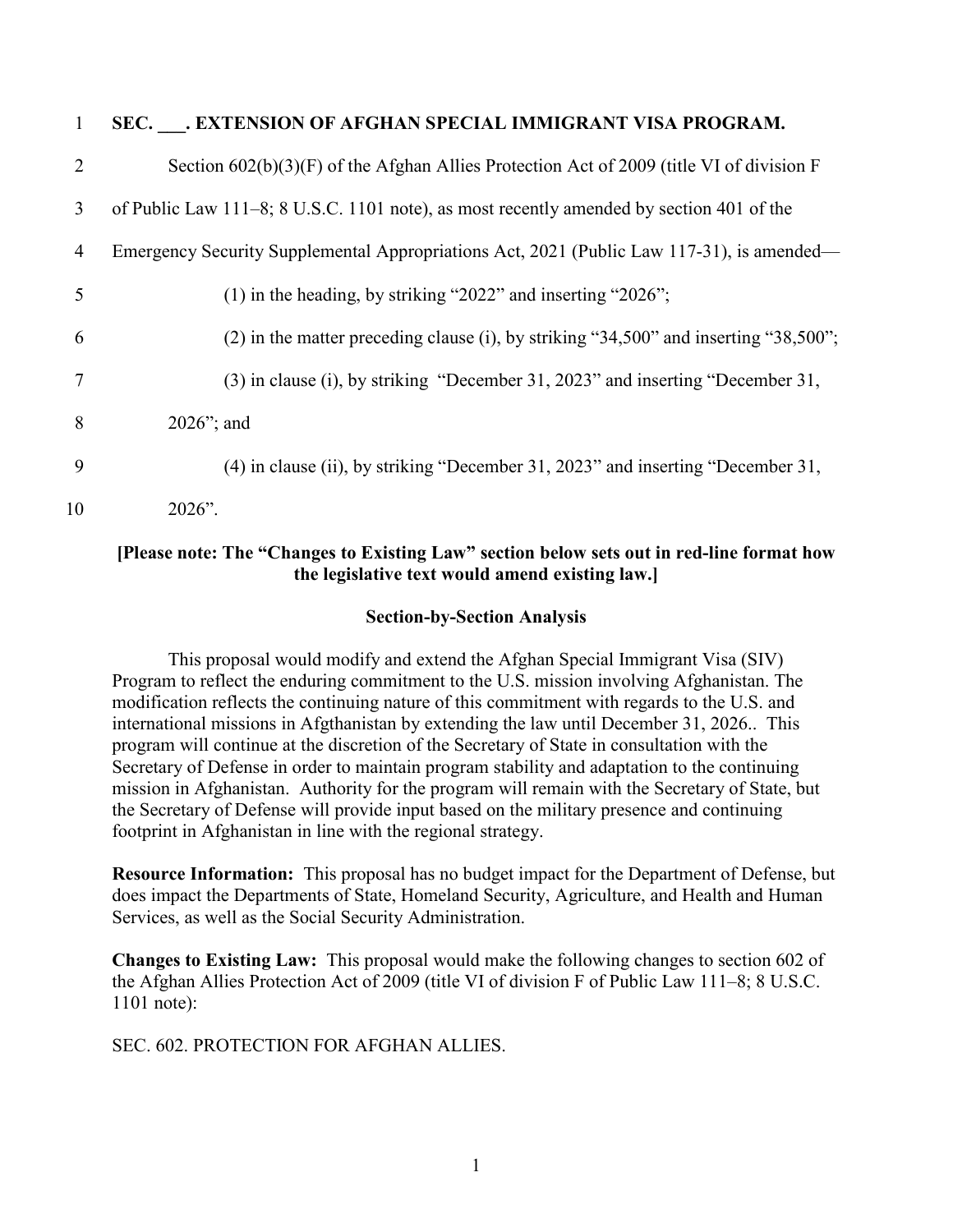(a) APPROPRIATE COMMITTEES OF CONGRESS DEFINED.—In this section, the term "appropriate committees of Congress" means—

(1) the Committee on Armed Services, the Committee on Foreign Relations, and the Committee on the Judiciary of the Senate; and

(2) the Committee on Armed Services, the Committee on Foreign Affairs, and the Committee on the Judiciary of the House of Representatives.

(b) SPECIAL IMMIGRANT STATUS FOR CERTAIN AFGHANS.—

\* \* \* \* \*

(3) NUMERICAL LIMITATIONS.—

\* \* \* \* \*

(F) FISCAL YEARS 2015 THROUGH 2022 2026.—In addition to any unused balance under subparagraph (D), for the period beginning on the date of the enactment of this subparagraph until such time that available special immigrant visas under subparagraphs (D) and (E) and this subparagraph are exhausted, the total number of principal aliens who may be provided special immigrant status under this section shall not exceed 34,500 38,500. For purposes of status provided under this subparagraph-

(i) the period during which an alien must have been employed in accordance with paragraph  $(2)(A)(ii)$  must terminate on or before December 31, 2023 December 31, 2026;

(ii) the principal alien seeking special immigrant status under this subparagraph shall apply to the Chief of Mission in accordance with paragraph (2)(D) not later than December 31, 2023 December 31, 2026; and

(iii) the authority to issue visas shall commence on the date of the enactment of this subparagraph and shall continue until modified or terminated by the Secretary of State, in consultation with the Secretary of Defense.

\* \* \* \* \*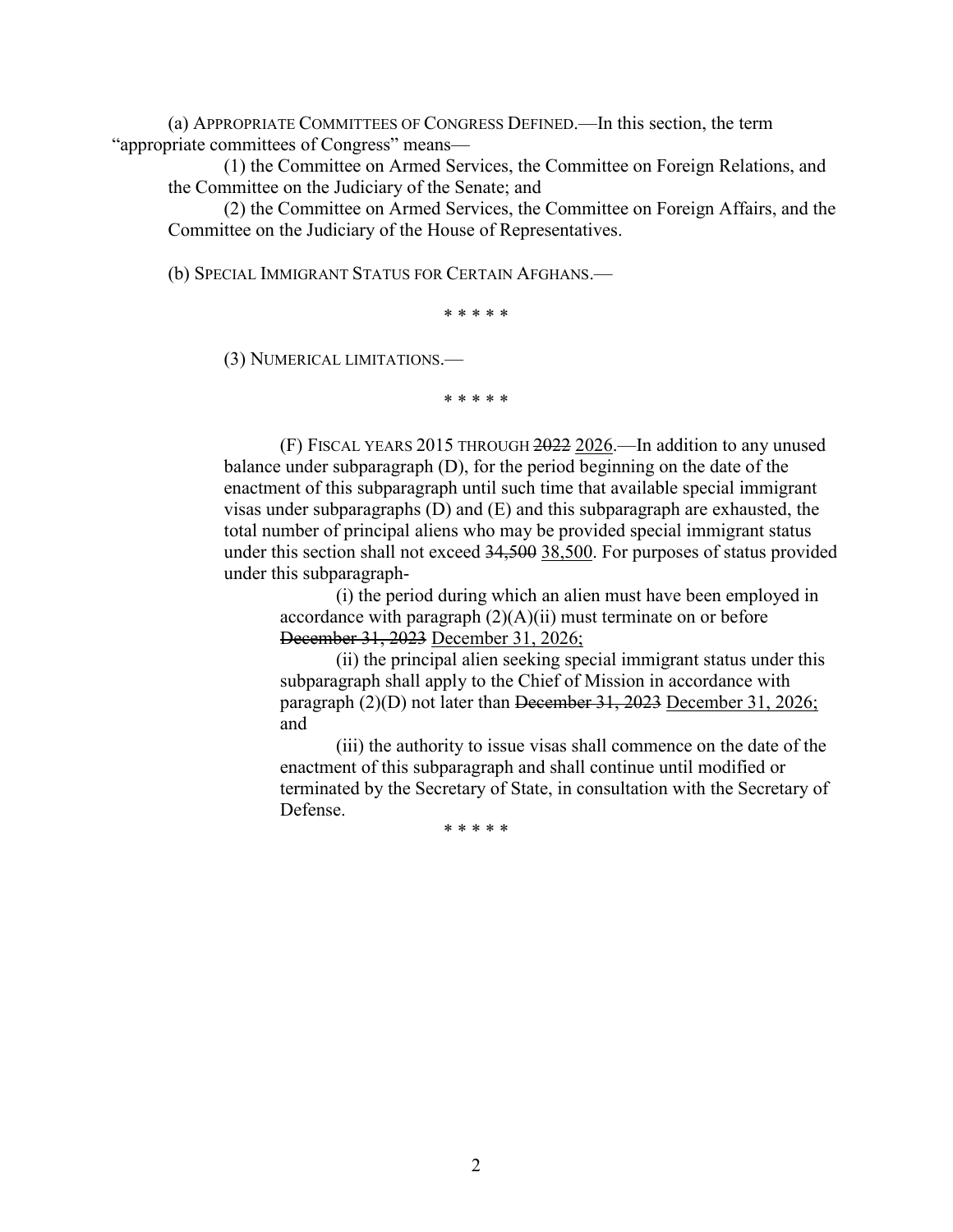#### 1 SEC **.\_\_\_. EXTENSION AND MODIFICATION OF AUTHORITY TO PROVIDE**

# 2 **ASSISTANCE TOVETTED SYRIAN GROUPS AND INDIVIDUALS.**

- 3 (a) EXTENSION.—Subsection (a) of section 1209 of the Carl Levin and Howard P. "Buck" 4 McKeon National Defense Authorization Act for Fiscal Year 2015 (Public Law 113–291; 128 5 Stat. 3559), as most recently amended by section 1221 of the National Defense Authorization 6 Act for Fiscal Year 2022 (Public Law 117-81), is further amended by striking "December 31, 7 2022" and inserting "December 31, 2024". 8 (b) LIMITATION ON COST OF CONSTRUCTION AND REPAIR PROJECTS.—Subsection (1)(3) of 9 such section 1209 is amended— 10 (1) in subparagraph (A) in the matter preceding clause (i), by striking "limitation 11 under paragraph (1)(A) on a per project basis" and inserting "limitations under paragraph 12  $(1)$ "; and 13 (2) in subparagraph (D), by striking "December 31, 2022" and inserting
	-
- 14 "December 31, 2024".

#### **[Please note: The "Changes to Existing Law" section below sets out in red-line format how the legislative text would amend existing law.]**

#### **Section-by-Section Analysis**

This proposal would extend and modify existing authority to conduct programs authorized under section 1209 of the Carl Levin and Howard P. "Buck" McKeon National Defense Authorization Act for Fiscal Year 2015 (Public Law 113-291), informed by lessons learned to-date from countering the Islamic State of Iraq and Syria (ISIS) in Syria and Iraq. Moreover, the extension and modification of this authority will provide continued capabilities to maintain continuity in the campaign to defeat ISIS, maintain cohesion with partners and Allies in the Global Coalition to Defeat ISIS, and respond effectively to any ISIS resurgence.

Extension and modification of this authority would afford the necessary resources required to counter ISIS in Syria. This authority provides the means to train and equip vetted Syrian groups and individuals to accomplish U.S. counterterrorism goals. This authority continues to serve as the principal means for continuing counterterrorism and related operations "by, with, and through" vetted Syrian individuals and groups to achieve the enduring defeat of ISIS. The extension and modification reflects DoD requirements in the current operational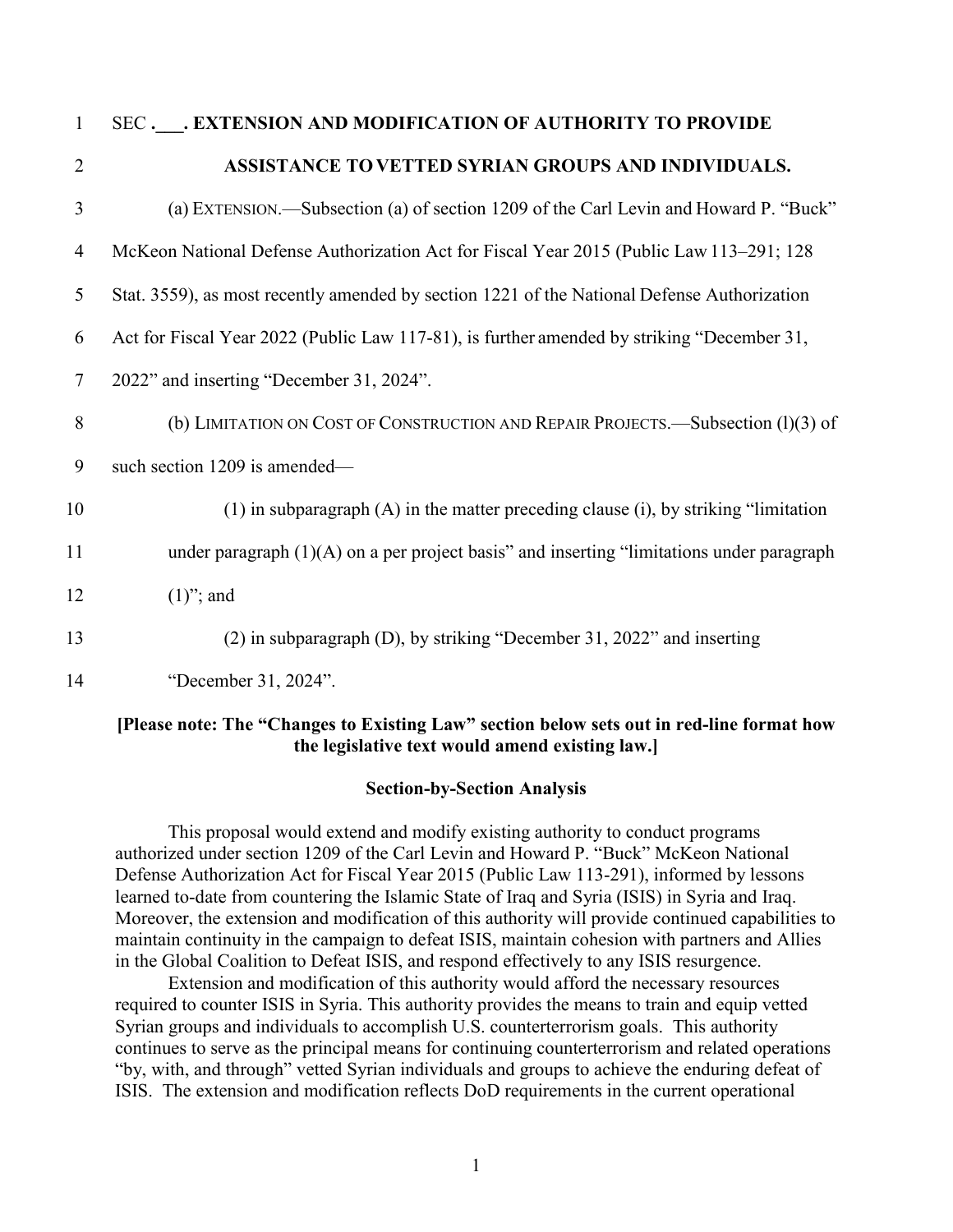environment and the continuing need to enable vetted Syrian groups and individuals to ensure the defeat of ISIS and prevent its re-emergence.

Although the ISIS "Caliphate" in Syria is lost, remnants of the organization still exist with the intent to regroup and rebuild and to continue the battle in the future. Countering ISIS now and in the years ahead requires capabilities that create an environment in which local partner forces can respond effectively to ISIS as it shifts its operations to insurgent warfare. ISIS remains focused on maintaining a clandestine, long-term insurgency to undermine local and regional governments and supports their global ambitions. This authority supports building the capacity and improving operational capabilities of our vetted partners to defeat ISIS and deliver security to liberated areas in Syria. This assistance provides our vetted local forces with essential security components that otherwise would not be available under any existing U.S. program.

More than 10,000 ISIS fighters remain in partner-run detention facilities in Syria. As the January attack in Hasakah demonstrates, these facilities remain vulnerable to ISIS efforts to break out of those facilities. Guard training and enhanced security measures provided to vetted partner forces pursuant to section 1209 remain imperative to maintaining the security of these facilities and keeping those ISIS fighters off the battlefield. Continuing and expanding the authority to waive limitations on the cost of construction projects would enable the expedited implementation of projects to construct purpose-built facilities and improve security conditions at these facilities.

These capabilities can only be built by strengthening the security capabilities of our vetted partners in securing territory liberated from ISIS and countering any future ISIS threats. The authority to provide training, equipment, and operational support allows these partners to consolidate the gains achieved against ISIS and help prevent its reemergence. This authority is instrumental and cost-effective in improving the stability and security of areas liberated from ISIS and the detention of ISIS fighters. Doing so also helps to reduce malign influence by other actors in liberated areas. The extension and modifications proposed here are intended to increase the effectiveness of our partners in continuing this campaign, including in particular in their efforts to detain ISIS fighters in safe, secure, and humane manner.

Since the inception of our efforts to train and equip vetted partner forces in Syria, together with our partners, ISIS has lost all the territory it once held in its so-called Caliphate, but we must remain vigilant of any possible resurgence of ISIS and similar organizations. Without these authorities and support to local partners' counter-ISIS operations, our partners will be challenged to address evolving ISIS threats, maintain sufficient border security, and protect their population, which would result in an environment that fuels instability, exacerbates sectarian divisions, contributes to extremism, and allows outside actors to destabilize the region and places our Homeland (and those of our partners and Allies) at future risk.

**Resource Information:** The resources affected by this proposal are reflected in the table below and are included within the Fiscal Year (FY) 2023 President's Budget request.

|                      | <b>RESOURCE REQUIREMENTS (\$MILLIONS)</b> |            |            |            |                   |                              |                                  |                               |                           |
|----------------------|-------------------------------------------|------------|------------|------------|-------------------|------------------------------|----------------------------------|-------------------------------|---------------------------|
|                      | FY<br>2023                                | FY<br>2024 | FY<br>2025 | FY<br>2026 | <b>FY</b><br>2027 | Appropriation<br><b>From</b> | <b>Budget</b><br><b>Activity</b> | Dash-1<br>Line<br><b>Item</b> | Program<br><b>Element</b> |
| Syria<br><b>CTEF</b> | \$183                                     |            |            |            |                   | <b>CTEF</b>                  | 04                               | 4GTD0<br>000                  | 1002200                   |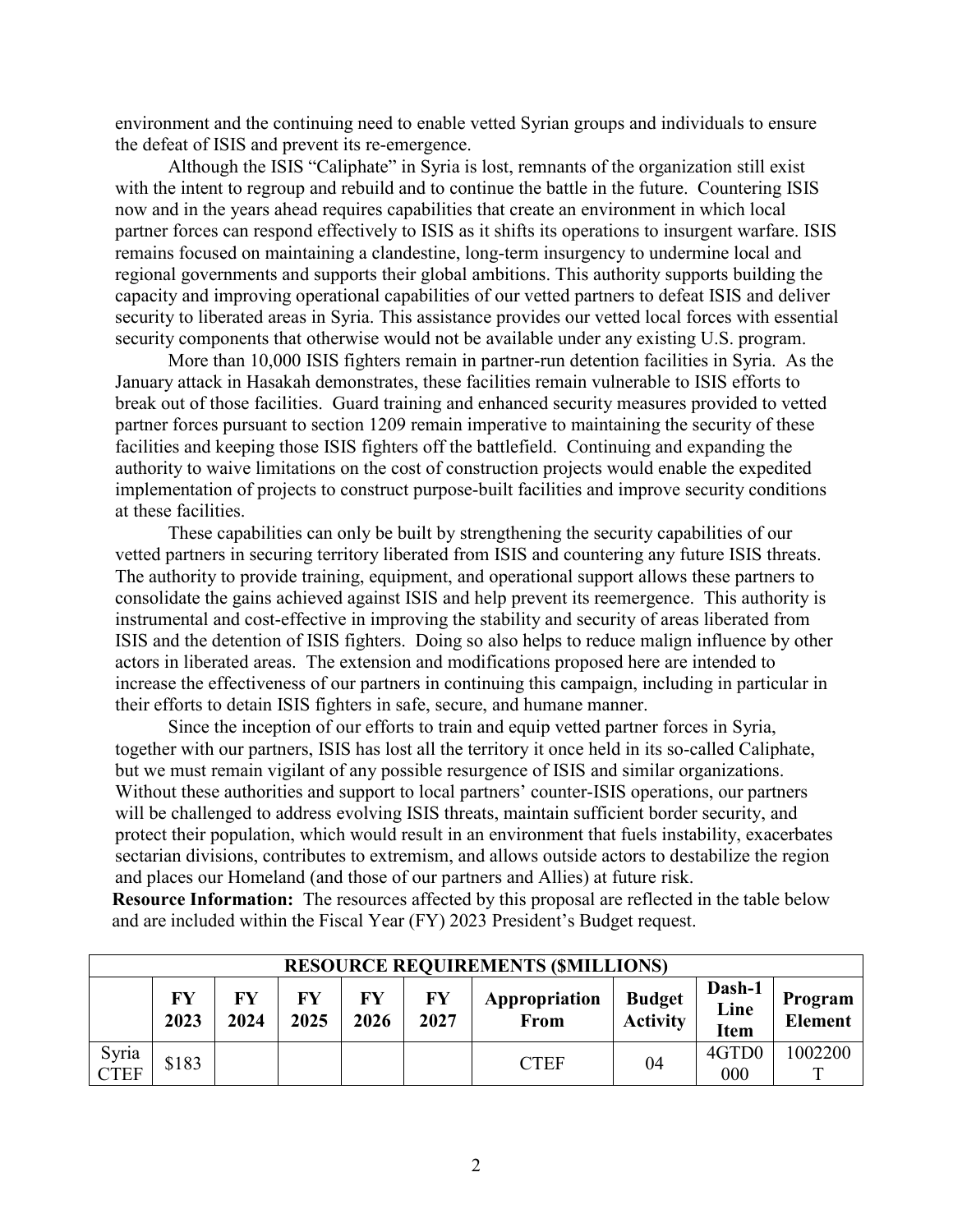**Changes to Existing Law:** This proposal would make the following changes to section 1209 of the National Defense Authorization Act for Fiscal Year 2015 (Public Law 113-291):

SEC. 1209. AUTHORITY TO PROVIDE ASSISTANCE TO VETTED SYRIAN GROUPS AND INDIVIDUALS.

(a) IN GENERAL.—The Secretary of Defense is authorized, in coordination with the Secretary of State, to provide assistance, including training, equipment, supplies, stipends, construction and repair of training and associated facilities or other facilities necessary to meet urgent military operational requirements of a temporary nature and sustainment to appropriately vetted Syrian groups and individuals through December 31, 2022 December 31, 2024, for the following purposes:

(1) Defending the Syrian people from attacks by the Islamic State of Iraq and Syria.

(2) Securing territory formerly controlled by the Islamic State of Iraq and Syria.

(3) Protecting the United States and its partners and allies from the threats posed by the Islamic State of Iraq and Syria, al Qaeda, and associated forces in Syria.

(4) Providing appropriate support to vetted Syrian groups and individuals to conduct temporary and humane detention and repatriation of Islamic State of Iraq and Syria foreign terrorist fighters in accordance with all laws and obligations related to the conduct of such operations, including, as applicable—

(A) the law of armed conflict;

(B) internationally recognized human rights;

(C) the principle of non-refoulement;

(D) the Convention Against Torture and Other Cruel, Inhuman or

Degrading Treatment or Punishment (done at New York on December 10, 1984); and

(E) the United Nations Convention Relating to the Status of Refugees, done at Geneva July 28, 1951 (as made applicable by the Protocol Relating to the Status of Refugees, done at New York January 31, 1967 (19 UST 6223)).

\* \* \* \* \*

(l) LIMITATION ON COST OF CONSTRUCTION AND REPAIR PROJECTS.—

(1) IN GENERAL.—The cost of construction and repair projects carried out under this section may not exceed, in any fiscal year—

(A) \$4,000,000 per project; or

(B) \$20,000,000 in the aggregate.

(2) FOREIGN CONTRIBUTIONS.—The limitation under paragraph (1) shall not apply to the expenditure of foreign contributions in excess of the per-project or aggregate limitation set forth in that paragraph.

amended by adding at the end the following:

(3) WAIVER AUTHORITY.—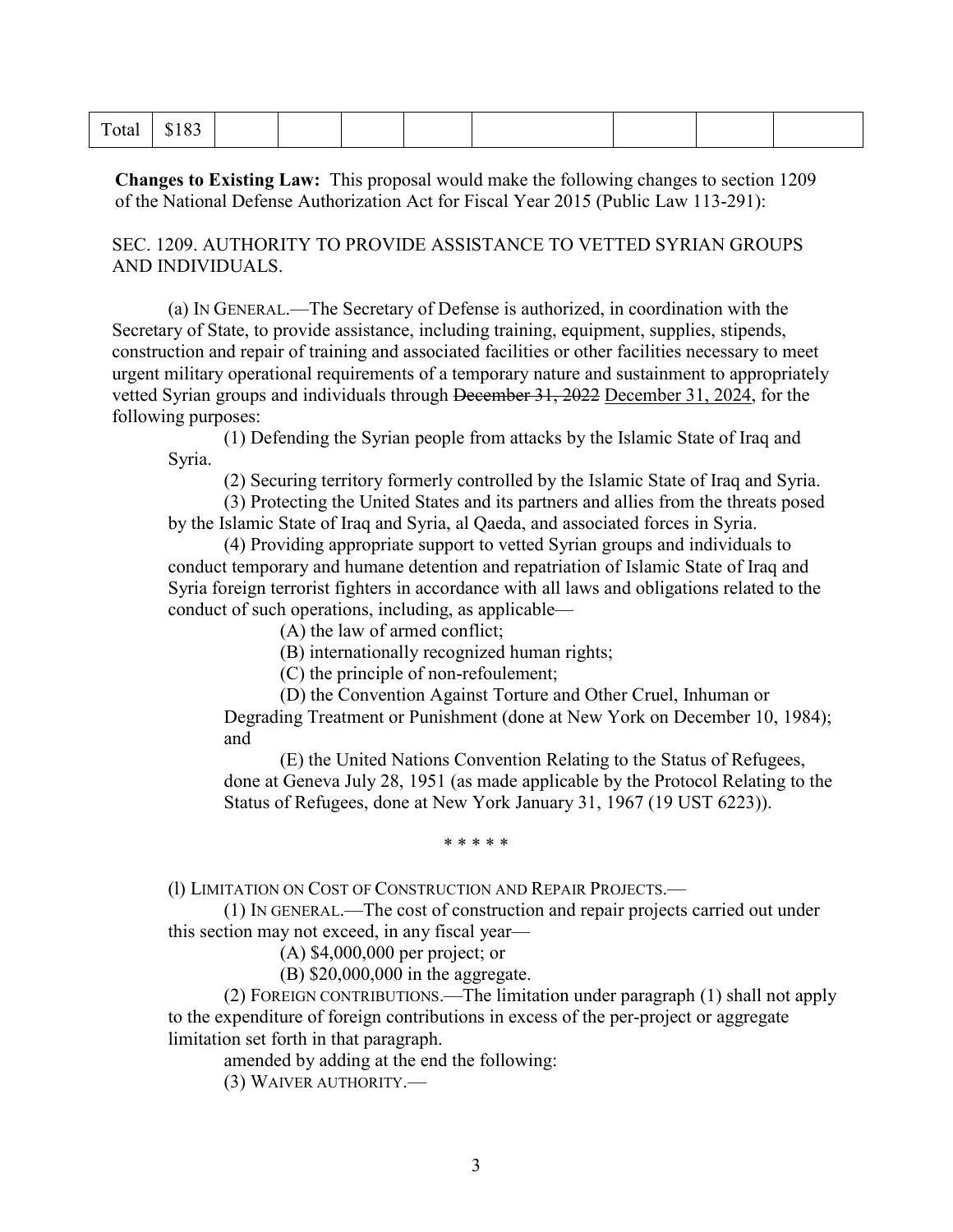(A) IN GENERAL.—The President may waive the limitation limitations under paragraph  $(1)(A)$  on a per project basis paragraph  $(1)$  for the purposes of providing support authorized under subsection (a)(4) if the President—

(i) determines that the waiver is in the national security interest of the United States; and

(ii) submits to the appropriate congressional committees a notification of the exercise of the waiver.

(B) NOTICE AND WAIT.—

(i) IN GENERAL.—A project with respect to which the exercise of a waiver under subparagraph (A) applies may only be carried out after the end of a 15-day period beginning at the date on which the appropriate congressional committees receive the notification required by subparagraph  $(A)(ii)$ .

(ii) MATTERS TO BE INCLUDED.—The notification required by subparagraph  $(A)(ii)$  shall include the following:

(I) A detailed plan and cost estimate for the project.

(II) A certification by the President that facilities and activities relating to the project comply with—

(aa) the law of armed conflict;

(bb) internationally recognized human rights;

(cc) the principle of non-refoulement;

(dd) the Convention Against Torture and Other

Cruel, Inhuman or Degrading Treatment or Punishment (done at New York on December 10, 1984); and

(ee) the United Nations Convention Relating to the Status of Refugees, done at Geneva July 28, 1951 (as made applicable by the Protocol Relating to the Status of Refugees, done at New York January 31, 1967 (19 UST6223)).

(III) An explanation of the national security interest addressed by the project.

(iii) APPROPRIATE CONGRESSIONAL COMMITTEES DEFINED.—In this subparagraph, the term "appropriate congressional committees" means—

(I) the congressional defense committees; and

(II) the Committee on Committee on Foreign Relations of

the Senate and the Committee on Foreign Affairs of the House of Representatives.

(C) UPDATE TO PLAN AND COST ESTIMATE.—Upon obligation of any funds to carry out a project with respect to which the exercise of a waiver under subparagraph (A) applies, the Secretary of Defense shall submit to the congressional defense committees an update to the plan and cost estimate for the project as required by subparagraph  $(B)(ii)(I)$ .

(D) SUNSET.—The waiver authority under this paragraph shall expire on December 31, 2022 December 31, 2024.

\* \* \* \* \*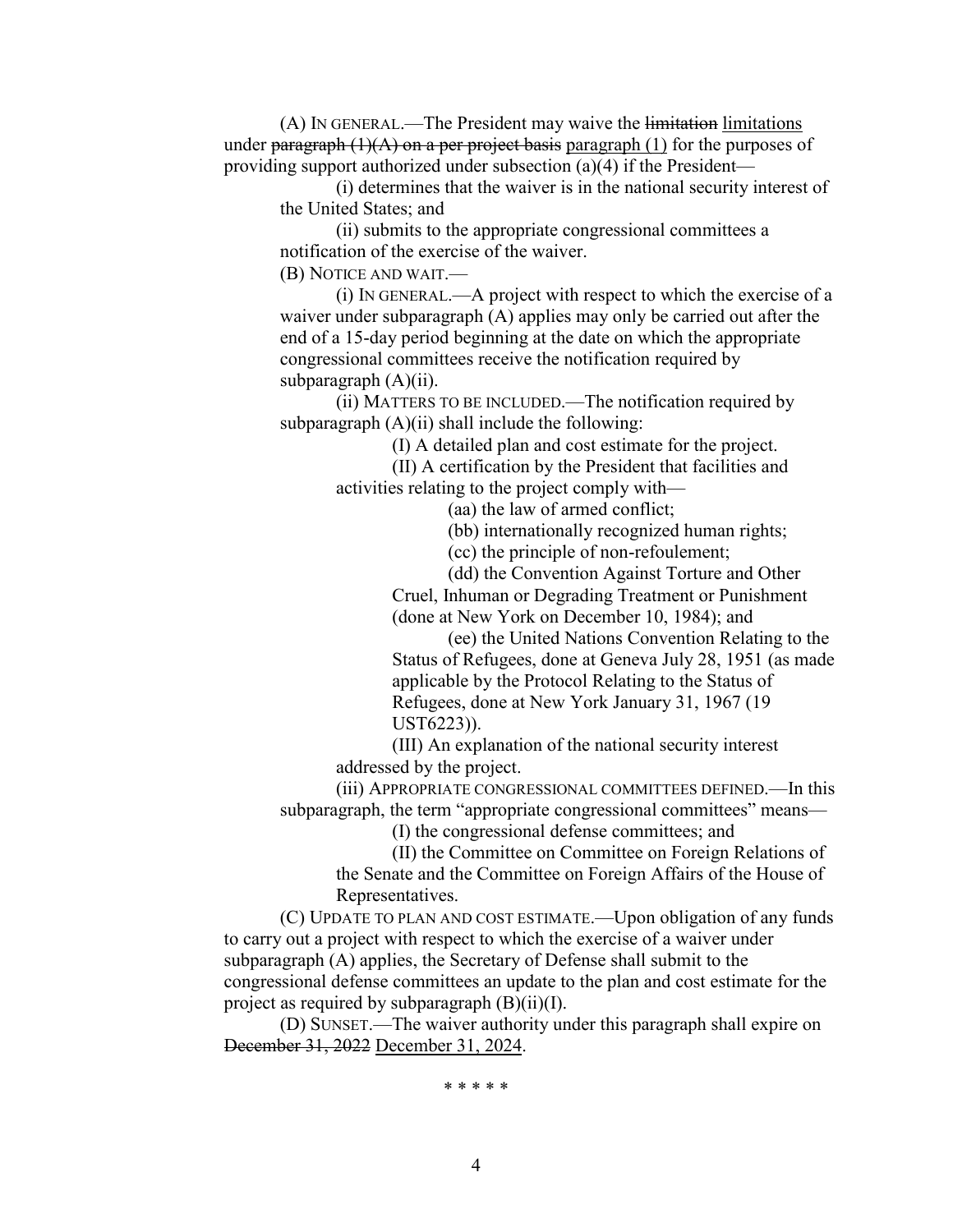| $\mathbf{1}$   | SEC. BASIC ALLOWANCE FOR HOUSING FOR MEMBERS WITHOUT                                           |
|----------------|------------------------------------------------------------------------------------------------|
| $\overline{2}$ | DEPENDENTS WHEN HOMEPORT CHANGE WOULD FINANCIALLY                                              |
| 3              | <b>DISADVANTAGE MEMBER.</b>                                                                    |
| 4              | Section 403(o) of title 37, United States Code, is amended—                                    |
| 5              | (1) by inserting " $(1)$ " before "In the case of a member who is assigned"; and               |
| 6              | (2) by adding at the end the following new paragraph:                                          |
| 7              | "(2) In the case of a member without dependents who is assigned to a unit that undergoes       |
| 8              | a change of home port or a change of permanent duty station, the member may be treated for the |
| 9              | purposes of this section as if the unit to which the member is assigned did not undergo such a |
| 10             | change if the Secretary concerned determines that it would be inequitable to base the member's |
| 11             | entitlement to, and amount of, a basic allowance for housing on the new home port or permanent |
| 12             | duty station.".                                                                                |

#### **[Please note: The "Changes to Existing Law" section below sets out in red-line format how the legislative text would amend existing law.]**

#### **Section-by-Section Analysis**

This proposal would amend 37 U.S.C. 403, to allow the Secretaries of the military departments discretionary authority to authorize a housing allowance based on the old homeport or permanent duty station for single members disadvantaged as a result of a unit's change of homeport or permanent duty station. If enacted, the Secretary concerned may determine that when undergoing a change in homeport or change in permanent duty station it would be inequitable to pay a housing allowance other than based on the previous homeport or permanent duty station. Currently, members who undergo homeport changes from CONUS to OCONUS must be on board for at least 12 months after the effective date of the homeport change to warrant a fully-funded permanent change of station move. When members are in receipt of orders to return to the area of the previous homeport or permanent duty station, rather than receiving a fully-funded move under the homeport change order, this proposal would authorize the Secretary authority to approve retention of a previously-authorized housing allowance until return to the previous homeport or duty station.

During the most recent three-carrier ship swaps, housing allowances for a number of single Sailors living in commercial housing were stopped upon the effective date of the homeport shift, as all resided on ship and there is no authority to pay a housing allowance when a member without dependents is assigned to Government quarters. Some of these Sailors were already in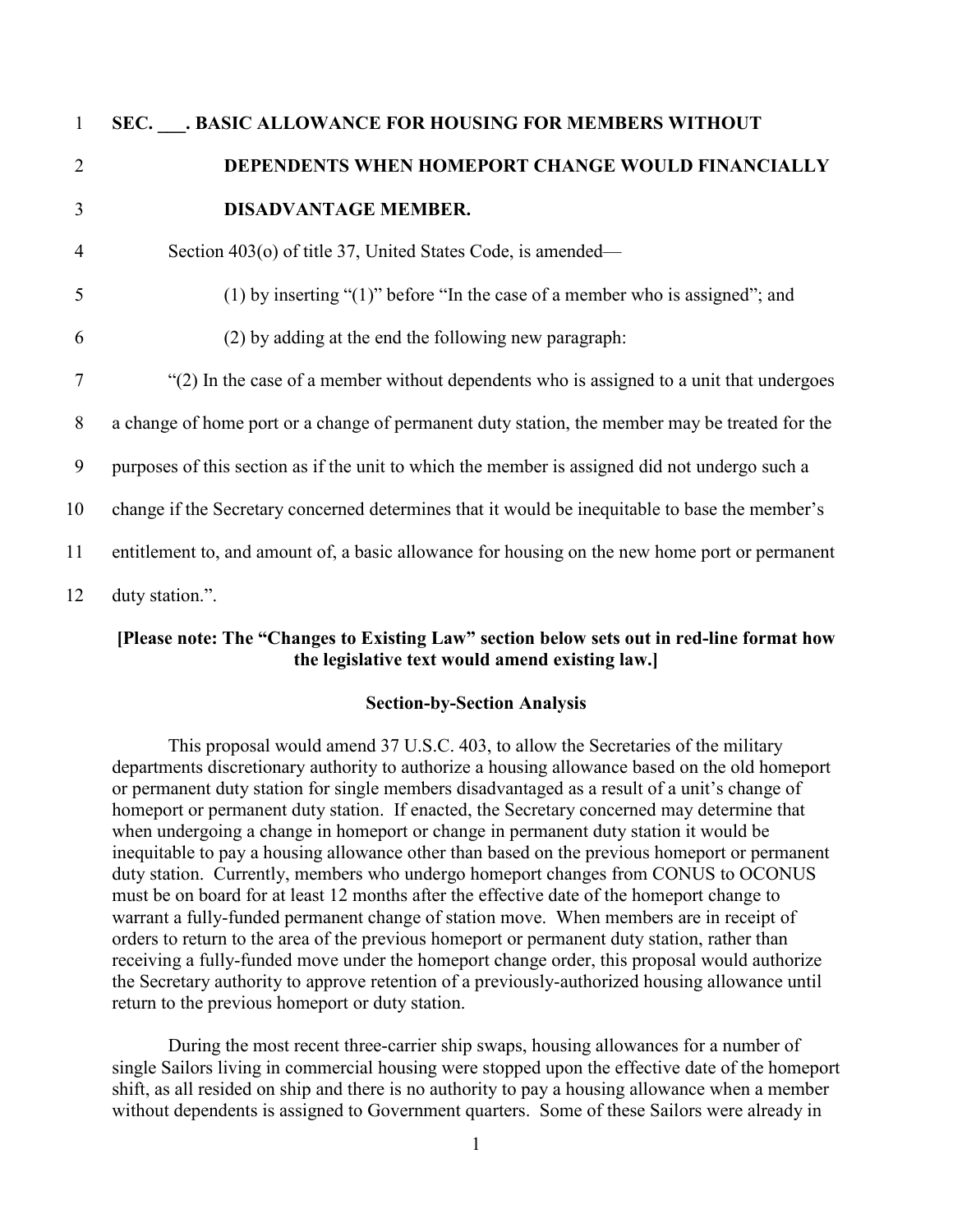receipt of follow-on orders back to the old homeport where they had to terminate commercial housing leases. Under current law, these members lost their housing allowance and either had to move out of their current residence (despite returning in a few months) or pay rent/mortgage outof-pocket. Married Sailors with dependents are afforded the opportunity to retain housing allowance at the old homeport rate. In light of the inequity between married and single members, Navy requested a waiver to pay a housing allowance to single members at the old permanent duty station or other than the permanent duty station/homeport rate. OSD denied the request due to absence of authority to approve such a waiver. The number of Sailors impacted due to the denial is unknown. Enactment of this proposal would eliminate an inequity to single Sailors with orders to return to their old permanent duty station/homeport.

This proposal considers provisions under current law of a low-cost or no-cost move, which permit a member to retain eligibility for a previously authorized housing allowance if not offered a funded permanent change of station order. This proposal would allow the Secretary concerned to treat members assigned to units that undergo a change of homeport or permanent duty station in the same manner as a low-cost or no-cost move.

**Resource Information**: The resources impacted are reflected in the table below and are included within the Fiscal Year (FY) 2023 President's Budget request. Based on typical planned Organized Unit Moves (OUM) affecting roughly 450 officers and 2500 E-5 through E-9 per year, approximately 15 officers and 80 enlisted would receive this entitlement per year. E-4 and below were not included in the estimate because nearly all single junior Sailors should be berthed in barracks. The estimate assumes one-half of the crew has no dependents, one-fourth of the crew has received transfer orders (within ~9 months of transfer), and one-fourth of transfer orders are to the original Permanent Duty Station (PDS). The last two assumptions will be greatly affected by PCS funding availability and assignment detailer action. The mean duration of entitlement for Sailors affected is approximately 6 months. The majority of Sailors affected typically reside in barracks at the new PDS, thus, receiving no BAH. Therefore, the cost would be the BAH rate at the old PDS rate for 6 months, per affected Sailor. The cost estimate is based on an average of fleet homeport BAH rates for officers in pay grade O3, and enlisted in pay grade E5, in FY18. After inflation, the cost is approximately \$0.9M in FY23.

|                                                 | <b>RESOURCE IMPACT (SMILLIONS)</b>                 |            |            |            |            |                             |                                  |                         |                           |
|-------------------------------------------------|----------------------------------------------------|------------|------------|------------|------------|-----------------------------|----------------------------------|-------------------------|---------------------------|
|                                                 | FY<br>2023                                         | FY<br>2024 | FY<br>2025 | FY<br>2026 | FY<br>2027 | Appropriation<br>From       | <b>Budget</b><br><b>Activity</b> | M1 LI<br>N <sub>O</sub> | Program<br><b>Element</b> |
| Navy Basic<br>Allowance<br>for Housing          | 0.9                                                | 0.9        | 1.0        | 1.0        | 1.1        | Military<br>Personnel, Navy | 01,02                            | 25,80                   | <b>NA</b>                 |
|                                                 | Marine Corps does not intend to use this authority |            |            |            |            |                             |                                  |                         |                           |
|                                                 | Army does not intend to use this authority         |            |            |            |            |                             |                                  |                         |                           |
| Air Force does not intend to use this authority |                                                    |            |            |            |            |                             |                                  |                         |                           |
| Total                                           | 0.9                                                | 0.9        | 1.0        | $1.0\,$    | 1.1        |                             |                                  |                         |                           |

**Changes to Existing Law:** This proposal would make the following changes to section 403(o) of title 37, United States Code:

#### **§ 403. Basic allowance for housing**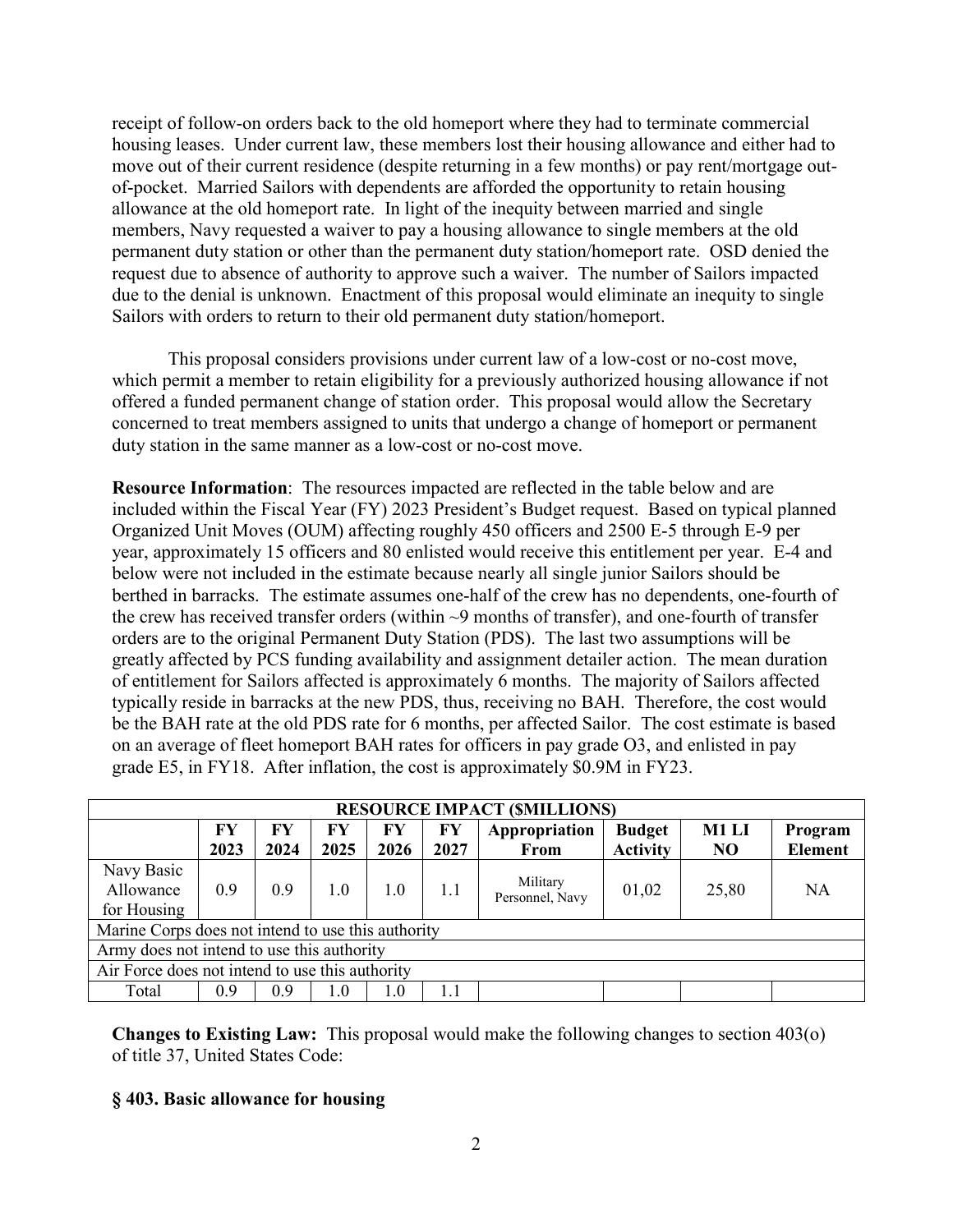(a) GENERAL ENTITLEMENT.—(1) Except as otherwise provided by law, a member of a uniformed service who is entitled to basic pay is entitled to a basic allowance for housing at the monthly rates prescribed under this section or another provision of law with regard to the applicable component of the basic allowance for housing. The amount of the basic allowance for housing for a member will vary according to the pay grade in which the member is assigned or distributed for basic pay purposes, the dependency status of the member, and the geographic location of the member. The basic allowance for housing may be paid in advance.

(2) A member of a uniformed service with dependents is not entitled to a basic allowance for housing as a member with dependents unless the member makes a certification to the Secretary concerned indicating the status of each dependent of the member. The certification shall be made in accordance with regulations prescribed by the Secretary of Defense.

\* \* \* \* \*

(o) TREATMENT OF LOW-COST AND NO-COST MOVES AS NOT BEING REASSIGNMENTS.— (1) In the case of a member who is assigned to duty at a location or under circumstances that make it necessary for the member to be reassigned under the conditions of low-cost or no-cost permanent change of station or permanent change of assignment, the member may be treated for the purposes of this section as if the member were not reassigned if the Secretary concerned determines that it would be inequitable to base the member's entitlement to, and amount of, a basic allowance for housing on the cost of housing in the area to which the member is reassigned.

(2) In the case of a member without dependents who is assigned to a unit that undergoes a change of home port or a change of permanent duty station, the member may be treated for the purposes of this section as if the unit to which the member is assigned did not undergo such a change if the Secretary concerned determines that it would be inequitable to base the member's entitlement to, and amount of, a basic allowance for housing on the new home port or permanent duty station.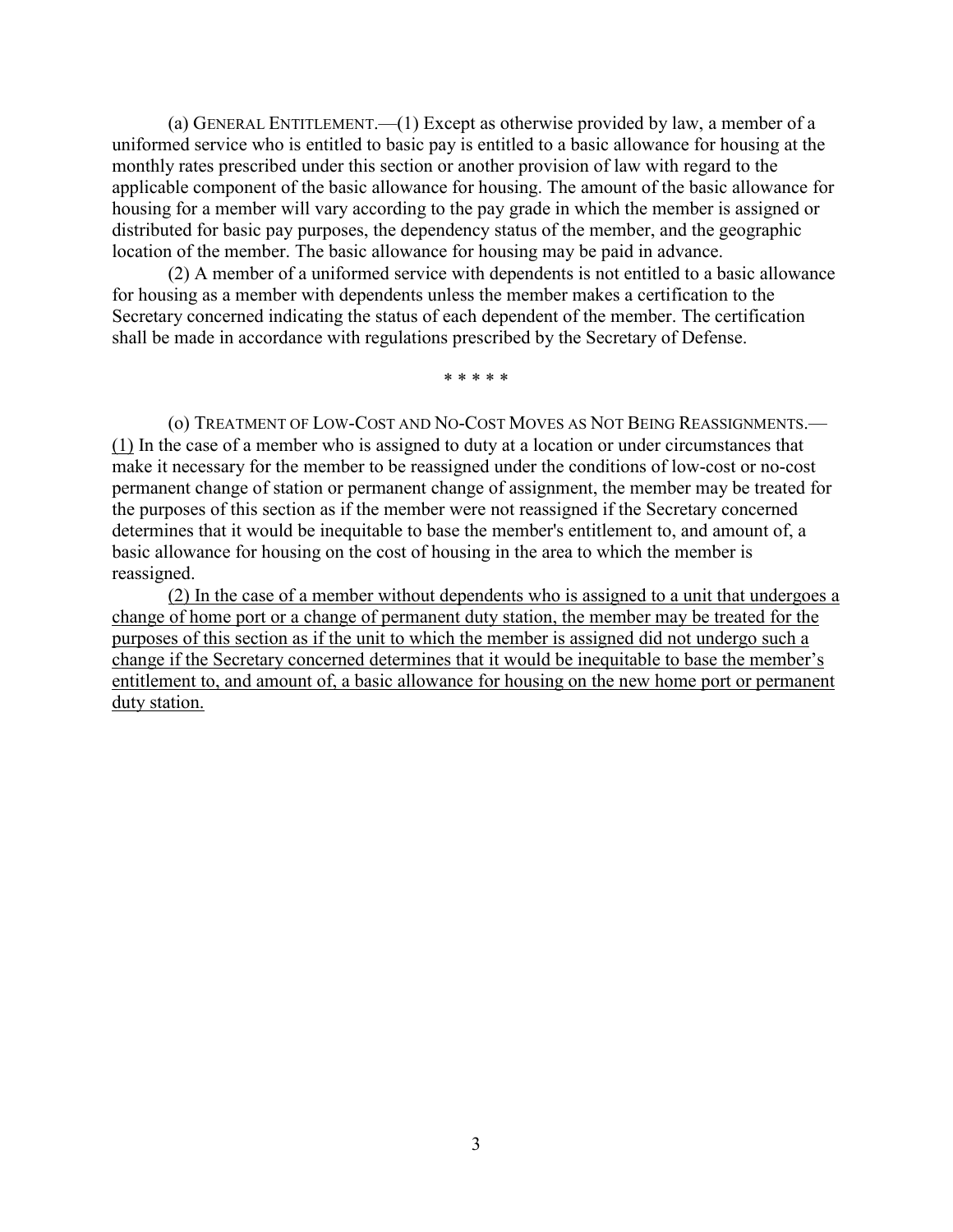| $\mathbf{1}$   | SEC. BLOCK BUY CONTRACTS FOR CH-53K HEAVY LIFT HELICOPTER.                                       |
|----------------|--------------------------------------------------------------------------------------------------|
| $\overline{2}$ | (a) BLOCK BUY CONTRACT AUTHORITY.—The Secretary of the Navy may enter into one                   |
| 3              | or more block buy contracts, during fiscal years 2023 and 2024, for the procurement of airframes |
| $\overline{4}$ | and engines in support of the CH-53K heavy lift helicopter program.                              |
| 5              | (b) LIABILITY.— Any contract entered into under subsection (a) shall provide that—               |
| 6              | (1) any obligation of the United States to make a payment under the contract is                  |
| $\overline{7}$ | subject to the availability of appropriations for that purpose; and                              |
| 8              | (2) the total liability to the Federal Government for termination of the contract                |
| 9              | shall be limited to the total amount of funding obligated at time of termination.                |

#### **Section-by-Section Analysis**

This section would permit the Navy to enter into a block buy contract, across two fiscal years (FY 2023-FY 2024), for thirty CH-53K airframes, or quantities as appropriated by Congress. This section would further permit the Navy to enter into a block buy contract, across two fiscal years (FY 2023-FY 2024), for ninety CH-53K aircraft engines in support of thirty aircraft.

These block buy contract strategies will provide industrial base stability, incentivize prime/supplier investment, improve production efficiency, reduce administration burden of annual contracts, and take advantage of airframes and engine procurement volume resulting in significant cost avoidance when compared to an annual procurement cost estimates.

This block buy contracting authority would provide the prime contractor and suppliers with a reasonable advance assurance of authority to buy multiple aircraft over two years while also limiting the Government's liability to funds appropriated.

**Resource Information:** This resources impacted by this proposal are reflected in the table below and are included within the Fiscal year (FY) 2023 President's Budget request.

|                             | <b>RESOURCE IMPACT (Weapon System Cost \$ in Millions)</b> |            |            |                                                   |            |                                  |                                  |                |                           |
|-----------------------------|------------------------------------------------------------|------------|------------|---------------------------------------------------|------------|----------------------------------|----------------------------------|----------------|---------------------------|
| Program                     | FY<br>2023                                                 | FY<br>2024 | FY<br>2025 | FY<br>2026                                        | FY<br>2027 | Appropriation<br>From            | <b>Budget</b><br><b>Activity</b> | <b>BLI/SAG</b> | Program<br><b>Element</b> |
| $CH-53K$<br>(Heavy<br>Lift) | \$1,852.9                                                  |            |            | $\vert$ \$2,166   \$2,779   \$2,759.5   \$2,704.4 |            | Aircraft<br>Procurement,<br>Navy | 01                               | 0158           | 0206122M                  |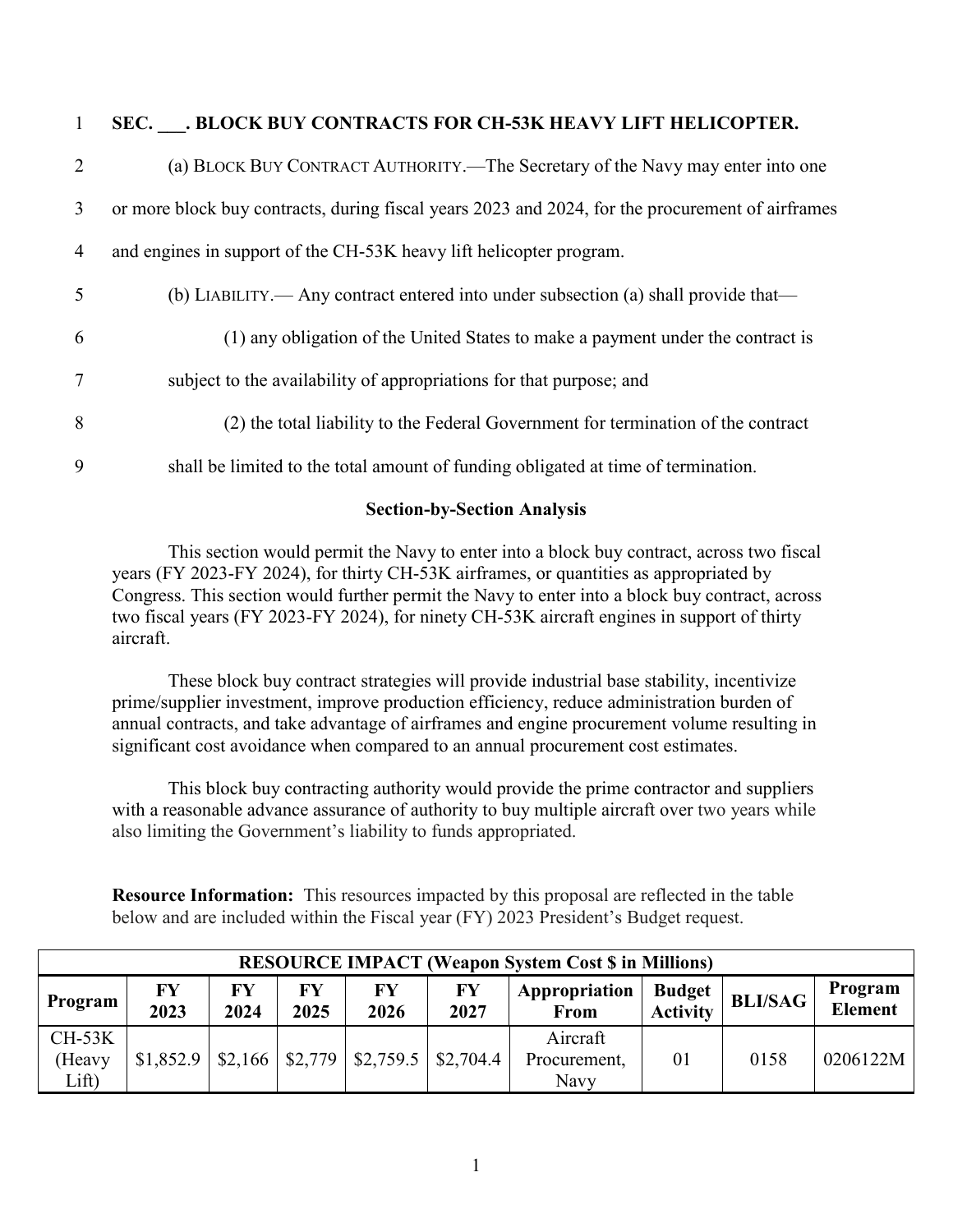| $\sim$<br>Aırcraft<br>Juantıty | $\Omega$<br>1 Q | ∸ ∽     | ∸ ⊥     | - 1       | - 1       |  |  |
|--------------------------------|-----------------|---------|---------|-----------|-----------|--|--|
| Total                          | \$1,852.9<br>u  | \$2,166 | \$2,779 | \$2,759.5 | \$2,704.4 |  |  |

**Changes to Existing Law:** This proposal makes no changes to existing law.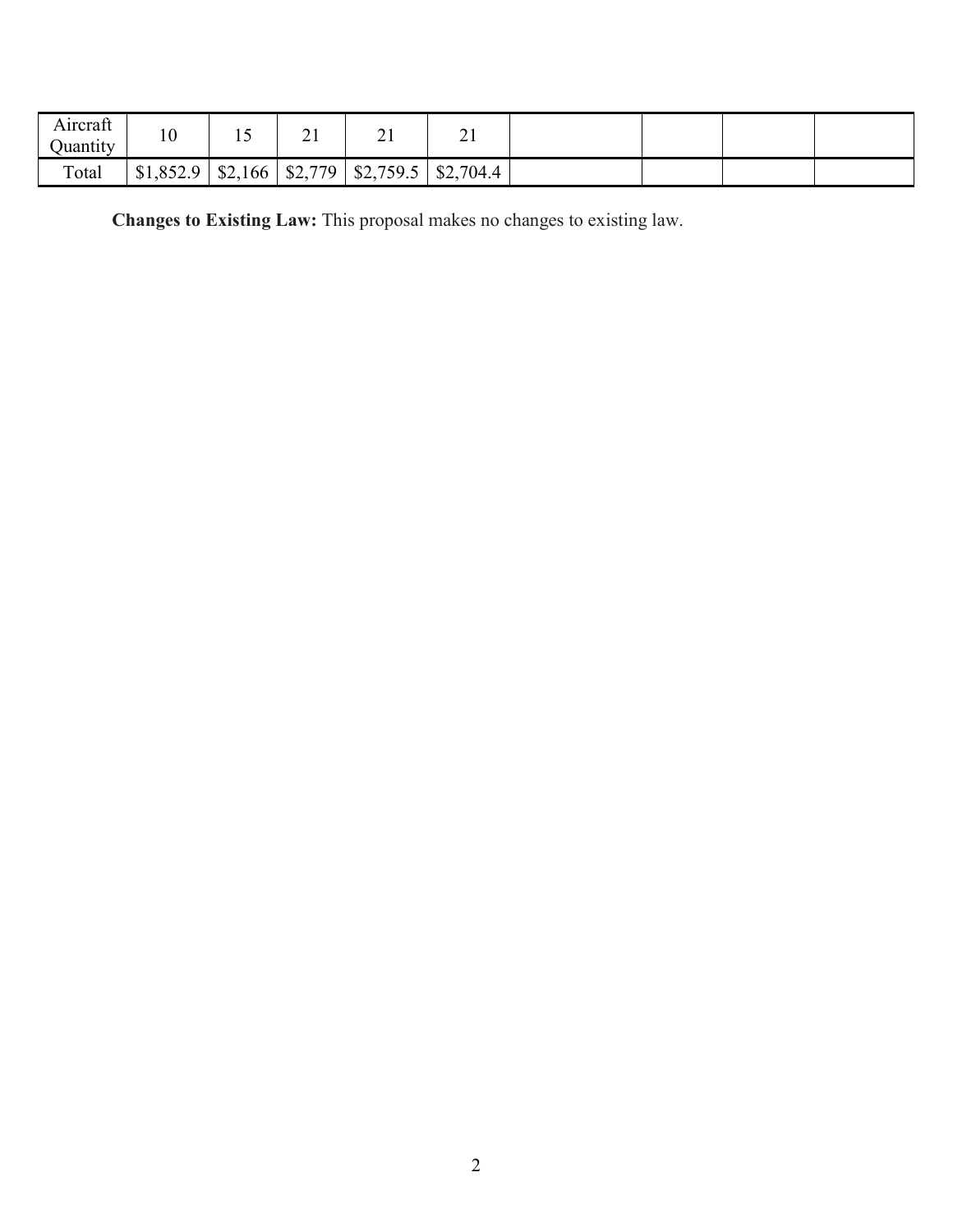# 1 **SEC. \_\_\_. EXPANSION OF ELIGIBILITY FOR DETAIL OF COMMISSIONED**  2 **OFFICERS AT LAW SCHOOL** 3 Section 2004 of title 10, United States Code, is amended— 4 (1) in subsection (b)(1)(A), by striking "six" and inserting "eight"; and 5 (2) by adding at the end the following new subsection: 6 "(g) The Secretary of the military department concerned may adjust the relative seniority 7 of an officer detailed for legal training under subsection (a) in relation to other commissioned 8 officers of the same armed force, and in the same grade and competitive category, to ensure that 9 such officer is not considered for promotion to the next higher grade during the period beginning 10 on the date on which the officer is detailed as a student under subsection (a) and ending not later 11 than the date that is one year after the date on which the officer is first transferred or detailed as a 12 judge advocate within the military department concerned.".

# **[Please note: The "Changes to Existing Law" section below sets out in red-line format how the legislative text would amend existing law.]**

# **Section-by-Section Analysis**

This proposal would expand eligibility of commissioned officers for detail to law school from a maximum of six years of active duty to a maximum of eight years of active duty. At this time, Nuclear Power Trained Officers and Aviation Trained Officers are normally ineligible because of tour-commitments that require completion, or Minimum Service Requirements (MSR). This proposal would provide an opportunity for those officers who have required active service for the entire eight-year minimum service obligation to attend law school and continue service as a judge advocate.

In August 2019, the Secretary of the Navy ordered a comprehensive review of legal services provided by Navy and Marine Corps uniformed legal practitioners. The report noted that increased understanding of, and appreciation for, Navy operations and Service culture would improve judge advocates' court-martial practice, especially in cases concerning operational deficiencies, as well as delivery of legal support across the enterprise. This proposal will support a greater period of fleet experience and, by expanding eligibility for those officers who must fulfill an MSR obligation or mandatory tour requirement, it will cast a wider net of diversity of experience by allowing officers from the Nuclear and Aviation communities.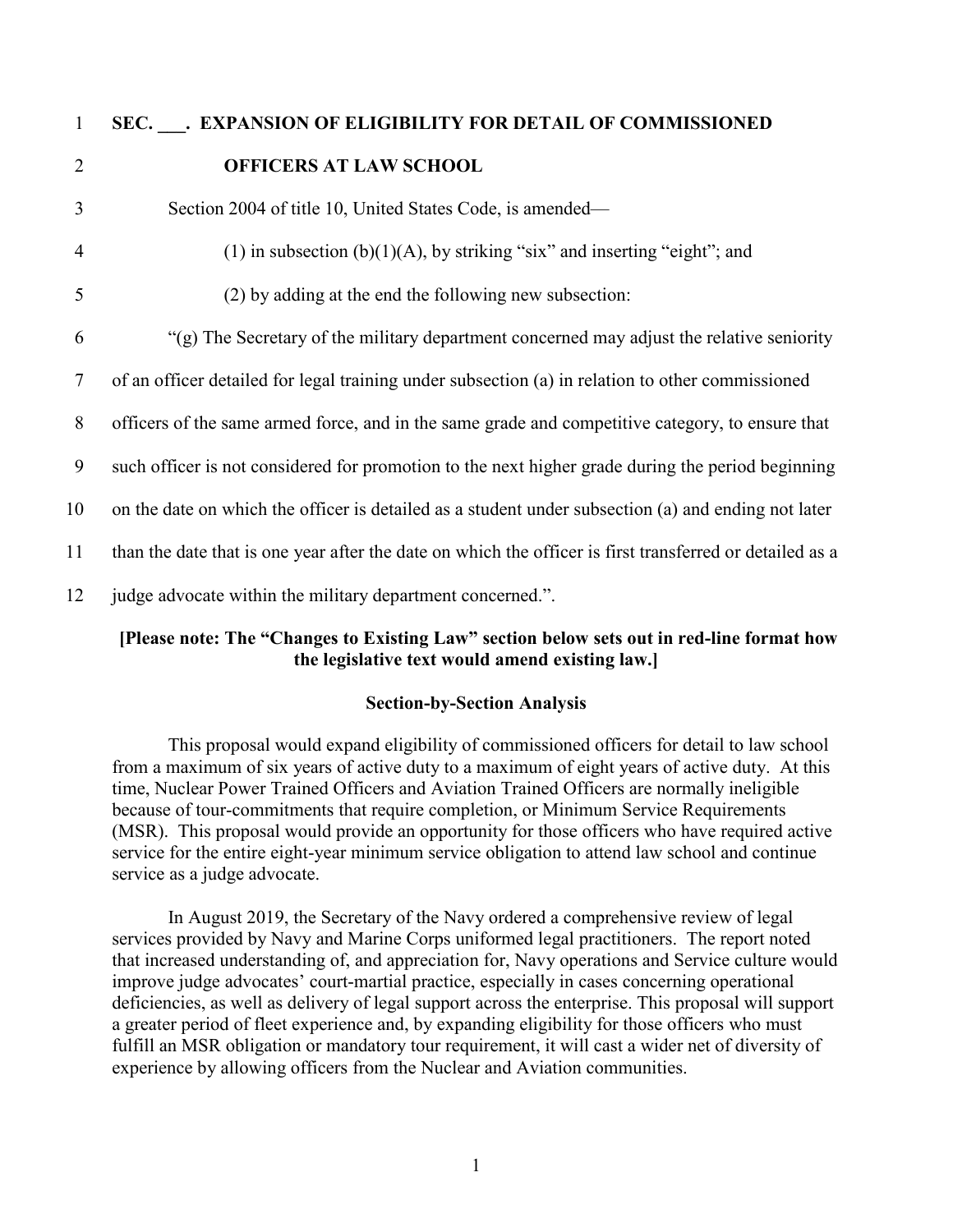This proposal would also provide clear authority for the Military Department Secretaries to adjust, toll, or reset the lineal order of certain officers during and immediately after law school. This authority is needed to manage when officers who begin law school having between six and eight years of service come into zone for promotion to paygrade O-4. For example, Navy officers currently come "in zone" for promotion to O-4 at or near the 10-year mark. This means officers who begin law school after six to eight years of service would be considered "in zone" for promotion, in their former or new competitive category, while in law school or shortly thereafter. Adjusting the lineal order would afford these officers the opportunity to complete law school and receive a performance evaluation as a judge advocate before coming into the promotion zone.

**Resource Information:** This proposal has no impact on the use of resources.

**Changes to Existing Law:** This proposal would make the following changes to section 2004 of title 10, United States Code:

#### **§ 2004. Detail as students at law schools; commissioned officers; certain enlisted members**

(a) The Secretary of each military department may, under regulations prescribed by the Secretary of Defense, detail commissioned officers and enlisted members of the armed forces as students at accredited law schools, located in the United States, for a period of training leading to the degree of juris doctor. No more than twenty-five officers and enlisted members from each military department may commence such training in any single fiscal year.

(b) To be eligible for detail under subsection (a), an officer or enlisted member must be a citizen of the United States and must—

(1) either—

(A) have served on active duty for a period of not less than two years nor more than  $s$ ix eight years and be an officer in the pay grade O–3 or below as of the time the training is to begin; or

(B) have served on active duty for a period of not less than four years nor more than eight years and be an enlisted member in the pay grade E–5, E–6, or E– 7 as of the time the training is to begin;

(2) in the case of an enlisted member, meet all requirements for acceptance of a commission as a commissioned officer in the armed forces; and

(3) sign an agreement that unless sooner separated he will—

(A) complete the educational course of legal training;

(B) accept transfer or detail as a judge advocate within the department concerned when his legal training is completed; and

(C) agree to serve on active duty following completion or other termination of training for a period of two years for each year or part thereof of his legal training under subsection (a).

\* \* \* \* \*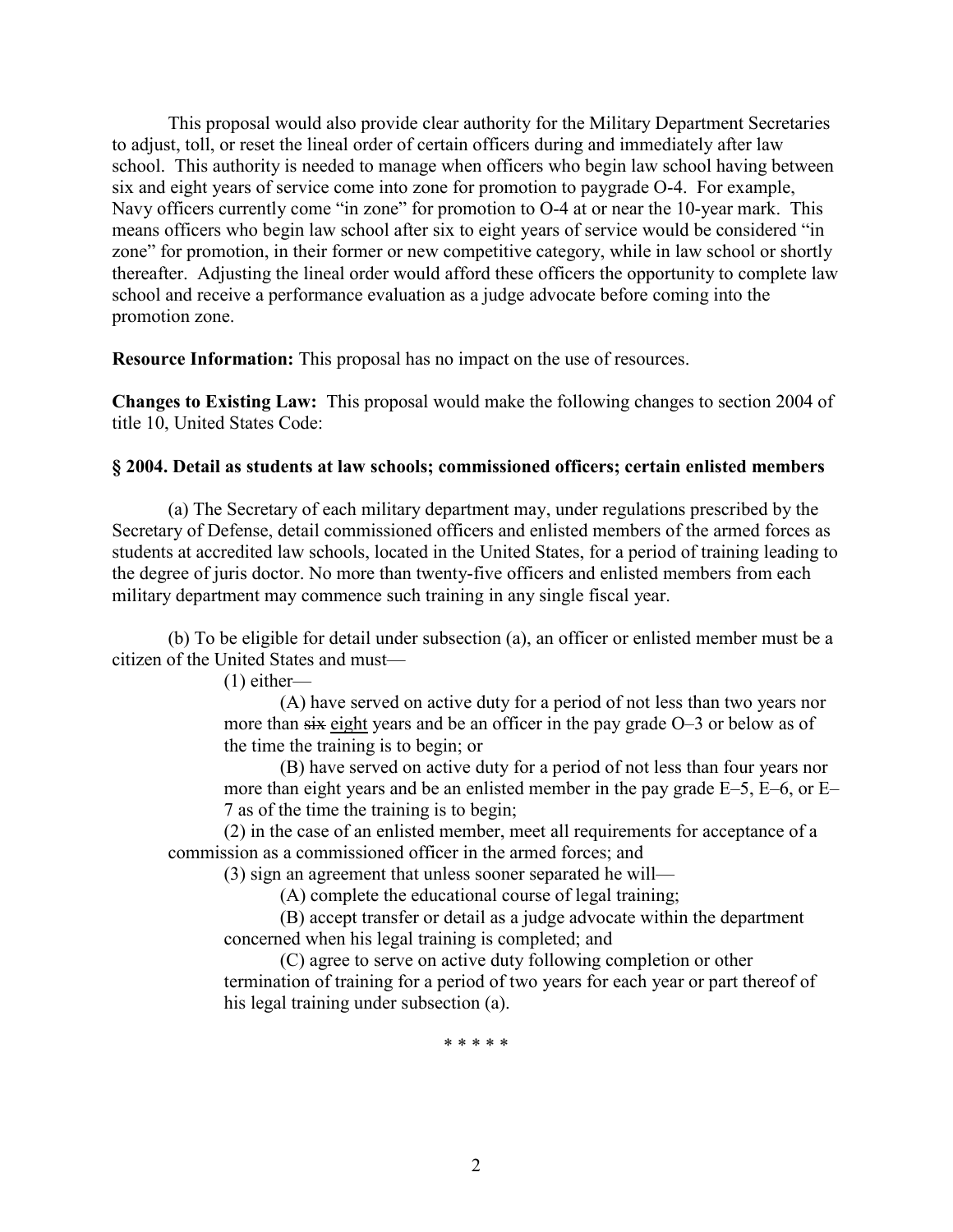(g) The Secretary of the military department concerned, under regulations prescribed by the Secretary of Defense, may adjust the relative seniority of an officer detailed for legal training under subsection (a) in relation to other commissioned officers of the same armed force, and in the same grade and competitive category, to ensure that such officer is not considered for promotion to the next higher grade during the period beginning on the date on which the officer is detailed as a student under subsection (a) and ending not later than the date that is one year after the date on which the officer is first transferred or detailed as a judge advocate within the military department concerned.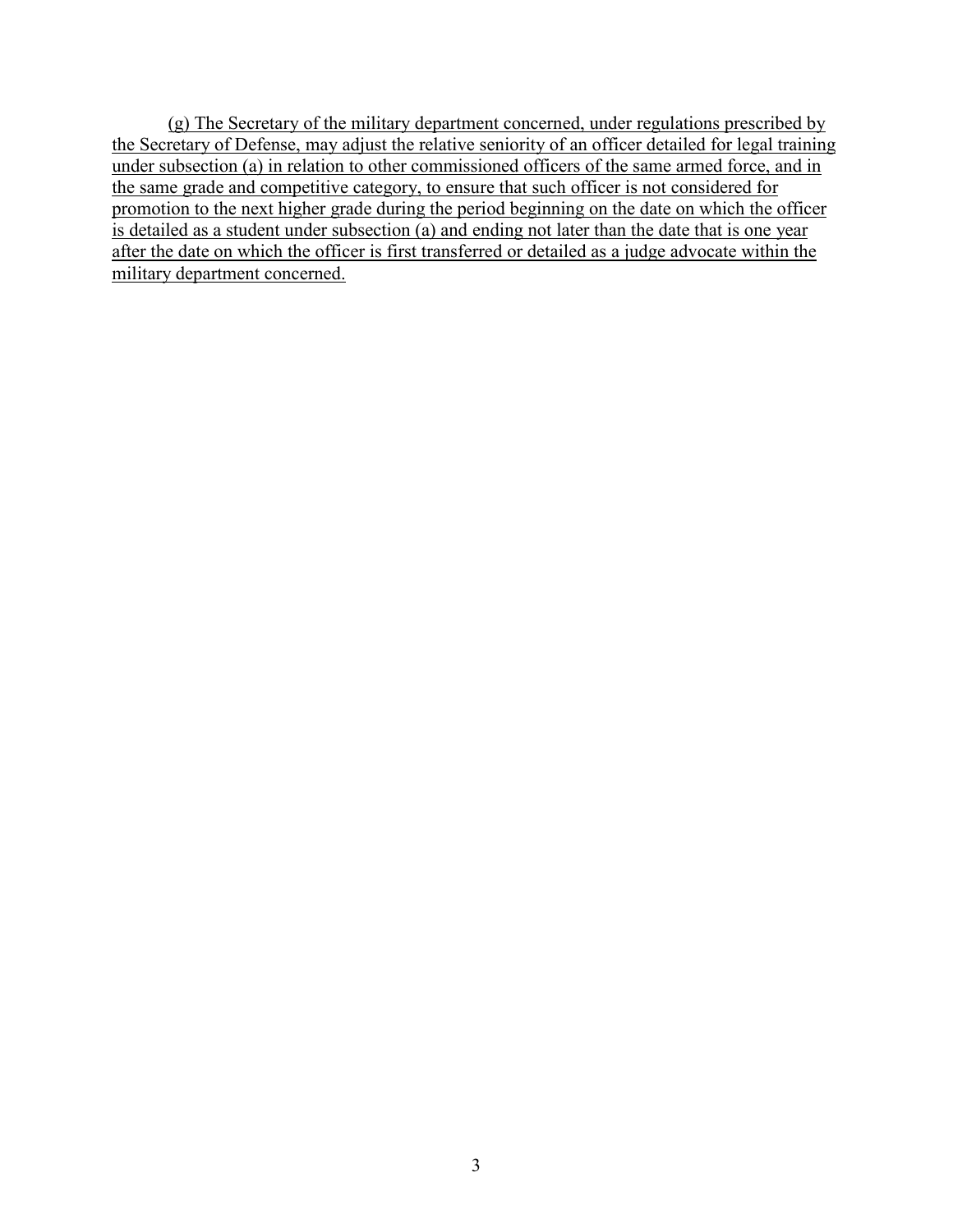| $\mathbf{1}$   | SEC. . LIQUIDATION OF LIABILITIES UNDER A CROSS-SERVICING                                              |
|----------------|--------------------------------------------------------------------------------------------------------|
| $\overline{2}$ | <b>AGREEMENT BY DIRECT PAYMENT.</b>                                                                    |
| 3              | (a) IN GENERAL.—Section 2345(a) of title 10, United States Code, is amended—                           |
| 4              | (1) by striking "(a)" and inserting "(a)(1)"; and                                                      |
| 5              | (2) by adding at the end the following new paragraph:                                                  |
| 6              | "(2) For purposes of this subsection, if agreed to by the supplying entity and the receiving           |
| 7              | entity, direct payment may be effected by the transfer from the receiving entity to the supplying      |
| $8\phantom{.}$ | entity of credits of an equivalent value, accrued by the receiving entity under arrangements to        |
| 9              | which the United States is a party pursuant to section 2350m or section 2350o of this title.".         |
| 10             | (b) SURFACE EXCHANGE OF SERVICES PROGRAM.—Section 2350m of such title is                               |
| 11             | amended-                                                                                               |
| 12             | (1) by redesignating subsections (e) and (f) as subsections (f) and (g),                               |
| 13             | respectively; and                                                                                      |
| 14             | (2) by inserting after subsection (d) the following new subsection:                                    |
| 15             | "(e) TRANSFERRED CREDITS. - Any credits transferred to the SEOS program under                          |
| 16             | section 2345 of this title shall be credited to the receiving party for future use for the exchange or |
| 17             | transfer of surface transportation in accordance with rates current at the time of the exchange or     |
| 18             | transfer.".                                                                                            |
| 19             | (c) AIR TRANSPORT AND AIR-TO-AIR REFUELING AND OTHER EXCHANGES OF SERVICES                             |
| 20             | PROGRAM.—Section 2350o of such title is amended by adding at the end the following new                 |
| 21             | subsections:                                                                                           |
| 22             | "(d) CREDITING OF RECEIPTS.—Any amount received by the Department of Defense as                        |
| 23             | part of the ATARES program shall be credited, at the option of the Secretary of Defense, to-           |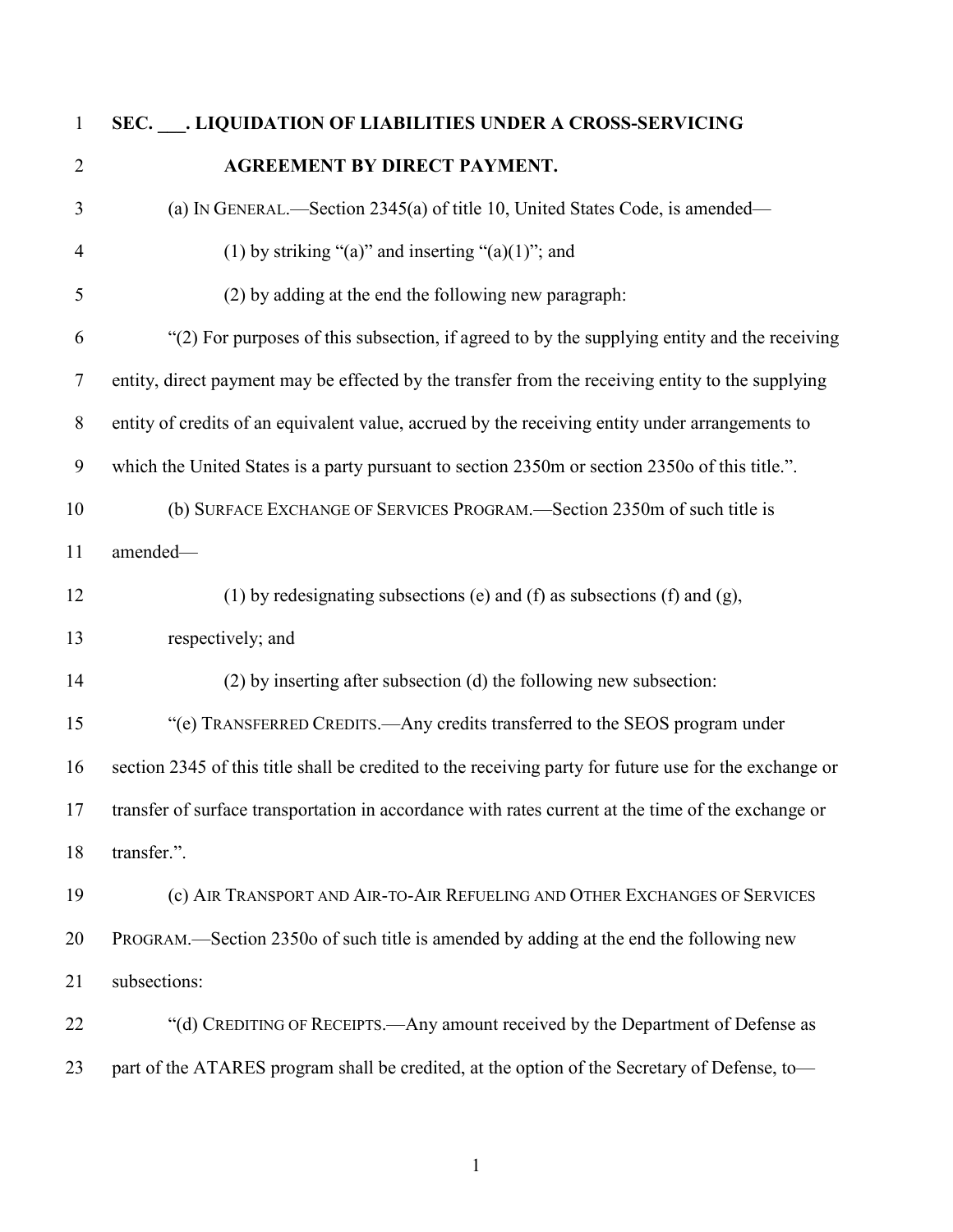| $\mathbf{1}$   | "(1) the appropriation, fund, or account used in incurring the obligation for which                    |
|----------------|--------------------------------------------------------------------------------------------------------|
| 2              | such amount is received; or                                                                            |
| 3              | "(2) an appropriate appropriation, fund, or account currently available for the                        |
| $\overline{4}$ | purposes for which the expenditures were made.                                                         |
| 5              | "(e) TRANSFERRED CREDITS.—Any credits transferred to the ATARES program under                          |
| 6              | section 2345 of this title shall be credited to the receiving party for future use for the exchange or |
| 7              | transfer of air refueling and air transportation services in accordance with rates current at the      |
| 8              | time of the exchange or transfer.".                                                                    |

#### **[Please note: The "Changes to Existing Law" section below sets out in red-line format how the legislative text would amend existing law.]**

#### **Section-by-Section Analysis**

This proposal would amend 10 U.S. Code (U.S.C.) § 2345, to provide the Secretary of Defense the discretionary authority to accept or use credits earned under arrangements to which the United States is a party pursuant to 10 U.S.C. §§ 2350m and 2350o, to liquidate debts incurred pursuant to a transaction under a cross-servicing agreement.

Current law requires that credits and liabilities of the United States accrued as a result of acquisitions and transfers of logistic support, supplies, and services under a cross-servicing agreement be liquidated not less often than once every 12 months by direct payment to the entity supplying logistic support, supplies, and services, by the entity receiving such support, supplies, or services. Direct payment in this context refers to reimbursement in cash.

Current law also authorizes the Secretary of Defense, with the concurrence of the Secretary of State, to participate in the Surface Exchange of Services (SEOS) and Air Transport and Air-to Air Refueling and other Exchanges of Services (ATARES) programs of the Movement Coordination Centre-Europe (MCCE) pursuant to §§ 2350m and 2350o of title 10, U.S.C., respectively. Under these programs, participants "earn" and "spend" credits by exchanging transportation and air refueling services. Credits under the SEOS and ATARES programs have a readily ascertainable cash value and enable the owner of a credit to receive transportation and air refueling services of that value from other program participants.

The United States currently has acquisition and cross-servicing agreements (ACSAs) with every SEOS and ATARES participant country. On occasion, due to limitations in their domestic law, countries liable to the United States for debts accrued under a cross-servicing transaction have difficulty liquidating some ACSA debts as cash payments as required in 10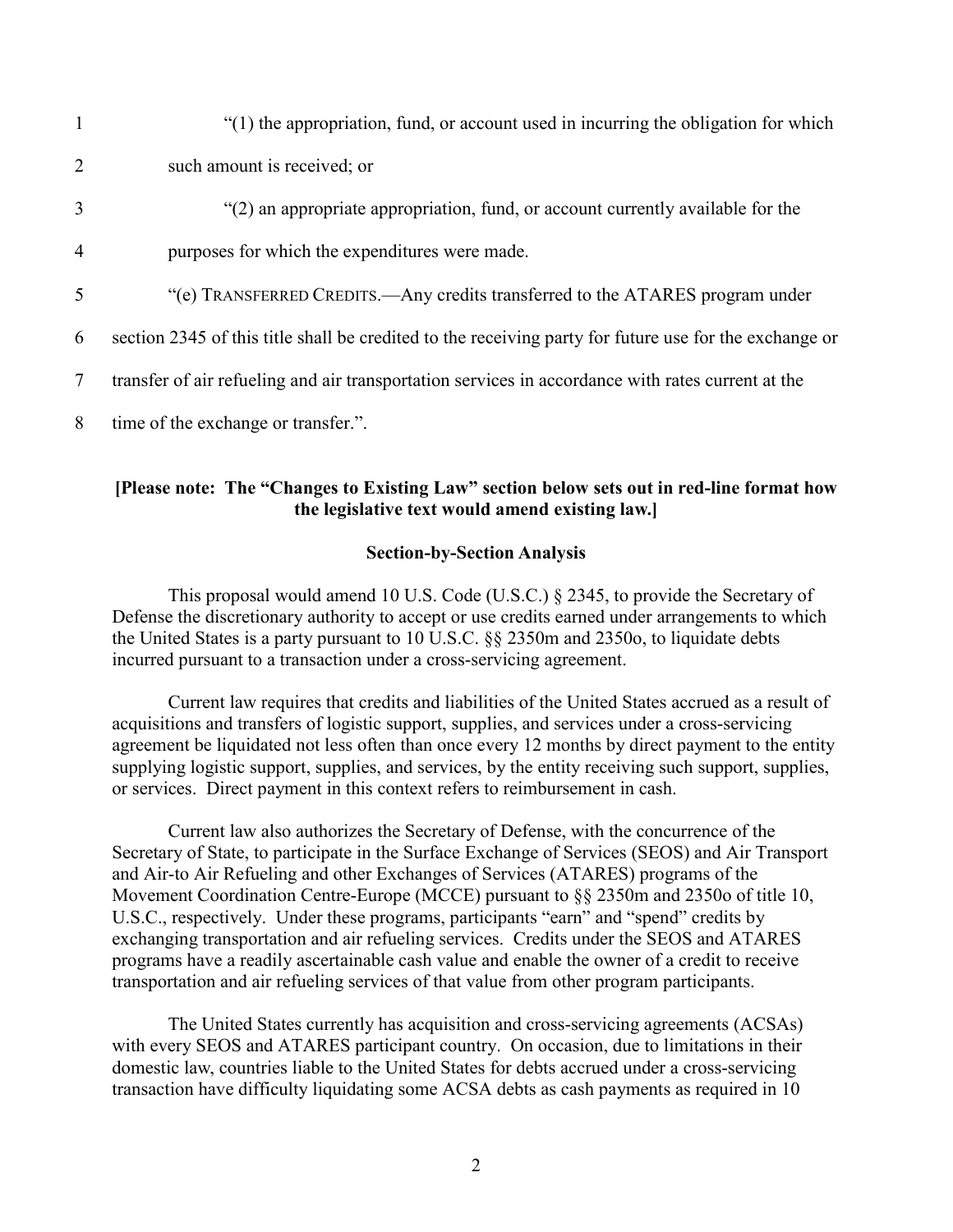U.S.C. § 2345, but are able to offer the SEOS or ATARES credits as a means of liquidating the cross-servicing debt. Conversely, situations exist in which it is advantageous for the United States to use SEOS and ATARES credits as means of liquidating a liability owed under an ACSA transaction.

This proposal would authorize the United States, at its discretion, to accept or use SEOS or ATARES credits as an acceptable means of direct payment under 10 U.S.C. § 2345(a).

ATARES, as the more mature international framework, will be used to describe how this proposal would work. Before liquidation of the ACSA debt, the United States. and the partner nation would enter into an agreement for the exchange of credits in lieu of cash. The established amount owed by the ACSA transaction would then be converted into ATARES credits, which are currently defined in the "currency" of Equivalent Flying Hours (EFH) based on the airlift asset in question. The total value of the debt would be divided by the current EFH value, as agreed upon with the partner nation. The ATARES Program Manager, in coordination with the Financial Manager for the Air Force Air Mobility Command, would then forward the agreement to the United States representative for ATARES at the MCCE who would process the transaction in the ATARES New Accounting and Invoicing System. The new credits would be tracked and processed as the United States uses the ATARES system, which would increase the flexibility of the credit and debit system and provide the United States additional global airlift capacity.

This proposal also adds language to 10 U.S.C. § 2350o regarding "Crediting of Receipts" in order to mirror the newer SEOS statute, 10 U.S.C. § 2350m, to resolve any potential issues with the differing language of the two statutes.

**Resource Information:** This proposal has no significant impact on the use of resources. Resources affected by this proposal are incidental in nature and amount and are included within the Fiscal Year (FY) 2023 President's Budget request.

**Changes to Existing Law:** This proposal amends sections 2345, 2350m, and 2350o of title 10, United States Code, as follows:

#### **§ 2345. Liquidation of accrued credits and liabilities**

(a)(1) Credits and liabilities of the United States accrued as a result of acquisitions and transfers of logistic support, supplies, and services under the authority of this subchapter shall be liquidated not less often than once every 12 months by direct payment to the entity supplying such support, supplies, or services by the entity receiving such support, supplies, or services.

(2) For purposes of this subsection, if agreed to by the supplying entity and the receiving entity, direct payment may be effected by the transfer from the receiving entity to the supplying entity of credits of an equivalent value, accrued by the receiving entity under arrangements to which the United States is a party pursuant to section 2350m or section 2350o of this title.

(b) Payment-in-kind or exchange entitlements accrued as a result of acquisitions and transfers of logistic support, supplies, and services under authority of this subchapter shall be satisfied within 12 months after the date of delivery of the logistic support, supplies, or services.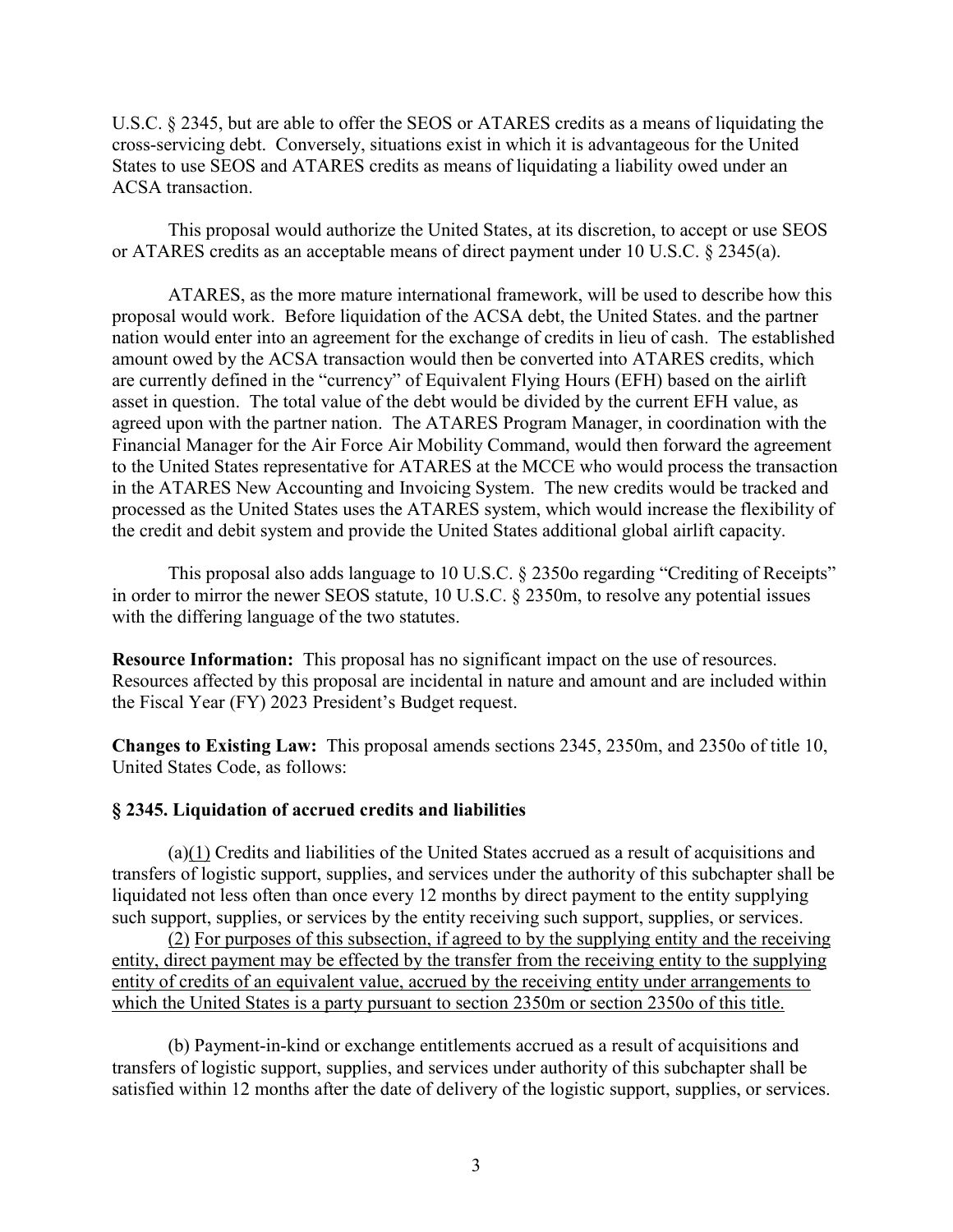(c)(1) Any credits of the United States accrued as a result of the provision of logistic support, supplies, and services under the authority of this subchapter that remain unliquidated more than 18 months after the date of delivery of the logistic support, supplies, or services may, at the option of the Secretary of Defense, with the concurrence of the Secretary of State, be liquidated by offsetting the credits against any amounts owed by the Department of Defense, pursuant to a transaction or transactions concluded under the authority of this subchapter, to the government or international organization to which the logistic support, supplies, or services were provided by the United States.

(2) The amount of any credits offset pursuant to paragraph (1) shall be credited as specified in section 2346 of this title as if it were a receipt of the United States.

\*\*\*\*\*

**§2350m. Participation in European program on multilateral exchange of surface transportation services**

(a) PARTICIPATION AUTHORIZED.—

(1) IN GENERAL.—The Secretary of Defense, with the concurrence of the Secretary of State, may authorize the participation of the Department of Defense in the Surface Exchange of Services program (in this section referred to as the "SEOS program") of the Movement Coordination Centre Europe.

(2) SCOPE OF PARTICIPATION.—Participation of the Department of Defense in the SEOS program under paragraph (1) may include—

(A) the reciprocal exchange or transfer of surface transportation on a reimbursable basis or by replacement-in-kind; and

(B) the exchange of surface transportation services of an equal value.

(b) WRITTEN ARRANGEMENT OR AGREEMENT.—

(1) IN GENERAL.—Participation of the Department of Defense in the SEOS program shall be in accordance with a written arrangement or agreement entered into by the Secretary of Defense, with the concurrence of the Secretary of State, and the Movement Coordination Centre Europe.

(2) NOTIFICATION.—The Secretary of Defense shall provide to the congressional defense committees notification of any arrangement or agreement entered into under paragraph (1).

(3) FUNDING ARRANGEMENTS.—If Department of Defense facilities, equipment, or funds are used to support the SEOS program, the written arrangement or agreement under paragraph (1) shall specify the details of any equitable cost-sharing or other funding arrangement.

(4) OTHER ELEMENTS.—Any written arrangement or agreement entered into under paragraph (1) shall require that any accrued credits or liability resulting from an unequal exchange or transfer of surface transportation services shall be liquidated through the SEOS program not less than once every five years.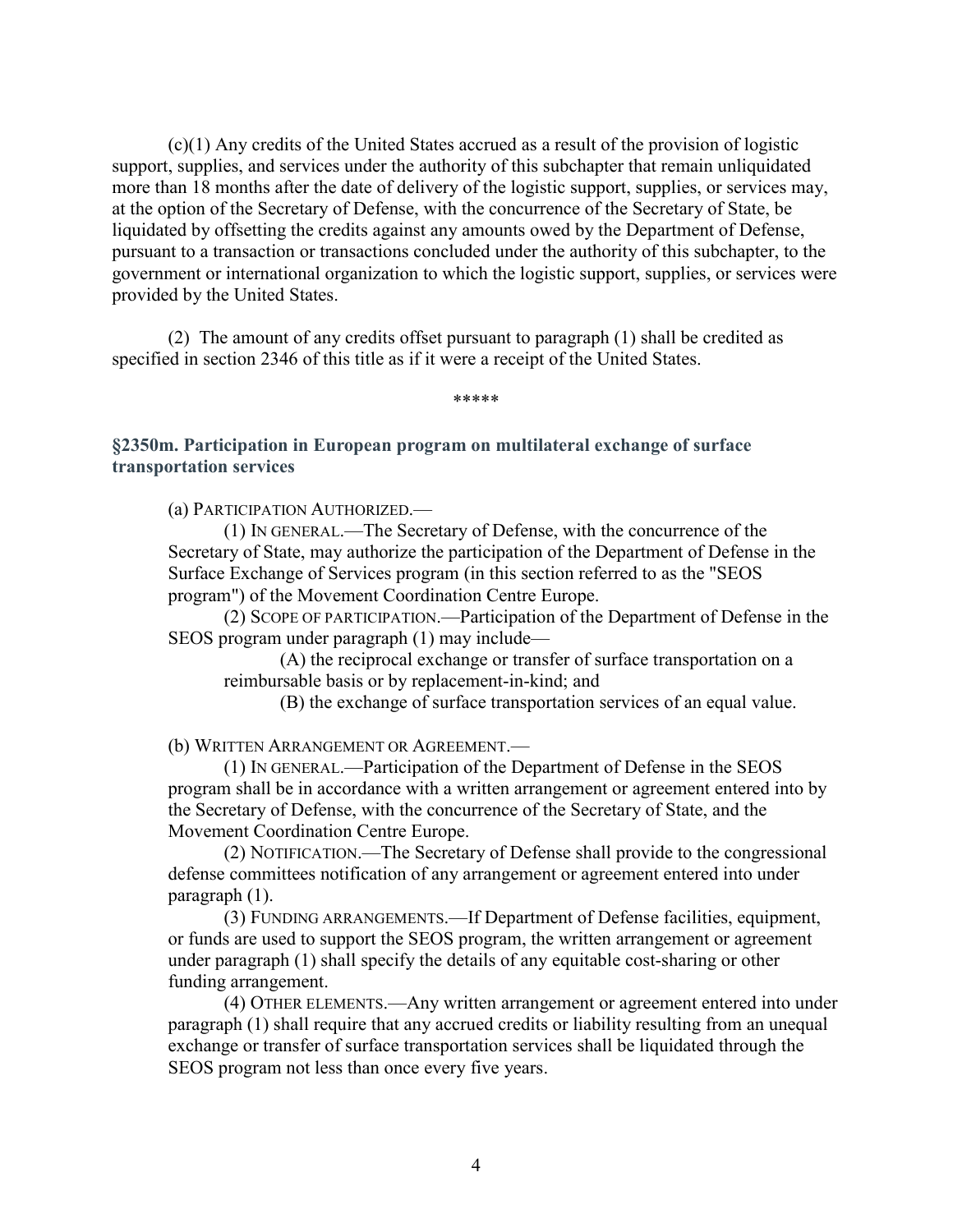(c) IMPLEMENTATION.—In carrying out any arrangement or agreement entered into under subsection (b), the Secretary of Defense may—

(1) pay the equitable share of the Department of Defense for the operating expenses of the Movement Coordination Centre Europe and the SEOS program from funds available to the Department of Defense for operation and maintenance; and

(2) assign members of the armed forces or Department of Defense civilian personnel, within billets authorized for the United States European Command, to duty at the Movement Coordination Centre Europe as necessary to fulfill Department of Defense obligations under that arrangement or agreement.

(d) CREDITING OF RECEIPTS.—Any amount received by the Department of Defense as part of the SEOS program shall be credited, at the option of the Secretary of Defense, to—

(1) the appropriation, fund, or account used in incurring the obligation for which such amount is received; or

(2) an appropriate appropriation, fund, or account currently available for the purposes for which the expenditures were made.

(e) TRANSFERRED CREDITS.—Any credits transferred to the SEOS program under section 2345 of this title shall be credited to the receiving party for future use for the exchange or transfer of surface transportation in accordance with rates current at the time of the exchange or transfer.

(fe) ANNUAL REPORT.—

(1) IN GENERAL.—Not later than 30 days after the end of each fiscal year in which the authority under this section is in effect, the Secretary of Defense shall submit to the congressional defense committees a report on Department of Defense participation in the SEOS program during such fiscal year.

(2) ELEMENTS.—Each report required by paragraph (1) shall include the following:

(A) A description of the equitable share of the costs and activities of the SEOS program paid by the Department of Defense.

(B) A description of any amount received by the Department of Defense as part of such program, including the country from which the amount was received.

(gf) LIMITATION ON STATUTORY CONSTRUCTION.—Nothing in this section may be construed to authorize the use of foreign sealift in violation of section 2631.

\*\*\*\*\*

**§2350***o***. Participation in programs relating to coordination or exchange of air refueling and air transportation services**

(a) PARTICIPATION AUTHORIZED.—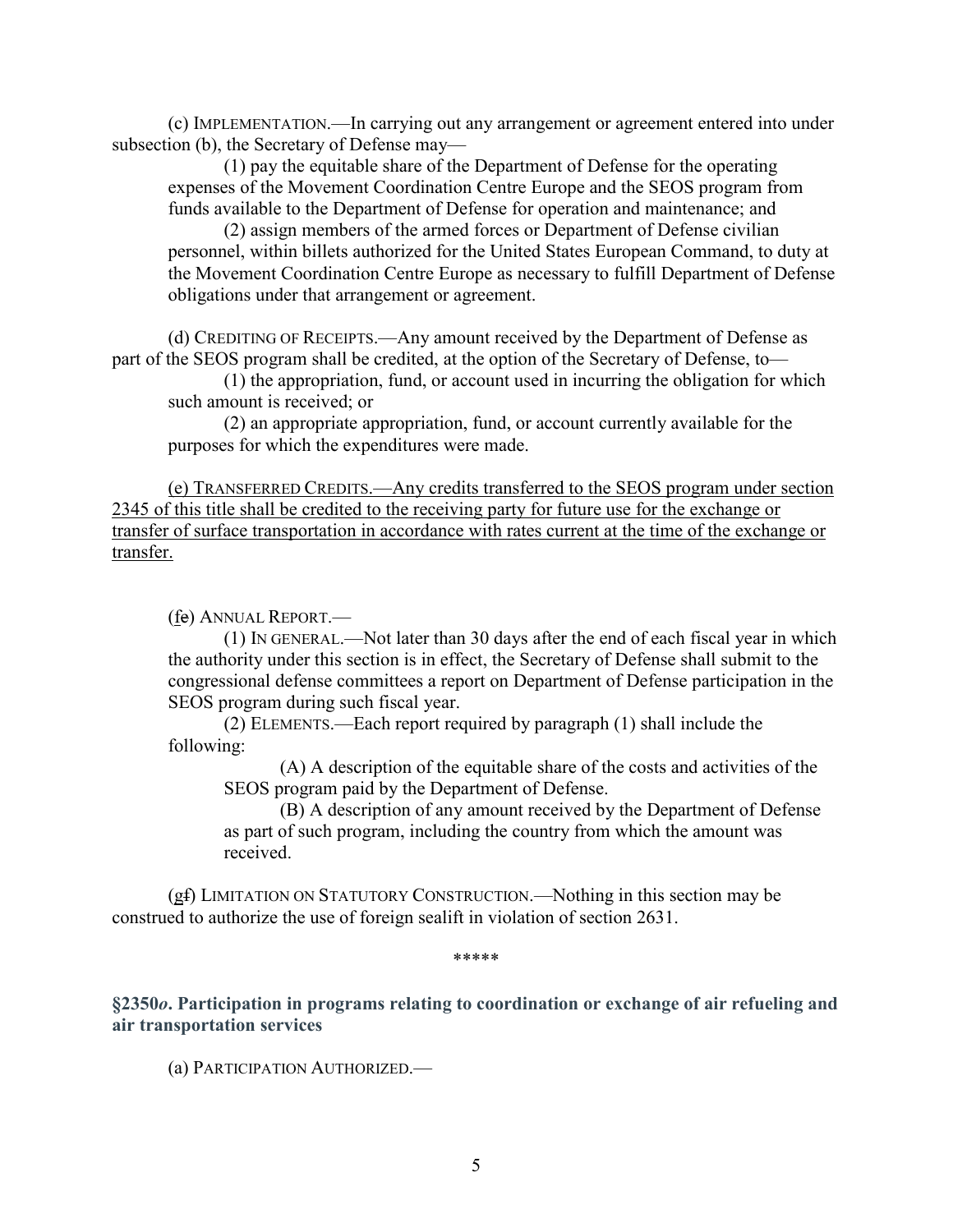(1) IN GENERAL.—The Secretary of Defense, with the concurrence of the Secretary of State, may authorize the participation of the Department of Defense in programs relating to the coordination or exchange of air refueling and air transportation services, including in the arrangement known as the Air Transport and Air-to-Air Refueling and other Exchanges of Services program (in this section referred to as the "ATARES program").

(2) SCOPE OF PARTICIPATION.—Participation of the Department of Defense in programs referred to in paragraph (1) may include—

(A) the reciprocal exchange or transfer of air refueling and air transportation services on a reimbursable basis or by replacement-in-kind; and

(B) the exchange of air refueling and air transportation services of an equal value.

(3) LIMITATIONS WITH RESPECT TO PARTICIPATION IN ATARES PROGRAM.—

(A) IN GENERAL.—The Department of Defense balance of executed flight hours in participation in the ATARES program under paragraph (1), whether as credits or debits, may not exceed a total of 500 hours.

(B) AIR REFUELING.—The Department of Defense balance of executed flight hours for air refueling in participation in the ATARES program under paragraph (1) may not exceed 200 hours.

(b) WRITTEN ARRANGEMENT OR AGREEMENT.—Participation of the Department of Defense in a program referred to in subsection  $(a)(1)$  shall be in accordance with a written arrangement or agreement entered into by the Secretary of Defense, with the concurrence of the Secretary of State.

(c) IMPLEMENTATION.—In carrying out any arrangement or agreement entered into under subsection (b), the Secretary of Defense may—

(1) pay the equitable share of the Department of Defense for the recurring and nonrecurring costs of the applicable program referred to in subsection (a)(1) from funds available to the Department for operation and maintenance; and

(2) assign members of the armed forces or Department of Defense civilian personnel to fulfill Department obligations under that arrangement or agreement.

(d) CREDITING OF RECEIPTS.—Any amount received by the Department of Defense as part of the ATARES program shall be credited, at the option of the Secretary of Defense, to—

(1) the appropriation, fund, or account used in incurring the obligation for which such amount is received; or

(2) an appropriate appropriation, fund, or account currently available for the purposes for which the expenditures were made.

(e) TRANSFERRED CREDITS.—Any credits transferred to the ATARES program under section 2345 of this title shall be credited to the receiving party for future use for the exchange or transfer of air refueling and air transportation services in accordance with rates current at the time of the exchange or transfer.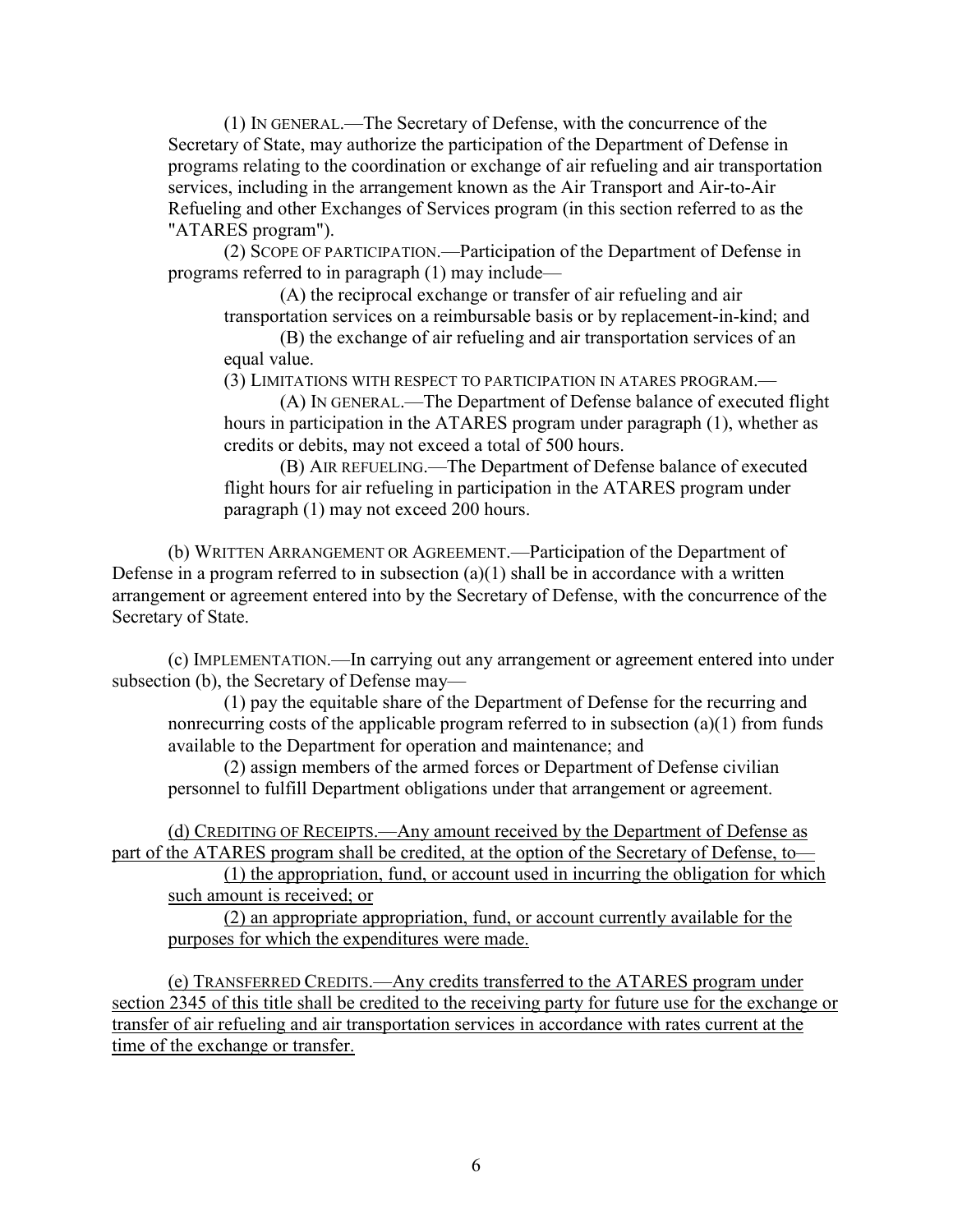| 1              | SEC. . MODIFICATION OF STATUTORY COST THRESHOLDS FOR AUTHORITY                             |
|----------------|--------------------------------------------------------------------------------------------|
| 2              | TO ACQUIRE LOW-COST INTERESTS IN LAND.                                                     |
| 3              | Section $2663(c)$ of title 10, United States Code, is amended—                             |
| $\overline{4}$ | (1) in paragraph $(1)(B)$ , by striking "\$750,000" and inserting "\$6,000,000";           |
| 5              | $(2)$ by striking paragraph $(2)$ ;                                                        |
| 6              | $(3)$ by redesignating paragraphs $(3)$ and $(4)$ as paragraphs $(2)$ and $(3)$ ,          |
|                | respectively; and                                                                          |
| 8              | $(4)$ in paragraph $(2)$ , as so redesignated, by striking "unless the total cost is not   |
| 9              | more than \$750,000, in the case of an acquisition under paragraph $(1)$ , or \$1,500,000, |
| 10             | in the case of an acquisition under paragraph (2)" and inserting "unless the total cost    |
| 11             | is not more than $$6,000,000$ ".                                                           |

#### **[Please note: The "Changes to Existing Law" section below sets out in red-line format how the legislative text would amend existing law.]**

#### **Section-by-Section Analysis**

Section 2663(c) of title 10, United States Code (U.S.C.), specifically authorizes any acquisition of low-cost interests in land to address life, health, or safety-related deficiencies that does not exceed \$1,500,000 (\$750,000 for other purposes) using operation and maintenance or construction funds. The primary objective of this proposal is to increase the threshold for land acquisitions to take into account the significant increase in land costs since the threshold was last increased in 2003. Farmland prices alone have increased by more than 300 percent nationwide, while the land acquisition threshold has remained static (see [https://extension2.missouri.edu/g404,](https://extension2.missouri.edu/g404) and [https://www.ers.usda.gov/topics/farm-economy/land](https://www.ers.usda.gov/topics/farm-economy/land-use-land-value-tenure/farmland-value/)[use-land-value-tenure/farmland-value/\)](https://www.ers.usda.gov/topics/farm-economy/land-use-land-value-tenure/farmland-value/). These restrictive thresholds have not been changed since codification in 2003 and severely constrain modern land acquisitions by the Services despite significant increases in land values since the cost threshold in 10 U.S.C. 2663(c) was last adjusted nearly two decades ago. For example, in order to acquire avigation easement interests at Fort Campbell, Kentucky with a total cost of only \$3.2 million, it was necessary for the Army to program, budget, and obtain line-item authorization for a major military construction project in the Fiscal Year (FY) 2020 National Defense Authorization Act (NDAA).

In 2017, Congress eliminated previous cost threshold distinctions in 10 U.S.C. 2805 between Unspecified Minor Military Construction (UMMC) projects to address life, health, and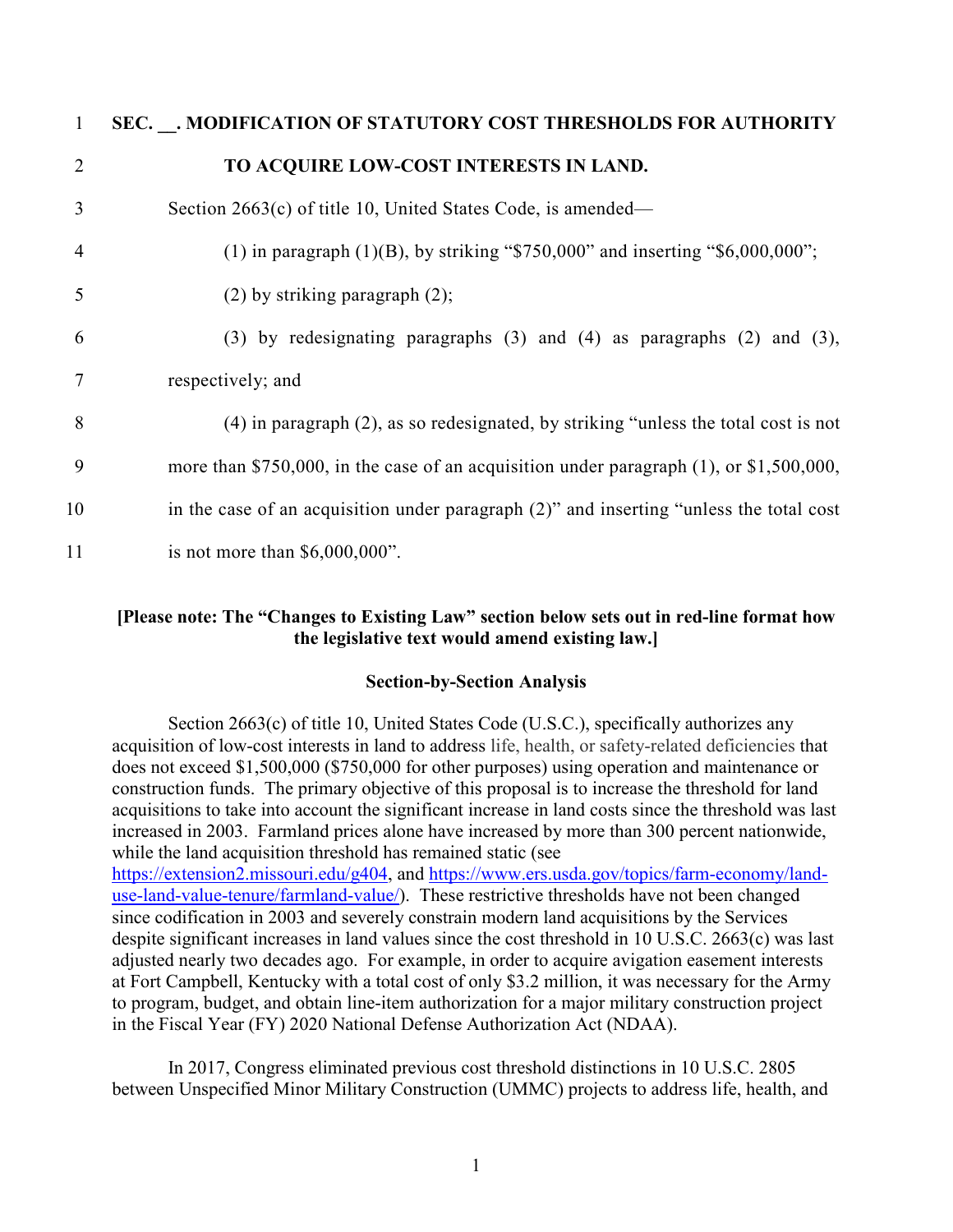safety deficiencies, and those for other purposes. This proposal would similarly eliminate that distinction in 10 U.S.C. 2663(c). Applying a 300 percent increase to the previous \$1,500,000 cost limitation would result in a revised cost threshold of \$4,500,000. The proposal makes the threshold \$6,000,000 to accommodate future land cost growth, particularly in other than rural areas. Enactment of this proposal will result in clear, unambiguous authority for the Services to execute low-cost land acquisitions commensurate with rising land costs. It will enable low-cost military land acquisitions of less than \$6 million to be executed promptly because such acquisitions will not require programming and budgeting as individual annual line item authorized and appropriated military construction projects.

This proposal does not affect the requirement, at 10 U.S.C. 2662, for the Secretary concerned to provide notice to the Armed Services Committees prior to acquiring fee title to any real property if the estimated price is greater than \$750,000.

**Resource Information:** This proposal has no impact on the use of resources. There are no specific Army land acquisitions currently programmed that this proposal would affect.

**Changes to Existing Law:** This proposal would make the following changes to section 2663 of title 10, United States Code:

#### **§2663. Land acquisition authorities**

(a) ACQUISITION OF LAND BY CONDEMNATION FOR CERTAIN MILITARY PURPOSES.—(1) Subject to subsection (f), the Secretary of a military department may have proceedings brought in the name of the United States, in a court of proper jurisdiction, to acquire by condemnation any interest in land, including temporary use, needed for—

(A) the site, construction, or operation of fortifications, coast defenses, or military training camps;

(B) the construction and operation of plants for the production of nitrate and other compounds, and the manufacture of explosives or other munitions of war; or

(C) the development and transmission of power for the operation of plants under subparagraph (B).

(2) In time of war or when war is imminent, the United States may, immediately upon the filing of a petition for condemnation under paragraph (1), take and use the land to the extent of the interest sought to be acquired.

(b) ACQUISITION BY PURCHASE IN LIEU OF CONDEMNATION.—The Secretary of the military department concerned may contract for or buy any interest in land, including temporary use, needed for any purpose named in subsection (a), as soon as the owner fixes a price for it and the Secretary considers that price to be reasonable.

(c) ACQUISITION OF LOW-COST INTERESTS IN LAND.—(1) The Secretary of a military department may acquire any interest in land that—

(A) the Secretary determines is needed in the interest of national defense; and

 $(B)$  does not cost more than  $$750,000$6,000,000$ , exclusive of administrative costs and the amounts of any deficiency judgments.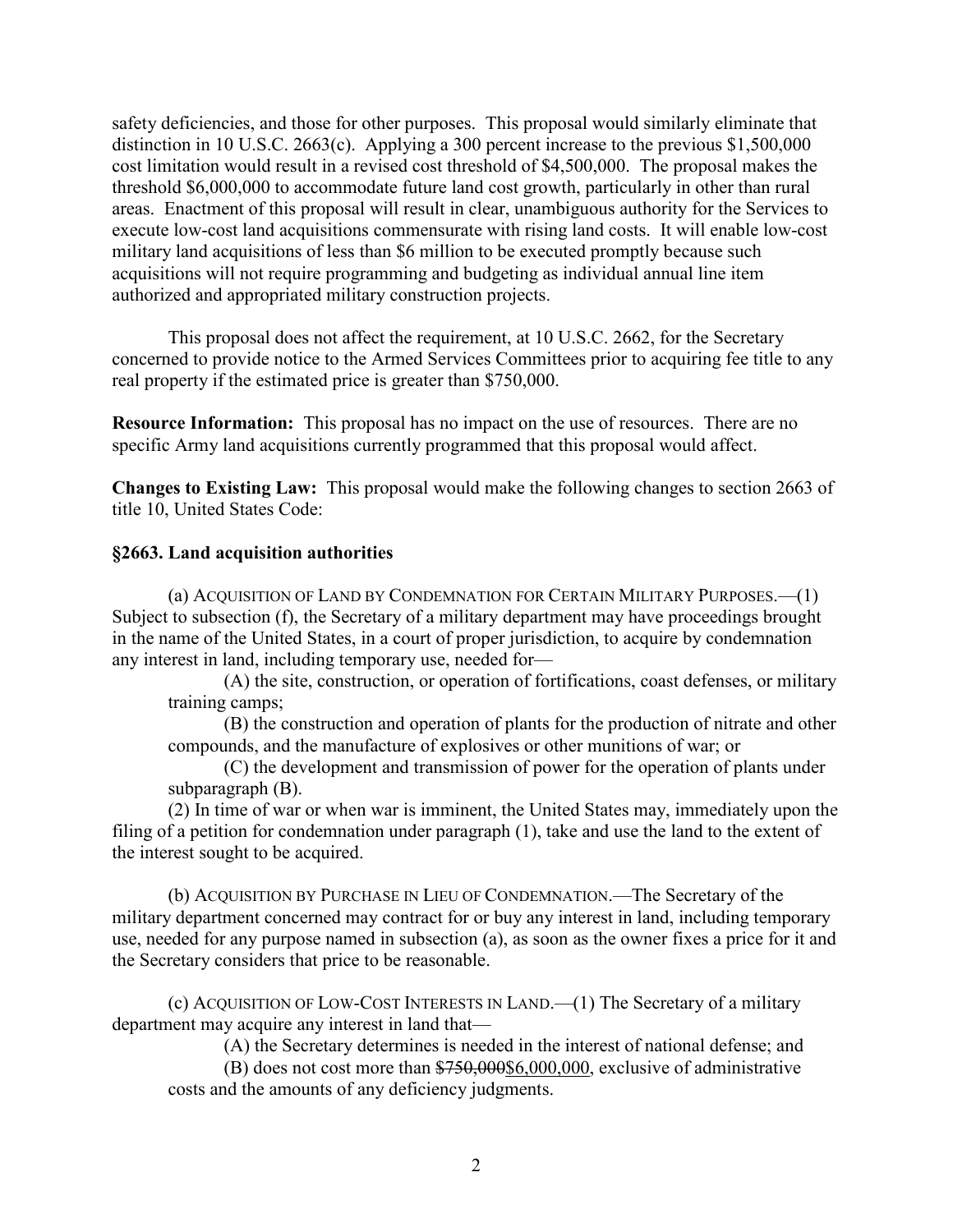(2) The Secretary of a military department may acquire any interest in land that-

(A) the Secretary determines is needed solely to correct a deficiency that is lifethreatening, health-threatening, or safety-threatening; and

(B) does not cost more than \$1,500,000, exclusive of administrative costs and the amounts of any deficiency judgments.

(2)(3) This subsection does not apply to the acquisition, as a part of the same project, of more than one parcel of land unless the parcels are noncontiguous, or, if contiguous, unless the total cost is not more than \$750,000, in the case of an acquisition under paragraph (1), or \$1,500,000, in the case of an acquisition under paragraph (2) unless the total cost is not more than \$6,000,000.

(3)(4) SOURCE OF FUNDS.—Appropriations available to the Department of Defense for operations and maintenance or construction may be used for the acquisition of land or interests in land under this subsection.

(d) ACQUISITION OF INTERESTS IN LAND WHEN NEED IS URGENT.—(1) The Secretary of a military department may acquire any interest in land in any case in which the Secretary determines that—

(A) the acquisition is needed in the interest of national defense;

(B) the acquisition is required to maintain the operational integrity of a military installation; and

(C) considerations of urgency do not permit the delay necessary to include the required acquisition in an annual Military Construction Authorization Act.

(2) Not later than 10 days after the date on which the Secretary of a military department determines to acquire an interest in land under the authority of this subsection, the Secretary shall submit, in an electronic medium pursuant to section 480 of this title, to the Committee on Armed Services of the Senate and the Committee on Armed Services of the House of Representatives a notice containing a description of the property and interest to be acquired and the reasons for the acquisition.

(3) Appropriations available for military construction may be used for the purposes of this subsection.

(e) SURVEY AUTHORITY; ACQUISITION METHODS.—Authority provided the Secretary of a military department by law to acquire an interest in real property (including a temporary interest) includes authority—

(1) to make surveys; and

(2) to acquire the interest in real property by gift, purchase, exchange of real property owned by the United States, or otherwise.

(f) ADVANCE NOTICE OF USE OF CONDEMNATION.—(1) Before commencing any legal proceeding to acquire any interest in land under subsection (a), including acquisition for temporary use, by condemnation, eminent domain, or seizure, the Secretary of the military department concerned shall—

(A) pursue, to the maximum extent practicable, all other available options for the acquisition or use of the land, such as the purchase of an easement or the execution of a land exchange; and

(B) submit to the congressional defense committees a report containing-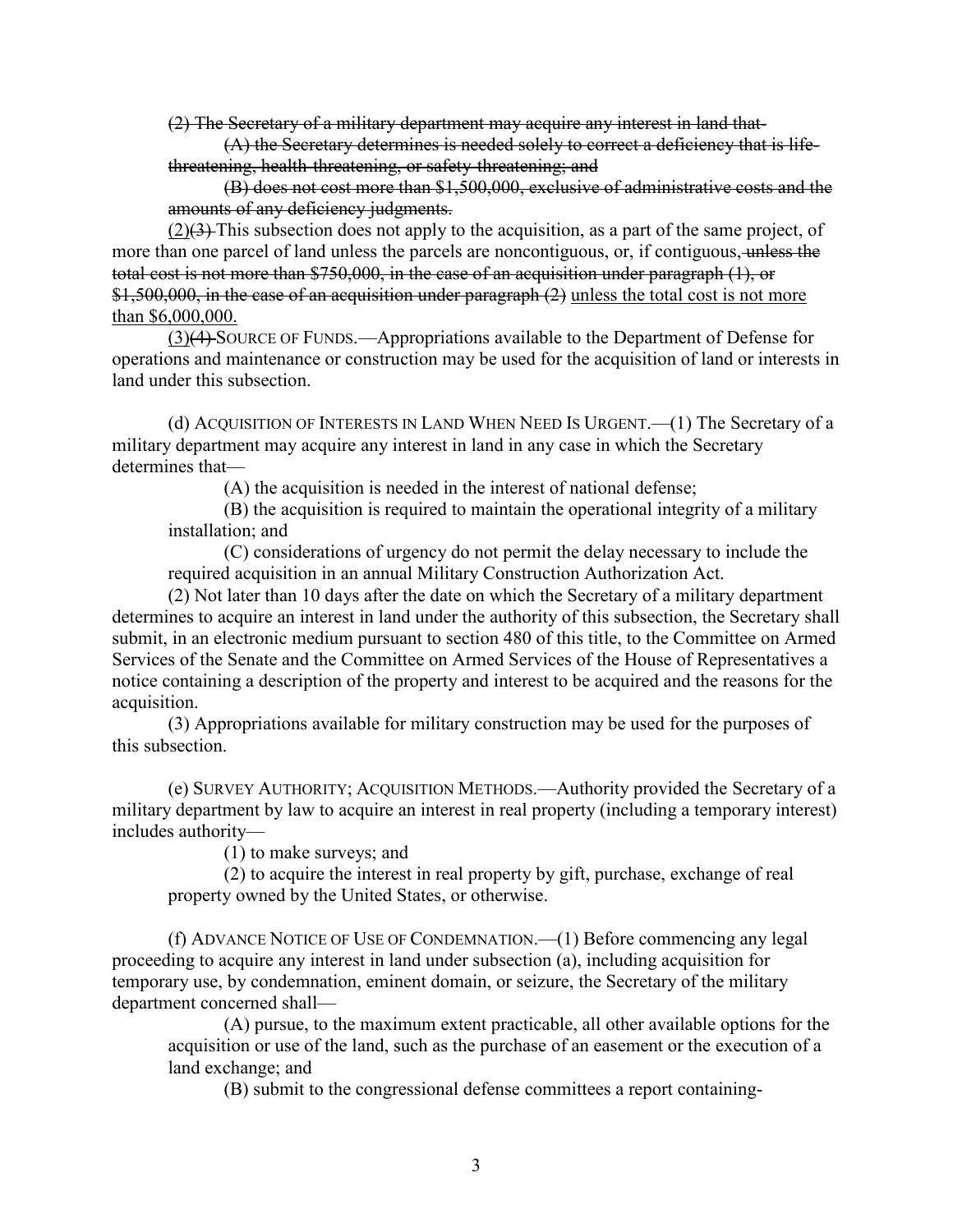(i) a description of the land to be acquired;

(ii) a certification that negotiations with the owner or owners of the land occurred, and that the Secretary tendered consideration in an amount equal to the fair market value of the land, as determined by the Secretary; and

(iii) an explanation of the other approaches considered for acquiring use of the land, the reasons for the acquisition of the land, and the reasons why alternative acquisition strategies are inadequate.

(2) The Secretary concerned may have proceedings brought in the name of the United States to acquire the land after the end of the 21-day period beginning on the date on which the report is received by the committees in an electronic medium pursuant to section 480 of this title.

(g) EXCEPTION TO ADVANCE NOTICE REQUIREMENT.—If the Secretary of a military department determines that the use of condemnation, eminent domain, or seizure to acquire an interest in land is required under subsection (a) to satisfy a requirement vital to national security, and that any delay would be detrimental to national security or the protection of health, safety, or the environment, the Secretary may have proceedings brought in the name of the United States to acquire the land in advance of submitting the report required by subsection  $(f)(1)(B)$ . However, the Secretary shall submit the report not later than seven days after commencement of the legal proceedings with respect to the land.

(h) LAND ACQUISITION OPTIONS IN ADVANCE OF MILITARY CONSTRUCTION PROJECTS.— (1) The Secretary of a military department may acquire an option on a parcel of real property before or after its acquisition is authorized by law, if the Secretary considers it suitable and likely to be needed for a military project of the military department under the jurisdiction of the Secretary.

(2) As consideration for an option acquired under paragraph (1), the Secretary may pay, from funds available to the military department under the jurisdiction of the Secretary for real property activities, an amount that is not more than 12 percent of the appraised fair market value of the property.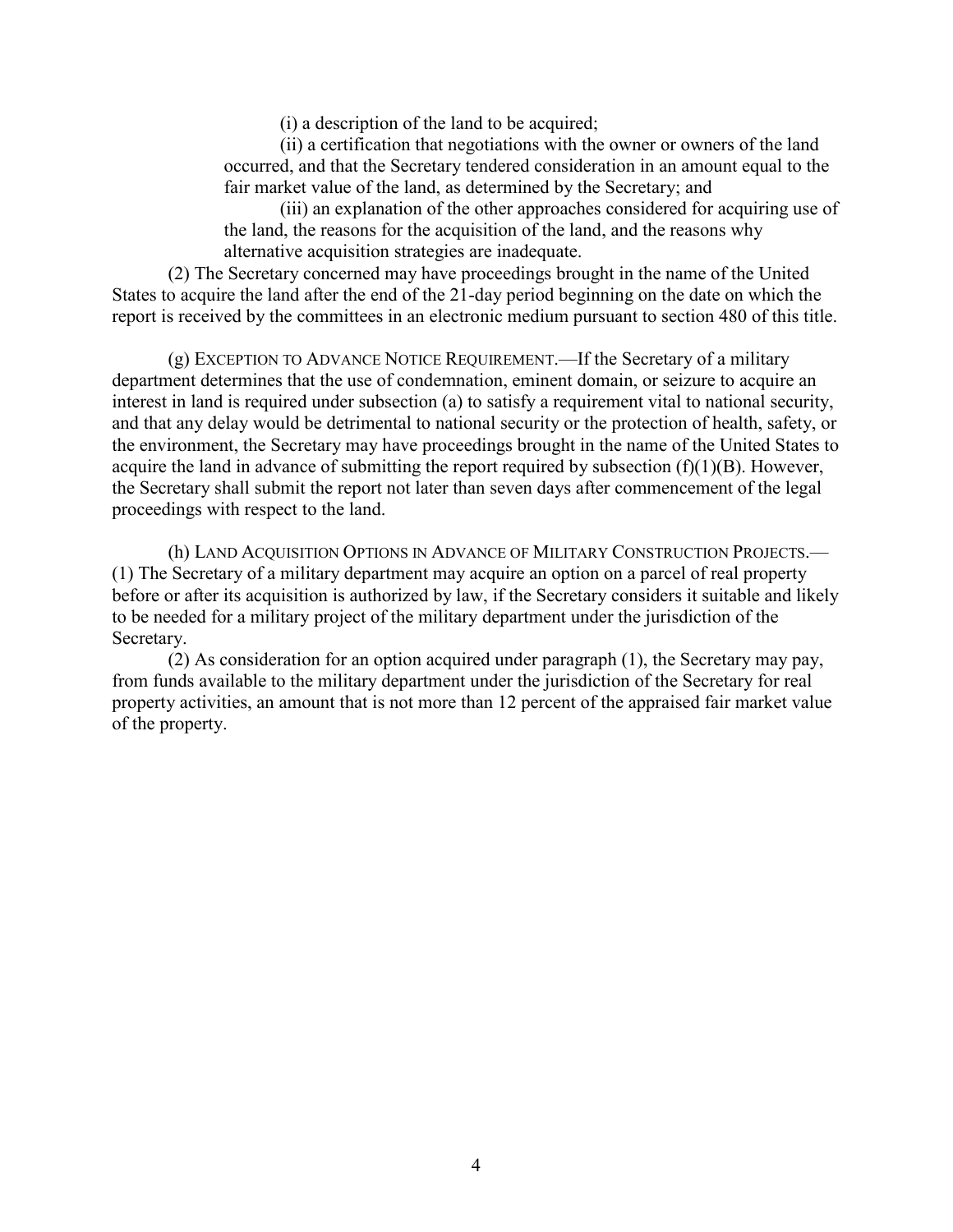| $\mathbf{1}$   | SEC. . AUTHORITY FOR THE DEPARTMENT OF DEFENSE TO PAY                                            |
|----------------|--------------------------------------------------------------------------------------------------|
| $\overline{2}$ | PERSONNEL EXPENSES OF SECURITY FORCES OF FRIENDLY                                                |
| 3              | FOREIGN COUNTRIES ATTENDING U.S.-COLOMBIA ACTION PLAN                                            |
| $\overline{4}$ | <b>TRAINING.</b>                                                                                 |
| 5              | (a) IN GENERAL.—Subchapter IV of chapter 16 of title 10, United States Code, is                  |
| 6              | amended by adding at the end the following new section:                                          |
| $\tau$         | "§334. U.S.-Colombia Action Plan: authority to pay personnel expenses of security forces         |
| 8              | of friendly foreign countries attending training                                                 |
| 9              | "(a) AUTHORITY.—The Secretary of Defense, with the concurrence of the Secretary of               |
| 10             | State, may pay for the travel, subsistence, and similar personnel expenses of, and special       |
| 11             | compensation for, the national security forces of a foreign country to participate in a training |
| 12             | program intended to addresses critical gaps in partner nation security, that is conducted in     |
| 13             | Colombia under the U.S.-Colombia Action Plan.                                                    |
| 14             | "(b) LIMITATIONS.—                                                                               |
| 15             | "(1) PERSONNEL FROM DEVELOPING COUNTRIES.—The authority in subsection (a)                        |
| 16             | may be used only for the payment of expenses of, and special compensation for,                   |
| 17             | personnel from developing countries, as defined in section 301 of this title, except the         |
| 18             | Secretary of Defense may authorize the payment of such expenses and special                      |
| 19             | compensation for personnel from a country other than a developing country if the                 |
| 20             | Secretary determines that such payment is necessary to respond to extraordinary                  |
| 21             | circumstances and is in the national security interest of the United States.                     |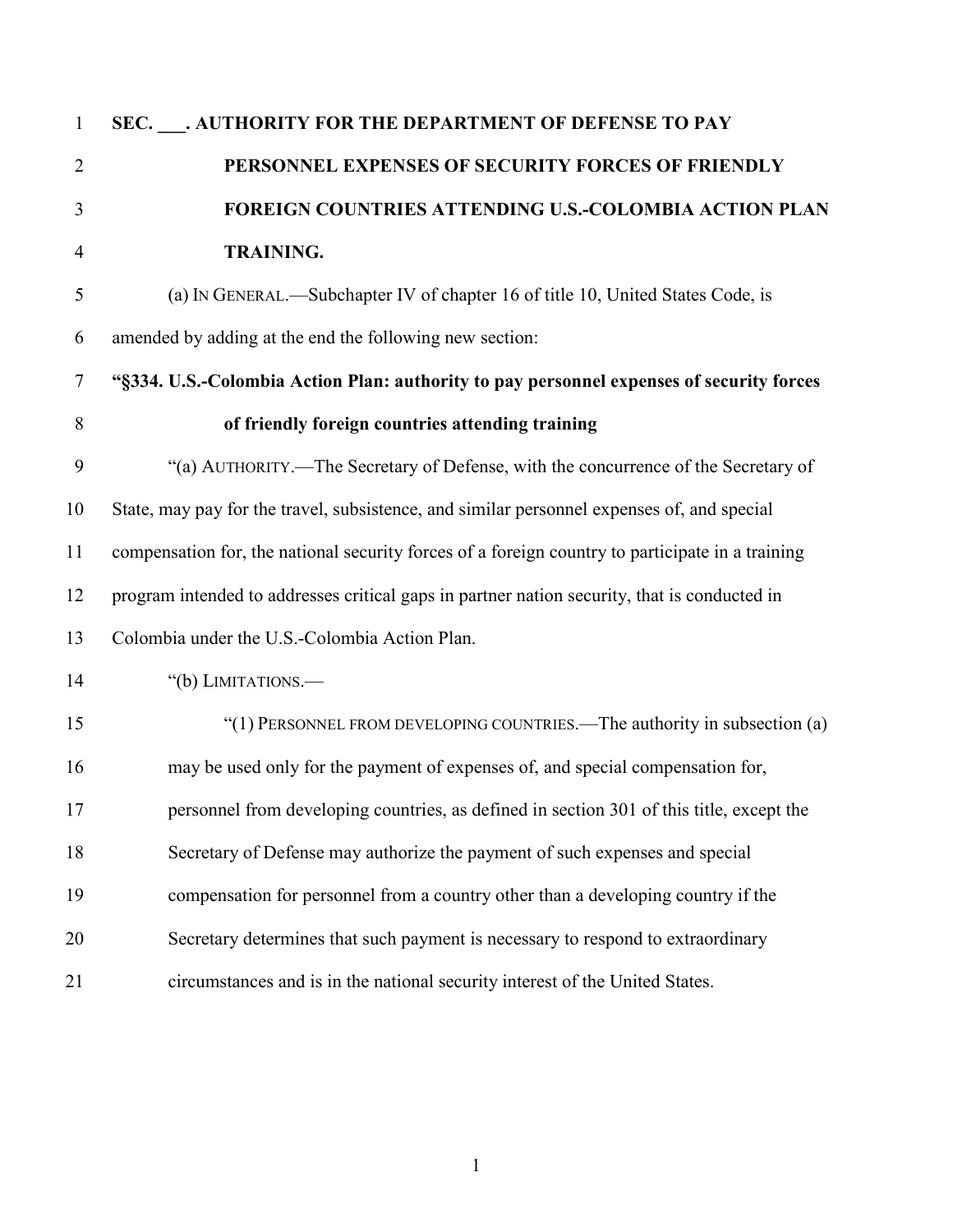|                | "(2) PROHIBITION ON ASSISTANCE TO UNITS THAT HAVE COMMITTED GROSS                    |
|----------------|--------------------------------------------------------------------------------------|
|                | VIOLATIONS OF HUMAN RIGHTS.—The provision of assistance under subsection (a) shall   |
| 3              | be subject to the provisions of section 362 of this title.".                         |
| $\overline{4}$ | (b) CLERICAL AMENDMENT.—The table of sections at the beginning of such subchapter is |
| 5              | amended by adding at the end the following new item:                                 |

"334. U.S.-Colombia Action Plan: authority to pay personnel expenses of security forces of friendly foreign countries attending training.".

#### **Section-by-Section Analysis**

This proposal would provide the Secretary of Defense, with the concurrence of the Secretary of State, the authority to use operation and maintenance funding to make payments for the personnel expenses of a friendly foreign country to participate in a training program conducted in Colombia under the U.S.-Colombia Action Plan (USCAP). Payment of these expenses will allow partner nation personnel to attend the training, which will build the capacity of assisted friendly foreign countries.

The purpose of this proposal is to capitalize on the investment, professionalism, and expertise of partner nation military forces that have benefitted over time from long-term U.S. security assistance. Training provided under the USCAP program builds the security capacity of beneficiary partner nations, assists U.S. efforts to counter shared security threats that may challenge regional stability, and therefore contributes significantly to U.S. national security interests. The benefit of this program is that it creates conditions that permit U.S. forces to support greater demands throughout the theater or other theaters. The program can also save significant resources as the United States would be benefitting from better-trained partner nations, at a fraction of the cost of hosting training directly; the United States would only be paying for transportation and per diem expenses, while the training partner nation (i.e., Colombia) would bear the cost of providing the actual training.

The activities and investments linked to this effort will enable the partner nations receiving the training under USCAP to achieve capabilities that address critical gaps in partner nation security. The capabilities strive to reduce instability and insecurity in partner nations that are under-resourced. Further, this proposal builds upon past successful security cooperation programs and increases the return on investment of these existing programs significantly. Although this section only addresses payment of personnel expenses of students, the underlying training provided under USCAP would be composed of standardized training and expert advice and would be linked to specific purchases of U.S. equipment, if any, to ensure beneficiaries build interoperability, maintain proficiencies, and/or enhance military capacities that align with U.S. interests. Additionally, all recipients of this assistance—partner nation training personnel and national security force personnel—are from third-party countries and will have approved Leahy vetting prior to any Department of Defense (DoD) funding being obligated for attendance at such training events.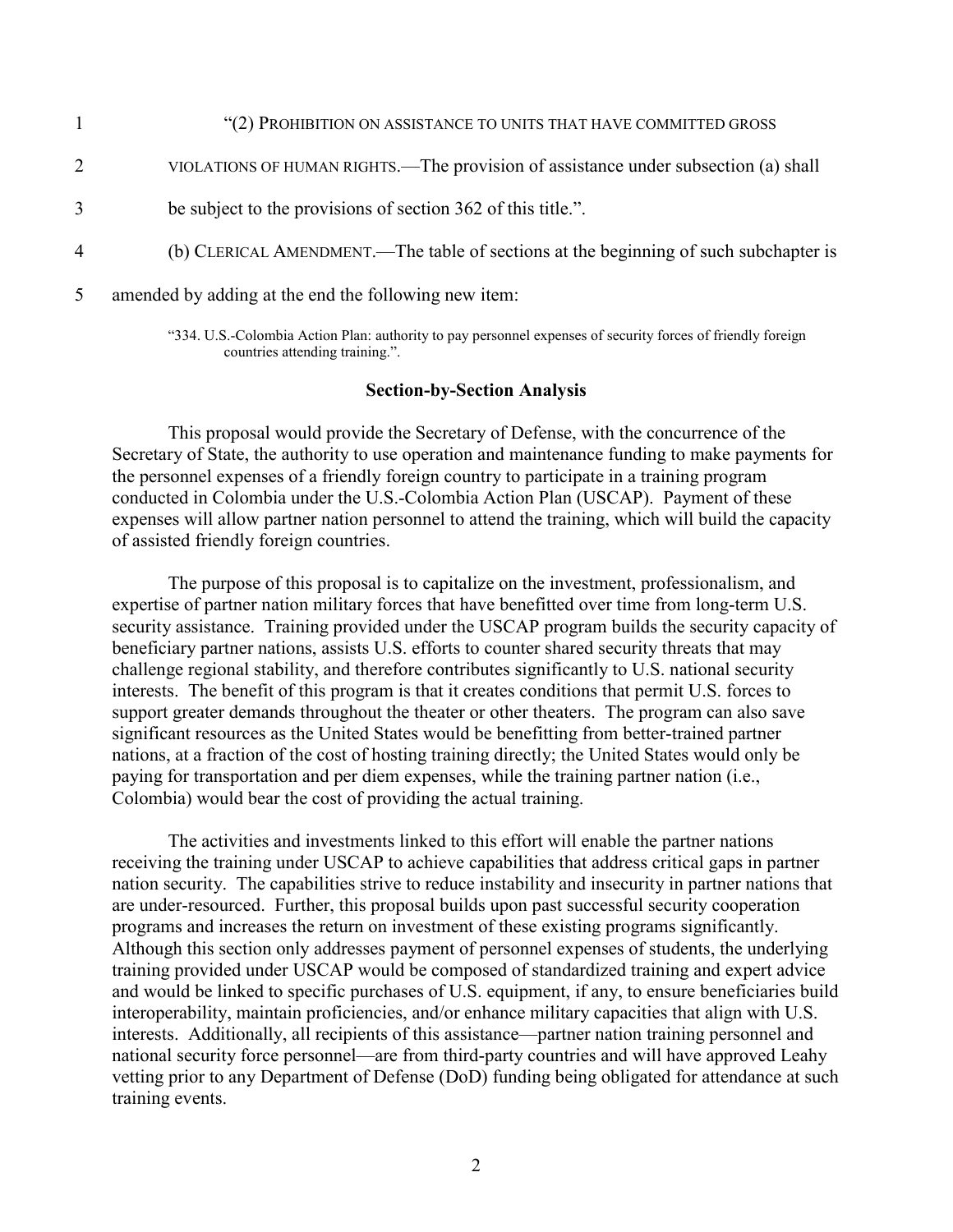Colombia is a strategic partner that has benefited substantially from long-term U.S. security cooperation programs and has grown into the role of a regional security exporter, at a high return on investment for the U.S. Government. The USCAP program employs a comprehensive approach that focuses on capacity-building training that enhances partner nations' ability to conduct their mandated security missions that contribute to successful countering of transnational criminal organizations. These training activities emphasize (1) counter-illicit drug trafficking operations, (2) counter-transnational organized crime operations, (3) maritime and border security operations, (4) military intelligence operations, (5) air and maritime maintenance and logistics, (6) military information security operations, (7) institutional capacity building, and (8) human rights.

Training through the USCAP program is carried out through a myriad of venues, but this authority will only affect those programs that take place in Colombia. This authority will not extend to paying expenses for training conducted through Colombian Mobile Training Teams, which are staffed across Colombia's Military Services (Departments of the Army, Navy, and Air Force) and travel to third-party countries to conduct training on specific tasks. These tasks range from tactical procedures to doctrinal seminars. This authority would extend to training under USCAP that leverages Colombian institutions to train and certify third-party countries in various security tasks. These Colombian institutions (e.g., professional military education institutions) certify defense personnel in various specialties, such as aircraft mechanics, intelligence analysis, and communications. These institutions have benefitted from many years of U.S. investment through foreign military financing, international military education and training (IMET), and counter-narcotics train-and-equip programs. This proposal would authorize DoD to provide the personnel expenses of partner nation military personnel to attend these Colombian-led and funded training courses in Colombia, saving the United States potentially millions of dollars if it were to undertake to train these foreign partner forces itself. These courses will not conflict with IMET because the courses are taught in Spanish. All of the Colombian courses utilized under USCAP are coordinated, supported, and overseen by U.S. Southern Command.

|              | <b>RESOURCE IMPACT (\$MILLIONS)</b> |            |            |            |                   |                                         |                                  |                    |                                                                            |  |  |  |  |
|--------------|-------------------------------------|------------|------------|------------|-------------------|-----------------------------------------|----------------------------------|--------------------|----------------------------------------------------------------------------|--|--|--|--|
| Program      | <b>FY</b><br>2023                   | FY<br>2024 | FY<br>2025 | FY<br>2026 | <b>FY</b><br>2027 | Appropriation                           | <b>Budget</b><br><b>Activity</b> | <b>BLI/S</b><br>AG | Program<br><b>Element</b><br>(for all<br><b>RDT&amp;E</b><br>program<br>S) |  |  |  |  |
| <b>USCAP</b> | \$1,056                             | \$1,077    | \$1,098    | \$1,120    | \$1,143           | Operations $\&$<br>Maintenance,<br>Army | <b>BA01</b>                      | 143                |                                                                            |  |  |  |  |
|              |                                     |            |            |            |                   |                                         |                                  |                    |                                                                            |  |  |  |  |
|              |                                     |            |            |            |                   |                                         |                                  |                    |                                                                            |  |  |  |  |
| Total        | \$1,056                             | \$1,077    | \$1,098    | \$1,120    | \$1,143           |                                         |                                  |                    |                                                                            |  |  |  |  |

**Resource Information:** The resources affected by this proposal are reflected in the table below and are included within the Fiscal Year (FY) 2023 President's Budget.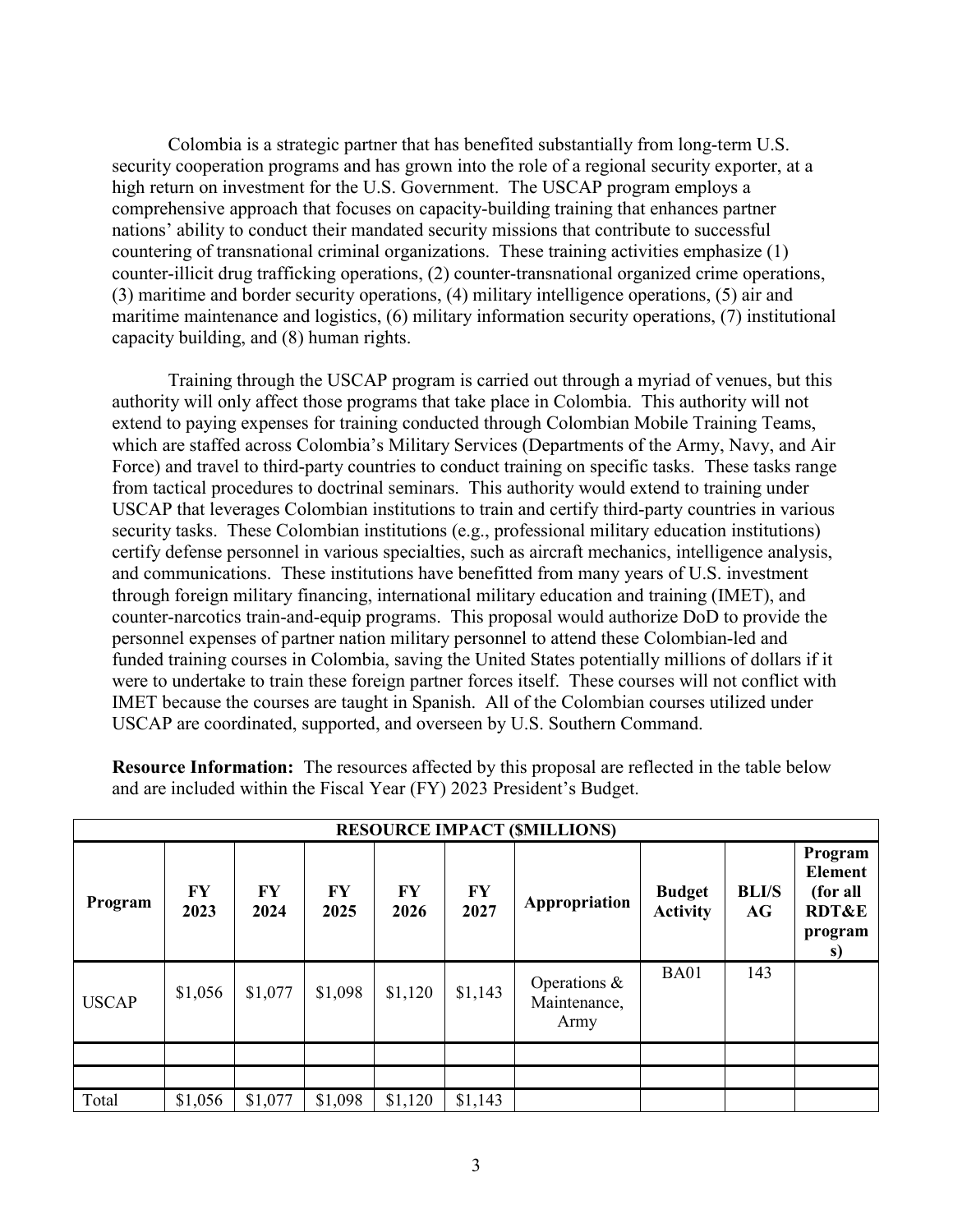**Changes to Existing Law:** This proposal would add a new section to subchapter IV of chapter 16 of title 10, United States Code, as set forth in the legislative text above.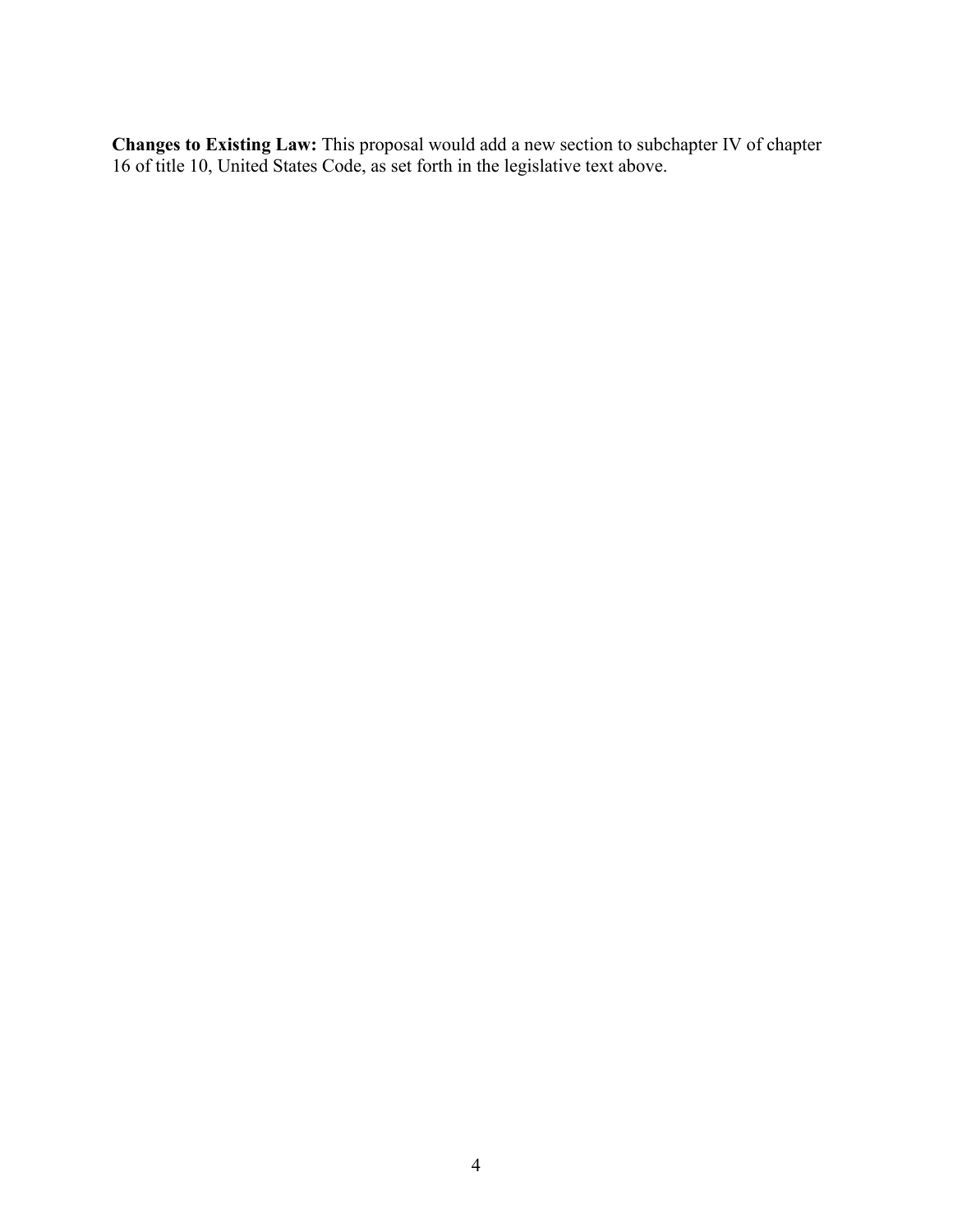| $\mathbf{1}$   | SEC. ___. TEMPORARY AUTHORITY FOR ACCEPTANCE AND USE OF FUNDS                       |
|----------------|-------------------------------------------------------------------------------------|
| $\overline{2}$ | FOR A CERTAIN CONSTRUCTION PROJECT IN THE REPUBLIC OF                               |
| 3              | KOREA.                                                                              |
| $\overline{4}$ | Section 2863 of the National Defense Authorization Act for Fiscal Year 2020 (Public |
| 5              | Law 116-92; 133 Stat.1899) is amended—                                              |
| 6              | (1) in subsection (a)(1)—                                                           |
| 7              | (A) in the matter preceding subparagraph (A), by striking "cash"; and               |
| 8              | (B) in subparagraph (B) by inserting "and construction" after "The                  |
| 9              | design";                                                                            |
| 10             | (2) in subsection (b), by striking "Contributions" and inserting "Cash              |
| 11             | contributions";                                                                     |
| 12             | (3) by amending subsection (e) to read as follows:                                  |
| 13             | "(e) METHOD OF CONTRIBUTION.—Contributions may be accepted in any of the following  |
| 14             | forms:                                                                              |
| 15             | "(1) Irrevocable letter of credit issued by a financial institution acceptable to   |
| 16             | the Treasurer of the United States.                                                 |
| 17             | "(2) Drawing rights on a commercial bank account established and funded by          |
| 18             | the Republic of Korea, which account is blocked such that funds deposited cannot be |
| 19             | withdrawn except by or with the approval of the United States.                      |
| 20             | "(3) Cash, which shall be deposited into the account established pursuant to        |
| 21             | subsection (b)."; and                                                               |
| 22             | (4) in the section heading, by striking "MUTUALLY BENEFICIAL TO                     |
| 23             | THE DEPARTMENT OF DEFENSE AND" and inserting "IN".                                  |
|                |                                                                                     |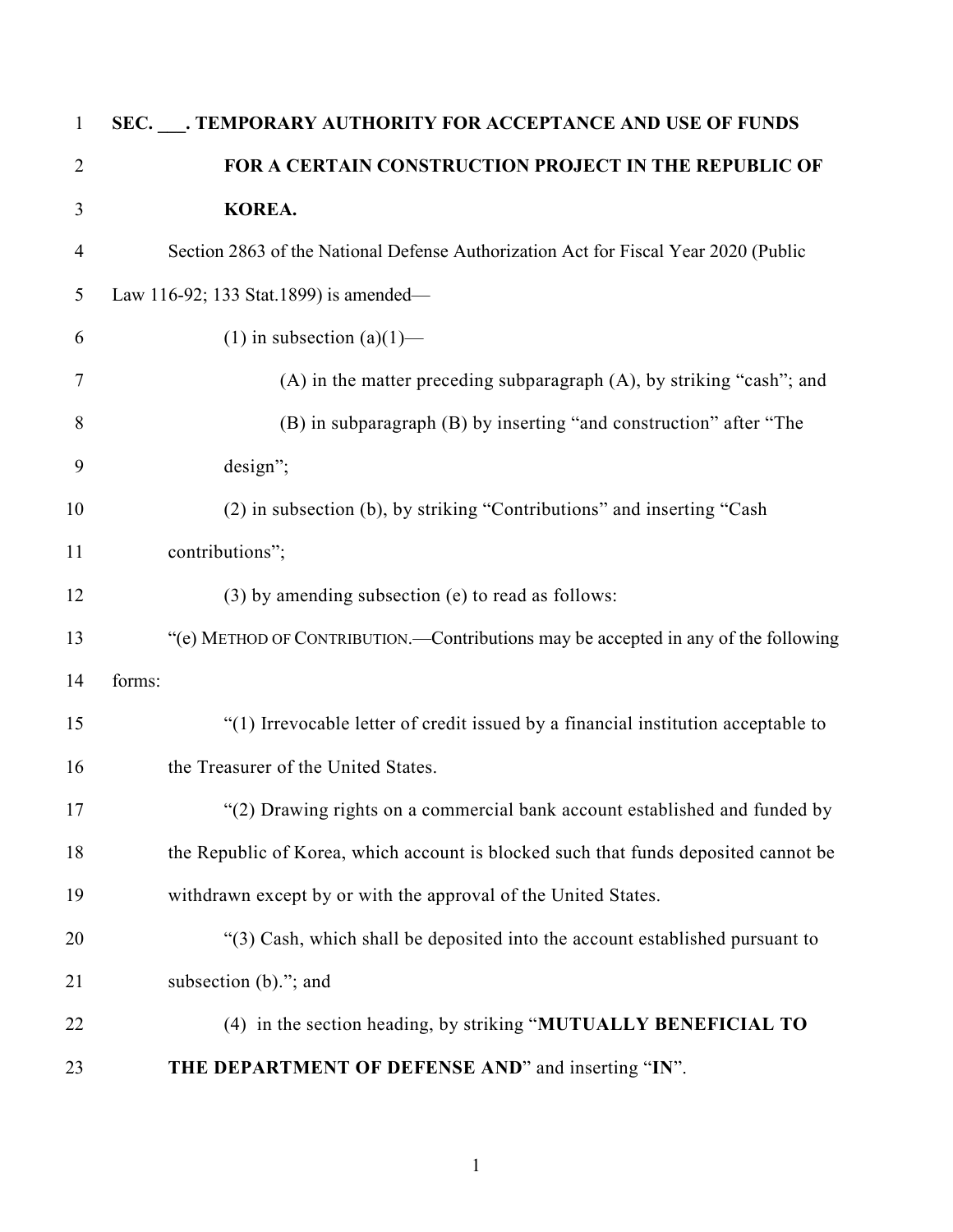#### **Section-by-Section Analysis**

Section 2863 of the National Defense Authorization Act for Fiscal Year 2020 authorized the Secretary concerned to accept cash contributions from the Republic of Korea (ROK) only for the design and construction of the Black Hat intelligence Fusion Center, Camp Humphreys, Korea, and the design of the Korean Air and Space Operations and Intelligence Center (KAOIC), Osan Air Base, Korea. This proposal will expand section 2863 to authorize acceptance of contributions toward the construction, rather than just design, of the KAOIC, and to allow the contributions to come in the form of an irrevocable letter of credit, drawing rights on a commercial bank, or cash. The ROK is prepared to fund their portion of the KAOIC project, but the Department has no authority under which it can accept the funds from the ROK. The U.S. cannot construct the facility with cash contributions accepted from the ROK under section 2350j of title 10, United States Code, because this type of contribution cannot be used to cover the Korean cost sharing obligation. The proposal also makes an administrative change to section 2863 by striking the definition of "mutually beneficial" because the term is not used within the section. Authorization to accept the ROK contribution for KAOIC construction contributes to the promotion of U.S. national interests and regional stability. Failure to provide this authority will delay and substantially change the scope of the KAOIC project that is currently planned to start construction in calendar year 2023.

**Resource Implications:** This proposal has no impact on the use of resources; funds involved will come from the ROK.

**Changes to Existing Law:** This proposal would amend section 2863 of the National Defense Authorization Act for Fiscal Year 2020 (Public Law 116-92; 133 Stat.1899) as follows:

SEC. 2863. TEMPORARY AUTHORITY FOR ACCEPTANCE AND USE OF CONTRIBUTIONS FOR CERTAIN DESIGN AND CONSTRUCTION PROJECTS MUTUALLY BENEFICIAL TO THE DEPARTMENT OF DEFENSE AND IN THE REPUBLIC OF KOREA.

(a) ACCEPTANCE OF CONTRIBUTIONS.—

(1) IN GENERAL.—The Secretary concerned may accept cash contributions from the Republic of Korea to carry out the following:

(A) The design and construction of the Black Hat Intelligence Fusion Center, Camp Humphreys, Republic of Korea.

(B) The design and construction of the Korean Air and Space Operations and Intelligence Center, Osan Air Base, Republic of Korea.

(2) COST-SHARING AGREEMENT.—In the event the contribution under paragraph (1) is insufficient to cover the entire cost of the activity authorized under that paragraph, the Secretary concerned shall enter into a cost-sharing agreement with the Republic of Korea detailing the portion of the authorized activity that is to be funded with

24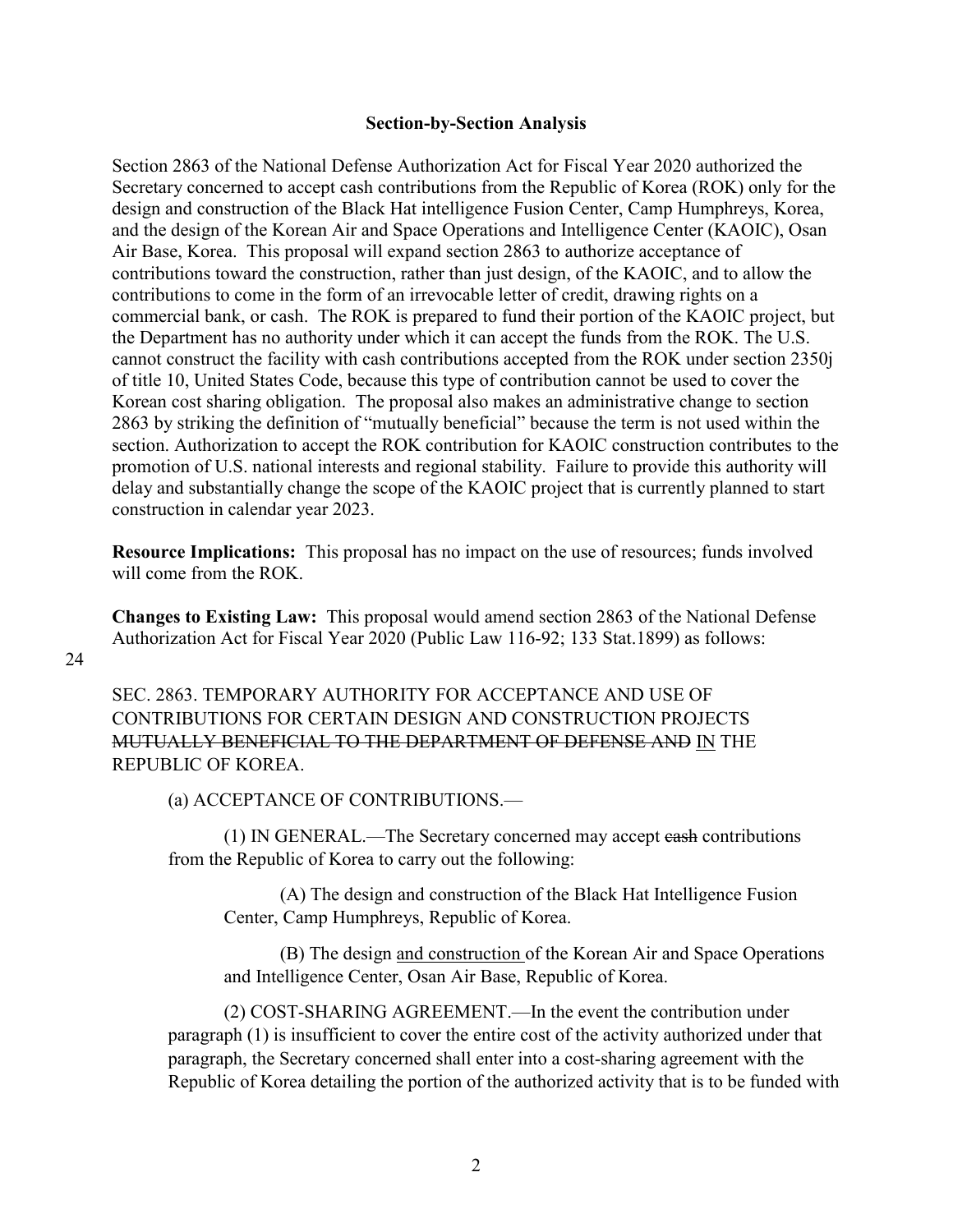# PRE-DECISIONAL INTERNAL EXECUTIVE BRANCH DRAFT

the contribution and identifying sufficient other funds to undertake the entire authorized activity.

(b) ESTABLISHMENT OF ACCOUNT.—Contributions Cash contributions accepted under subsection (a) shall be placed in an account established by the Secretary concerned and shall remain available until expended as provided in such subsection.

(c) NOTICE.—

(1) IN GENERAL.—Not later than 14 days before carrying out a project using contributions accepted under subsection (a) for which the estimated cost of the project will exceed the thresholds prescribed by section 2805 of title 10, United States Code, the Secretary concerned shall submit to the congressional defense committees, the Committee on Foreign Relations of the Senate, and the Committee on Foreign Affairs of the House of Representatives—

(A) a written notice of the decision to carry out the project;

(B) a justification for the project; and

(C) the estimated cost of the project.

(2) NOTICE FOR PROJECTS THAT REQUIRE COST SHARING.—Not later than 14 days before carrying out a project using contributions accepted under subsection (a) for which a cost-sharing agreement is entered into under paragraph (2) of such subsection, the Secretary concerned shall submit to the congressional defense committees in an electronic medium pursuant to section 480 of title 10, United States Code—

(A) a written notice of the acceptance of the contributions for the project;

(B) a copy of the Department of Defense Form 1391 for the project;

(C) the estimated cost of the project; and

(D) details on the cost-sharing agreement with the Republic of Korea.

(d) EXPIRATION OF PROJECT AUTHORITY.—

(1) IN GENERAL.—The authority to accept contributions and carry out projects under this section expires on September 30, 2030.

(2) CONTINUATION OF PROJECTS.—The expiration of authority under paragraph (1) does not prevent the continuation of any project commenced before the date specified in that paragraph.

(e) MUTUALLY BENEFICIAL.—A project described in subsection (a) shall be considered to be mutually beneficial if—

(1) the project is in support of a bilateral defense cooperation agreement between the United States and the Republic of Korea; or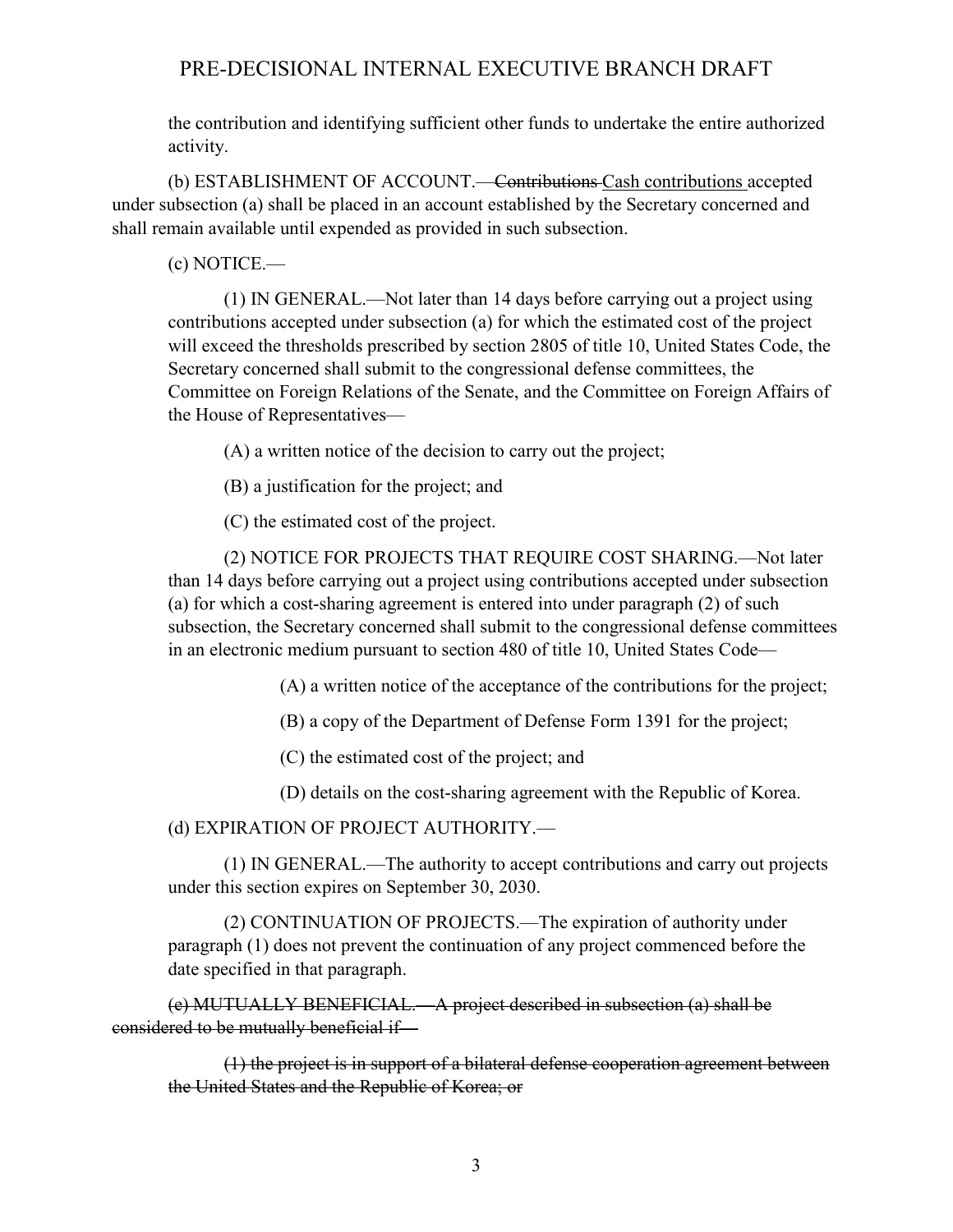# PRE-DECISIONAL INTERNAL EXECUTIVE BRANCH DRAFT

(2) the Secretary concerned determines that the United States may derive a benefit from the project, including—

(A) access to and use of facilities of the military forces of the Republic of Korea;

(B) ability or capacity for future force posture; and

(C) increased interoperability between military forces of the Department of Defense and the Republic of Korea.

(e) METHOD OF CONTRIBUTION.—Contributions may be accepted in any of the following forms:

(1) Irrevocable letter of credit issued by a financial institution acceptable to the Treasurer of the United States.

(2) Drawing rights on a commercial bank account established and funded by the Republic of Korea, which account is blocked such that funds deposited cannot be withdrawn except by or with the approval of the United States.

(3) Cash, which shall be deposited into the account established pursuant to subsection (b).

(f) SECRETARY CONCERNED DEFINED.—In this section, the term ''Secretary concerned'' has the meaning given that term in section 101(9) of title 10, United States Code.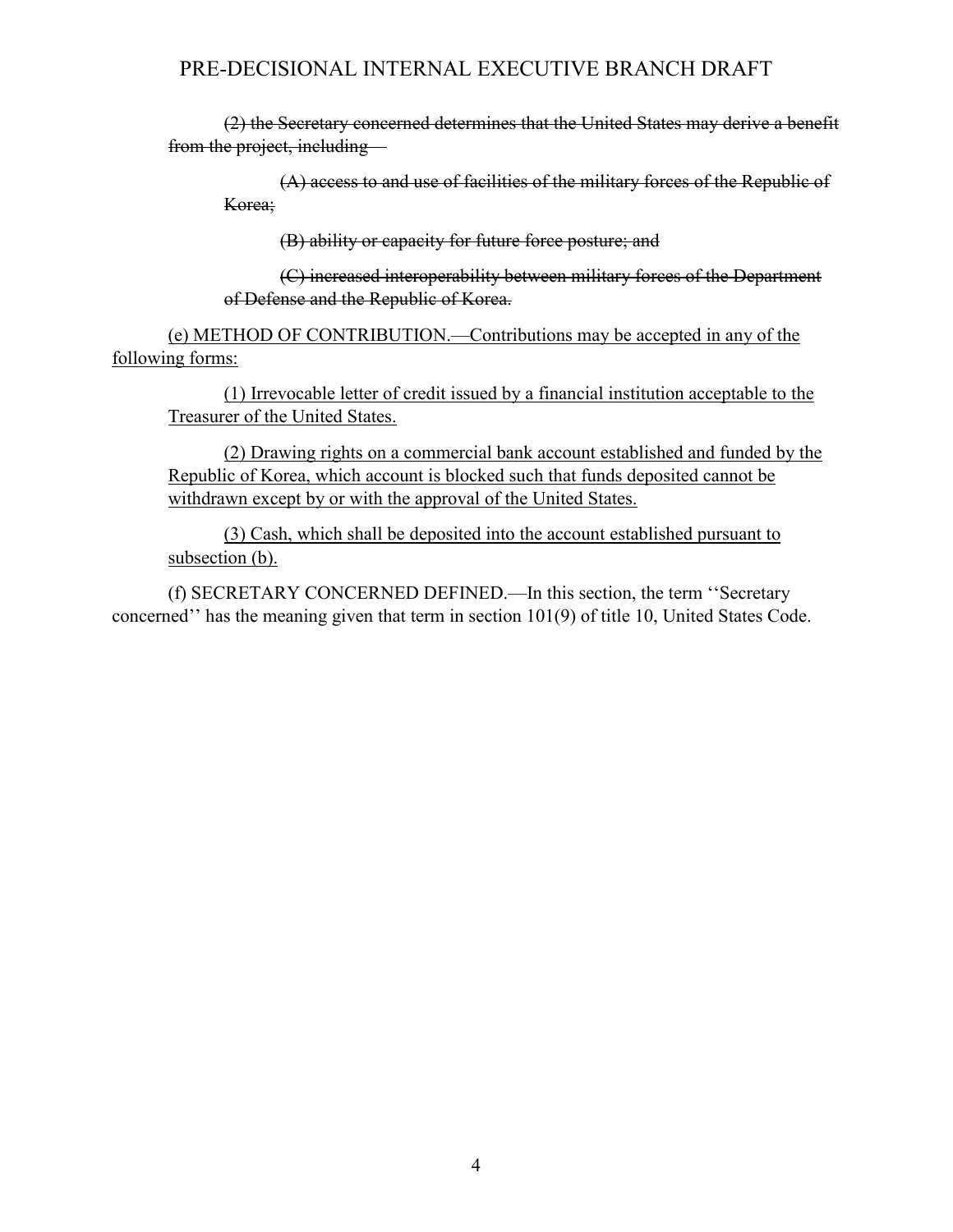#### 1 **SEC. \_\_\_. AUTHORITY TO PROVIDE INCREASED VOLUNTARY SEPARATION**

# 2 **INCENTIVE PAY FOR CIVILIAN EMPLOYEES OF THE**

#### 3 **DEPARTMENT OF DEFENSE.**

4 During the period beginning on the date of the enactment of this Act and ending on

5 September 30, 2023, section 9902(f)(5)(A)(ii) of title 5, United States Code, shall be applied by

6 substituting "an amount determined by the Secretary, not to exceed \$40,000" for "\$25,000".

#### **[Please note: The "Changes to Existing Law" section below sets out in red-line format how the legislative text would amend existing law.]**

#### **Section-by-Section Analysis**

This proposal would temporarily increase from \$25,000 to \$40,000 the maximum amount of voluntary separation incentive pay (VSIP) that the Department of Defense (DoD) is authorized to provide to an individual under section 9902(f)(5)(A)(ii) of title 5, United States Code. The temporary authority for the Department to provide this increased maximum amount for VSIP established by the National Defense Authorization Act (NDAA) for Fiscal Year 2017, expired on September 30, 2021. The increased maximum amount for VSIP that would be authorized by this proposal for renewal is less than the amount originally authorized for VSIP in 1993, as adjusted for inflation.

The Department of Defense has traditionally offered incentives, such as VSIP, to encourage voluntary separations as a way to minimize the impact of workforce restructuring and avoid involuntary reductions in force (RIFs). RIFs are costly and disruptive to DoD's missions and create negative morale in the workforce. VSIP authority is also an important workforce shaping and restructuring tool that assists the Department in recalibrating the workforce to ensure the Department has the right skills for emerging missions and mission growth. Indeed, VSIP authority can be exercised independent of RIF planning and in the past has been effective in enabling DoD components to shape their workforce. Any future reductions to the DoD budget will require management tools to efficiently reduce the workforce without adversely affecting DoD's missions or its commitment to the Nation's warfighters. Buyouts provide a less expensive, more humane, and more manageable way to efficiently reduce as well as restructure the DoD workforce.

In general, downsizing and realignment within DoD have significantly decreased since completion of actions resulting from Fiscal Year (FY) 2005 base realignment and closure (BRAC) decisions, reducing the use of VSIP. In FY 2019, DoD received full-year appropriations, which stabilized DoD resources and reduced the need for use of the incentive. As a result, the Department averaged almost 1,600 VSIP payments over the past 3 years. The Department anticipates continued relative stability over the next FY. While VSIP may be used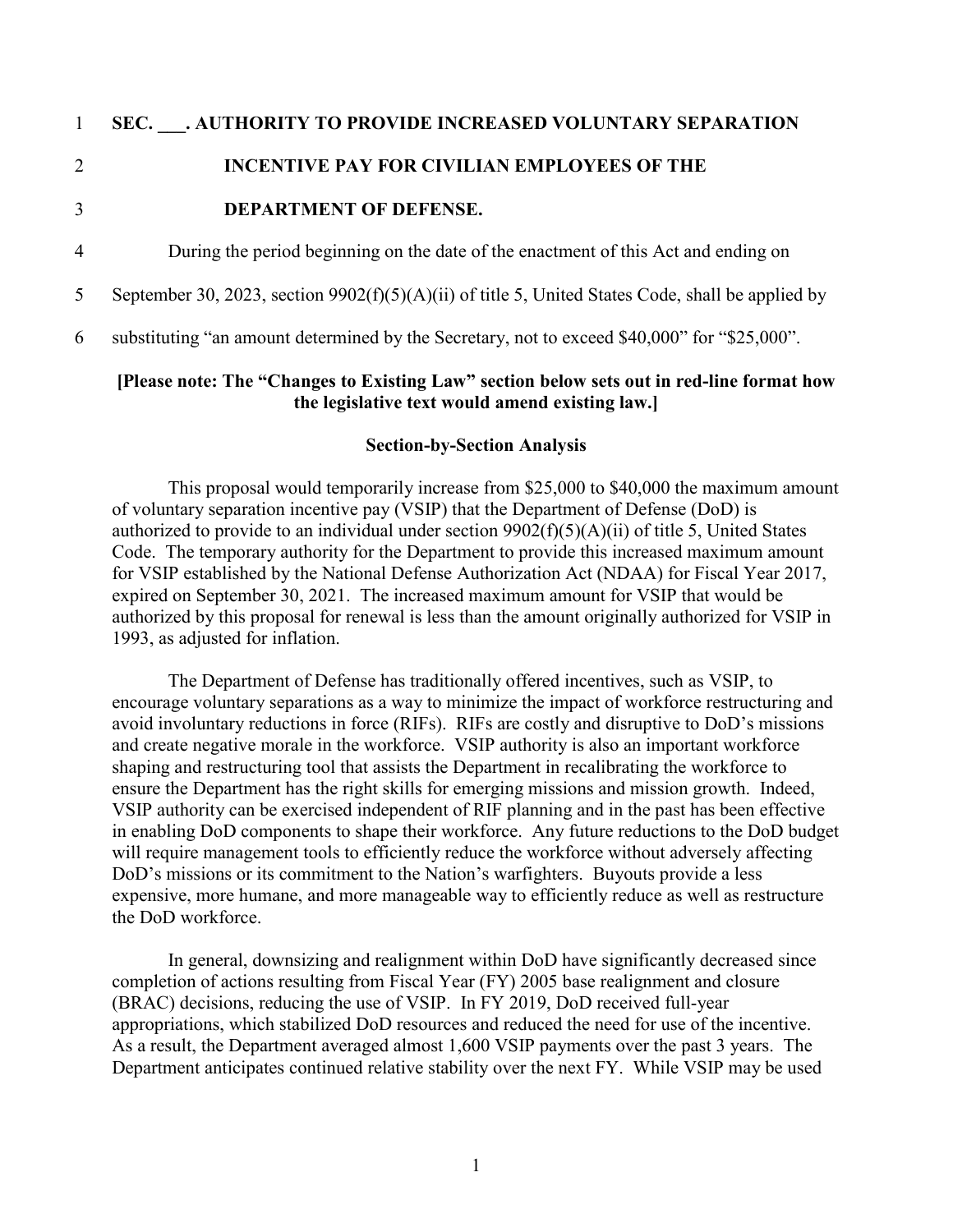for downsizing as needed, DoD anticipates additional VSIP usage for organizational restructuring, position restructuring, and buyout offers as DoD reskills the workforce.

**Resource Information:** The resources affected by this proposal are reflected in the table below and are included within the Fiscal Year (FY) 2023 President's Budget request.Adoption of the proposal would renew the temporary increase in the maximum VSIP amount for the DoD from \$25,000 to \$40,000 that ended on September 30, 2021. VSIP is authorized at levels not to exceed DoD's appropriated budget authority in any given fiscal year. As such, the Department will use funding that has already been allocated to the costs of civilian pay as the offset in FY23. DoD's intent is to offer VSIP at a steady rate to continue to reshape our workforce, as needed, and avoid costly reductions-in-force. The increased incentive may influence the number of civilians offered the opportunity to participate in VSIP and/or the timeframe in which participants must accept VSIP in order to maximize the use of funds in the FY. The authority will not change the severance pay formulas used to calculate the actual VSIP amount. We anticipate a continued steady use of VSIP.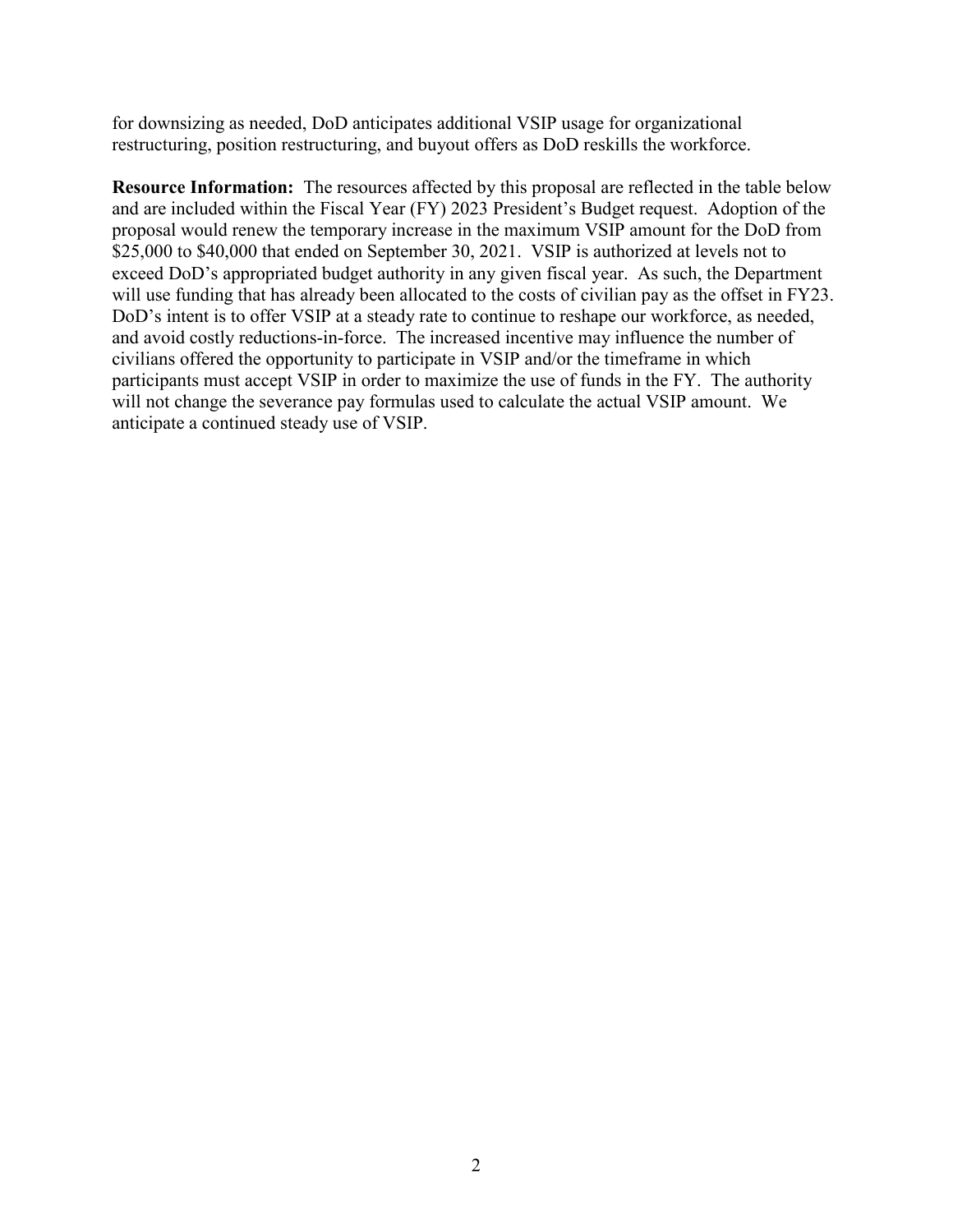|                   |                   | <b>RESOURCE IMPACT (\$MILLIONS)</b>                  |                                  |                |                                                                 |
|-------------------|-------------------|------------------------------------------------------|----------------------------------|----------------|-----------------------------------------------------------------|
| Program           | <b>FY</b><br>2023 | Appropriation                                        | <b>Budget</b><br><b>Activity</b> | <b>BLI/SAG</b> | Program<br>Element<br>(for all<br><b>RDT&amp;E</b><br>programs) |
| Army              | \$12.88           | Operation and<br>Maintenance, Army                   | Multiple                         | Multiple       |                                                                 |
| Navy              | \$0.47            | Operation and<br>Maintenance, Navy                   | Multiple                         | Multiple       |                                                                 |
| Navy              | \$3.00            | Navy Working Capital<br>Fund                         | Multiple                         | Multiple       |                                                                 |
| Navy              | \$0.15            | Research, Development,<br>Test & Evaluation,<br>Navy | Multiple                         | Multiple       |                                                                 |
| Air Force         | \$0.87            | Operation and<br>Maintenance, Air Force              | Multiple                         | Multiple       |                                                                 |
| <b>USMC</b>       | \$0.00            | Operation and<br>Maintenance, Marine<br>Corps        | Multiple                         | Multiple       |                                                                 |
| <b>DLA</b>        | \$0.78            | Operation and<br>Maintenance, DLA                    | Multiple                         | Multiple       |                                                                 |
| <b>DCMA</b>       | \$1,96            | Operation and<br>Maintenance, DCMA                   | Multiple                         | Multiple       |                                                                 |
| <b>DISA</b>       | 0.78              | Operation and<br>Maintenance, DISA                   | Multiple                         | Multiple       |                                                                 |
| <b>DCAA</b>       | \$0.00            | Operation and<br>Maintenance, DCAA                   | Multiple                         | Multiple       |                                                                 |
| <b>OSD</b>        | \$0.60            | Operation and<br>Maintenance, OSD                    | Multiple                         | Multiple       |                                                                 |
| <b>DFAS</b>       | \$0.00            | Operation and<br>Maintenance, DFAS                   | Multiple                         | Multiple       |                                                                 |
| <b>WHS</b>        | \$0.24            | Operation and<br>Maintenance, WHS                    | Multiple                         | Multiple       |                                                                 |
| Joint Staff       | \$0.09            | Operation and<br>Maintenance, Joint Staff            | Multiple                         | Multiple       |                                                                 |
| National<br>Guard | \$0.24            | Operation and<br>Maintenance, National<br>Guard      | Multiple                         | Multiple       |                                                                 |
| <b>DoDEA</b>      | \$0.81            | Operation and<br>Maintenance, DoDEA                  | Multiple                         | Multiple       |                                                                 |
| <b>DECA</b>       | \$0.69            | Operation and<br>Maintenance, DECA                   | Multiple                         | Multiple       |                                                                 |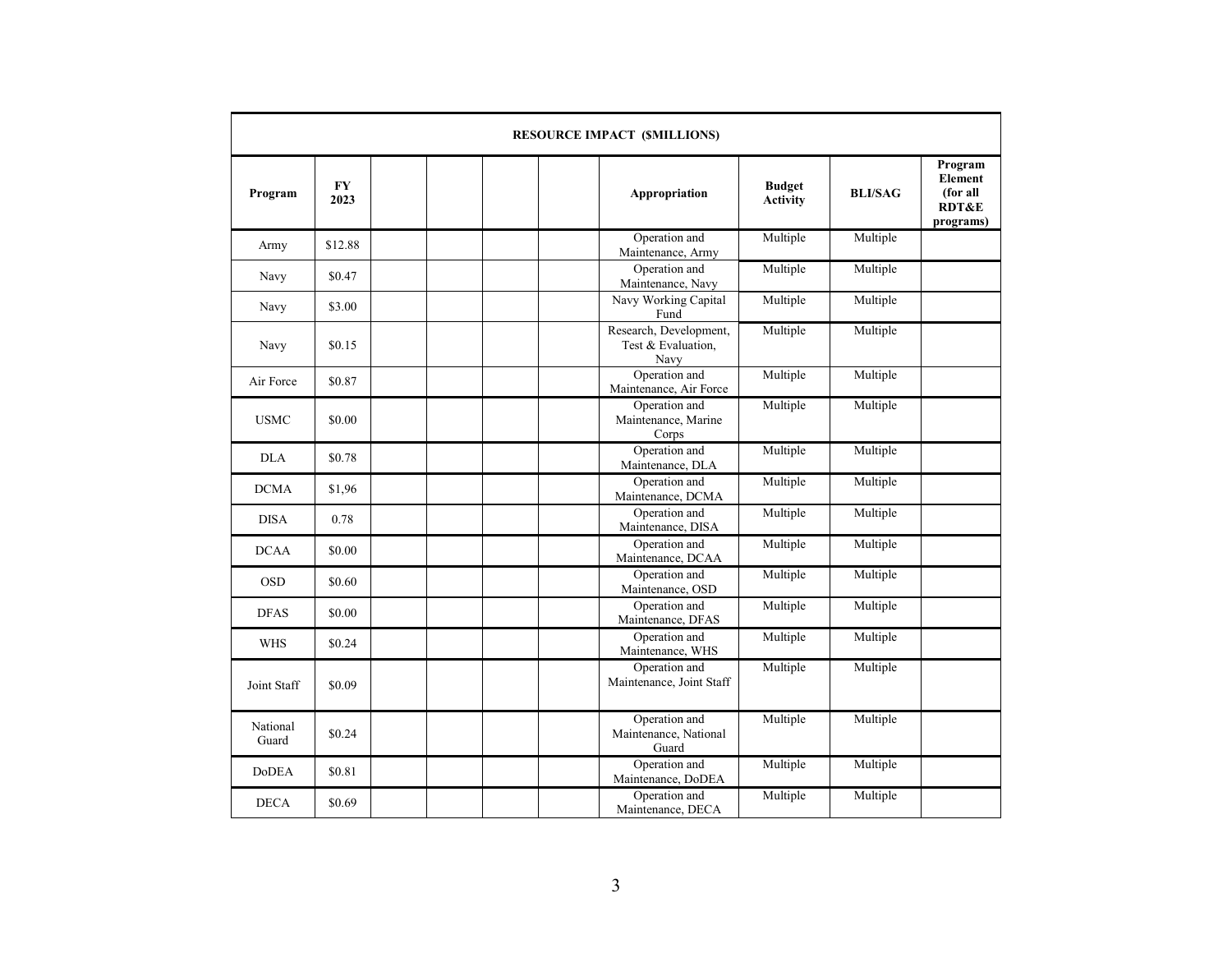| <b>DHA</b>               | \$0.35 |  | Operation and<br>Maintenance, DHA                      | Multiple | Multiple |  |
|--------------------------|--------|--|--------------------------------------------------------|----------|----------|--|
| <b>MDA</b>               | \$0.00 |  | Operation and<br>Maintenance, MDA                      | Multiple | Multiple |  |
| <b>DHRA</b>              | \$0.20 |  | Operation and<br>Maintenance, DHRA                     | Multiple | Multiple |  |
| DoDIG                    | \$0.00 |  | Operation and<br>Maintenance, DoDIG                    | Multiple | Multiple |  |
| <b>PFPA</b>              | \$0.00 |  | Operation and<br>Maintenance, PFPA                     | Multiple | Multiple |  |
| <b>DTRA</b>              | \$0.15 |  | Operation and<br>Maintenance, DTRA                     | Multiple | Multiple |  |
| <b>DSS</b>               | \$0.00 |  | Operation and<br>Maintenance, DSS                      | Multiple | Multiple |  |
| <b>USUHS</b>             | \$0.00 |  | Operation and<br>Maintenance, USUHS                    | Multiple | Multiple |  |
| <b>DAU</b>               | \$0.05 |  | Operation and<br>Maintenance, DAU                      | Multiple | Multiple |  |
| <b>DSCA</b>              | \$0.02 |  | Operation and<br>Maintenance, DSCA                     | Multiple | Multiple |  |
| <b>DMA</b>               | \$0.21 |  | Operation and<br>Maintenance, DMA                      | Multiple | Multiple |  |
| <b>NDU</b>               | \$0.03 |  | Operation and<br>Maintenance, NDU                      | Multiple | Multiple |  |
| <b>NRO</b>               | \$0.00 |  | Operation and<br>Maintenance, NRO                      | Multiple | Multiple |  |
| POW/MIA<br>${\rm Ofc}$   | \$0.00 |  | Operation and<br>Maintenance,<br>POW/MIA Ofc           | Multiple | Multiple |  |
| Def Legal<br><b>Svcs</b> | \$0.00 |  | Operation and<br>Maintenance, Def Legal<br><b>Svcs</b> | Multiple | Multiple |  |
| <b>DTIC</b>              | \$0.00 |  | Operation and<br>Maintenance, DTIC                     | Multiple | Multiple |  |
| <b>DMeA</b>              | \$0.00 |  | Operation and<br>Maintenance, DMeA                     | Multiple | Multiple |  |
| <b>DARPA</b>             | \$0.05 |  | Operation and<br>Maintenance, DARPA                    | Multiple | Multiple |  |
| <b>DTSA</b>              | \$0.00 |  | Operation and<br>Maintenance, DTSA                     | Multiple | Multiple |  |
| Crt Appls<br>Armd Fres   | \$0.00 |  | Operation and<br>Maintenance, Crt Appls<br>Armd Fres   | Multiple | Multiple |  |
| <b>OEA</b>               | \$0.00 |  | Operation and<br>Maintenance, OEA                      | Multiple | Multiple |  |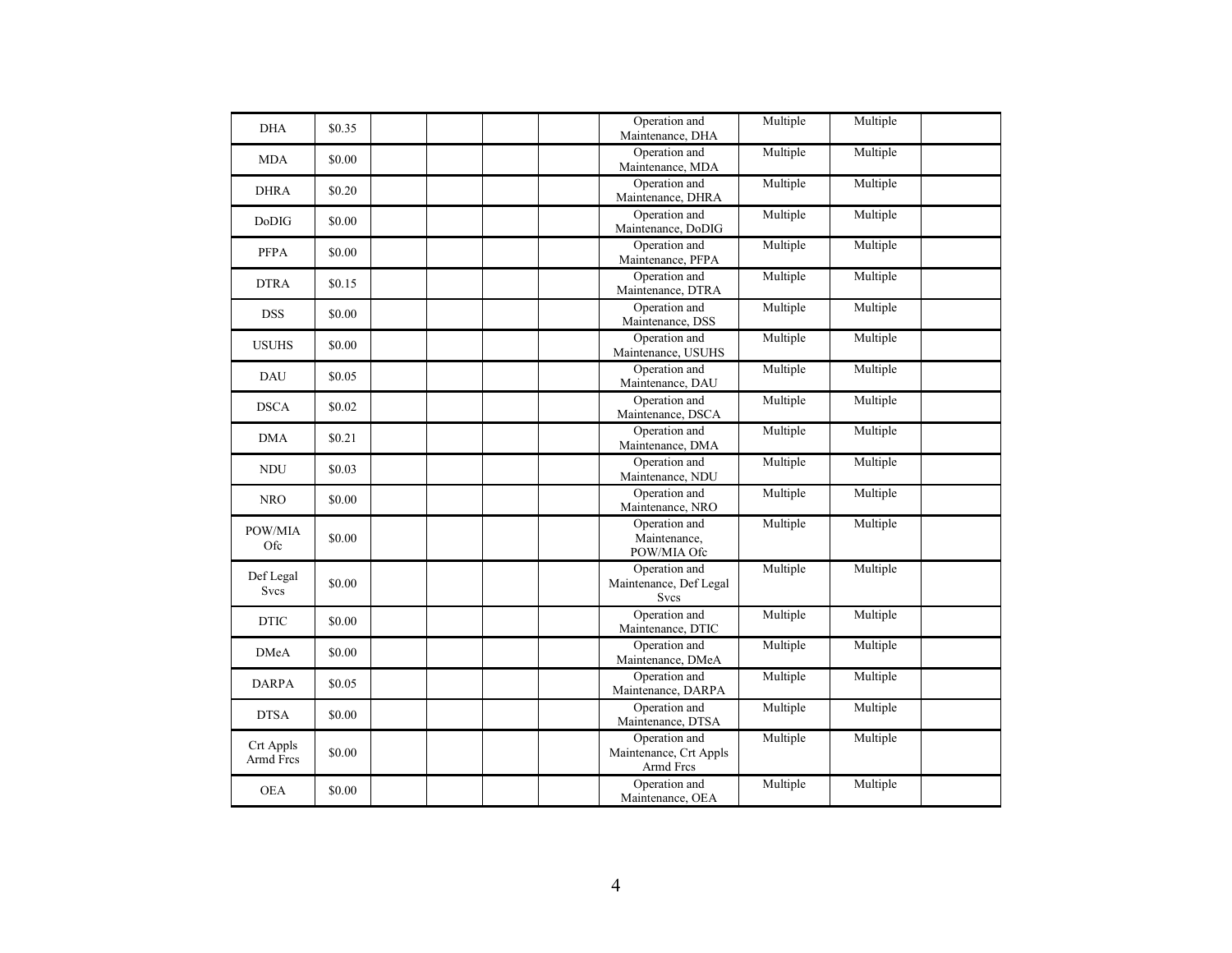| Test<br>Resource<br>Mgmt Ctr | \$0.00  |  |  | Operation and<br>Maintenance, Test<br>Resource Mgmt Ctr | Multiple | Multiple |  |
|------------------------------|---------|--|--|---------------------------------------------------------|----------|----------|--|
| Total                        | \$24.48 |  |  |                                                         |          |          |  |

|             |                   | PERSONNEL AFFECTED (END STRENGTH)                    |                        |                |                                                                        |
|-------------|-------------------|------------------------------------------------------|------------------------|----------------|------------------------------------------------------------------------|
| Program     | <b>FY</b><br>2023 | Appropriation                                        | <b>Budget Activity</b> | <b>BLI/SAG</b> | Program<br><b>Element</b><br>(for all<br><b>RDT&amp;E</b><br>programs) |
| Army        | 842               | Operation and<br>Maintenance, Army                   | Multiple               | Multiple       |                                                                        |
| Navy        | 31                | Operation and<br>Maintenance, Navy                   | Multiple               | Multiple       |                                                                        |
| Navy        | 196               | Navy Working Capital<br>Fund                         | Multiple               | Multiple       |                                                                        |
| Navy        | 10                | Research, Development,<br>Test & Evaluation,<br>Navy | Multiple               | Multiple       |                                                                        |
| Air Force   | 56                | Operation and<br>Maintenance, Air Force              | Multiple               | Multiple       |                                                                        |
| <b>USMC</b> | $\theta$          | Operation and<br>Maintenance, Marine<br>Corps        | Multiple               | Multiple       |                                                                        |
| <b>DLA</b>  | 51                | Operation and<br>Maintenance, DLA                    | Multiple               | Multiple       |                                                                        |
| <b>DCMA</b> | 128               | Operation and<br>Maintenance, DCMA                   | Multiple               | Multiple       |                                                                        |
| <b>DISA</b> | 51                | Operation and<br>Maintenance, DISA                   | Multiple               | Multiple       |                                                                        |
| <b>DCAA</b> | $\mathbf{0}$      | Operation and<br>Maintenance, DCAA                   | Multiple               | Multiple       |                                                                        |
| <b>OSD</b>  | 40                | Operation and<br>Maintenance, OSD                    | Multiple               | Multiple       |                                                                        |
| <b>DFAS</b> | $\theta$          | Operation and<br>Maintenance, DFAS                   | Multiple               | Multiple       |                                                                        |
| <b>WHS</b>  | 16                | Operation and<br>Maintenance, WHS                    | Multiple               | Multiple       |                                                                        |
| Joint Staff | 6                 | Operation and<br>Maintenance, Joint Staff            | Multiple               | Multiple       |                                                                        |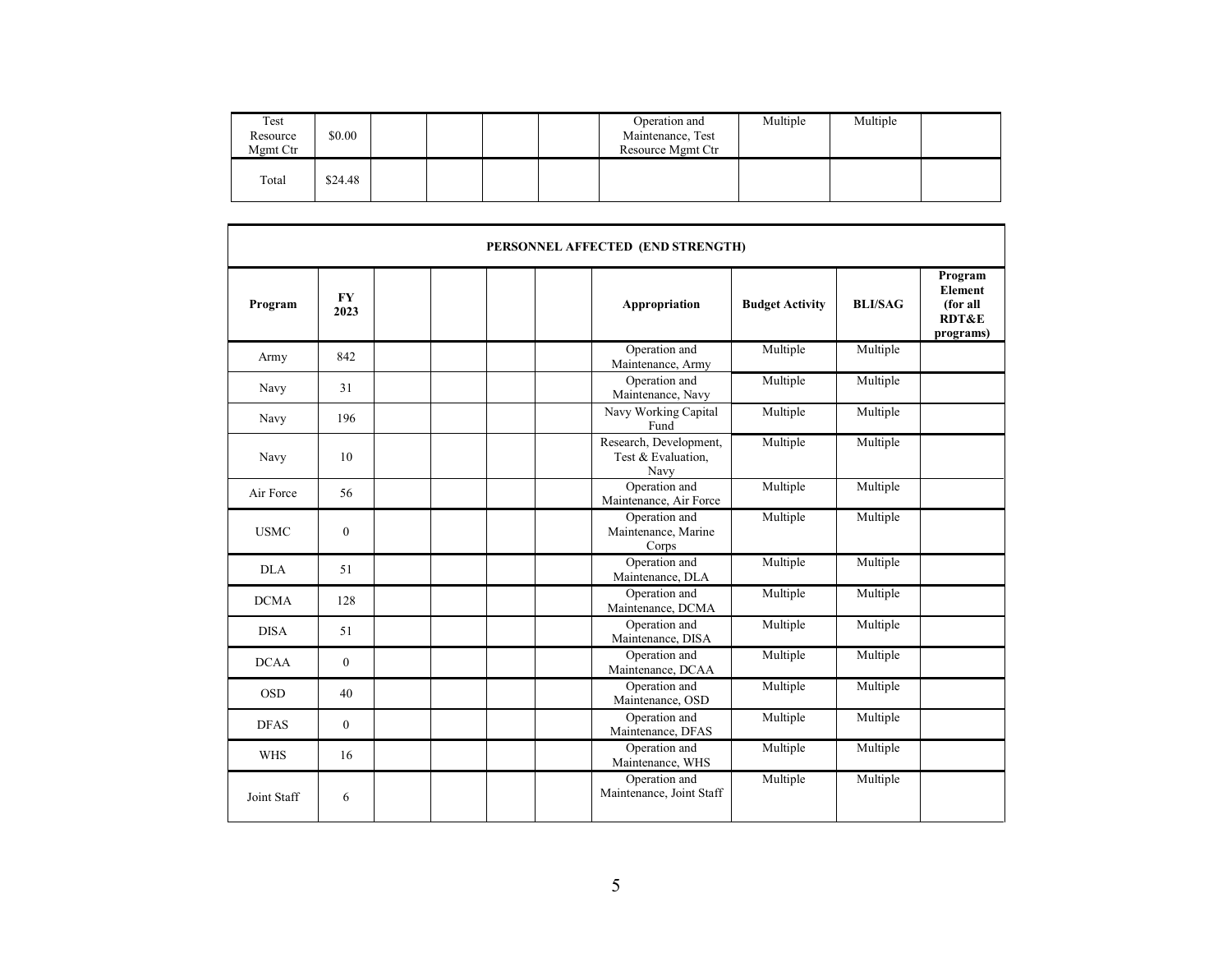| National<br>Guard        | 16               | Operation and<br>Maintenance, National<br>Guard | Multiple | Multiple |  |
|--------------------------|------------------|-------------------------------------------------|----------|----------|--|
| <b>DoDEA</b>             | 53               | Operation and<br>Maintenance, DoDEA             | Multiple | Multiple |  |
| <b>DECA</b>              | 45               | Operation and<br>Maintenance, DECA              | Multiple | Multiple |  |
| <b>DHA</b>               | 23               | Operation and<br>Maintenance, DHA               | Multiple | Multiple |  |
| <b>MDA</b>               | $\boldsymbol{0}$ | Operation and<br>Maintenance, MDA               | Multiple | Multiple |  |
| <b>DHRA</b>              | 13               | Operation and<br>Maintenance, DHRA              | Multiple | Multiple |  |
| Do <sub>D</sub> IG       | $\mathbf{0}$     | Operation and<br>Maintenance, DoDIG             | Multiple | Multiple |  |
| <b>PFPA</b>              | $\boldsymbol{0}$ | Operation and<br>Maintenance, PFPA              | Multiple | Multiple |  |
| <b>DTRA</b>              | 10               | Operation and<br>Maintenance, DTRA              | Multiple | Multiple |  |
| <b>DSS</b>               | $\boldsymbol{0}$ | Operation and<br>Maintenance, DSS               | Multiple | Multiple |  |
| <b>USUHS</b>             | $\mathbf{0}$     | Operation and<br>Maintenance, USUHS             | Multiple | Multiple |  |
| <b>DAU</b>               | $\overline{3}$   | Operation and<br>Maintenance, DAU               | Multiple | Multiple |  |
| <b>DSCA</b>              | $\mathbf{1}$     | Operation and<br>Maintenance, DSCA              | Multiple | Multiple |  |
| <b>DMA</b>               | 14               | Operation and<br>Maintenance, DMA               | Multiple | Multiple |  |
| <b>NDU</b>               | $\overline{2}$   | Operation and<br>Maintenance, NDU               | Multiple | Multiple |  |
| <b>NRO</b>               | $\mathbf{0}$     | Operation and<br>Maintenance, NRO               | Multiple | Multiple |  |
| POW/MIA<br>Ofc           | $\overline{0}$   | Operation and<br>Maintenance,<br>POW/MIA Ofc    | Multiple | Multiple |  |
| Def Legal<br><b>Svcs</b> | $\mathbf{0}$     | Operation and<br>Maintenance, Def Legal<br>Svcs | Multiple | Multiple |  |
| <b>DTIC</b>              | $\overline{0}$   | Operation and<br>Maintenance, DTIC              | Multiple | Multiple |  |
| <b>DMeA</b>              | $\boldsymbol{0}$ | Operation and<br>Maintenance, DMeA              | Multiple | Multiple |  |
| <b>DARPA</b>             | $\overline{3}$   | Operation and<br>Maintenance, DARPA             | Multiple | Multiple |  |
| <b>DTSA</b>              | $\boldsymbol{0}$ | Operation and<br>Maintenance, DTSA              | Multiple | Multiple |  |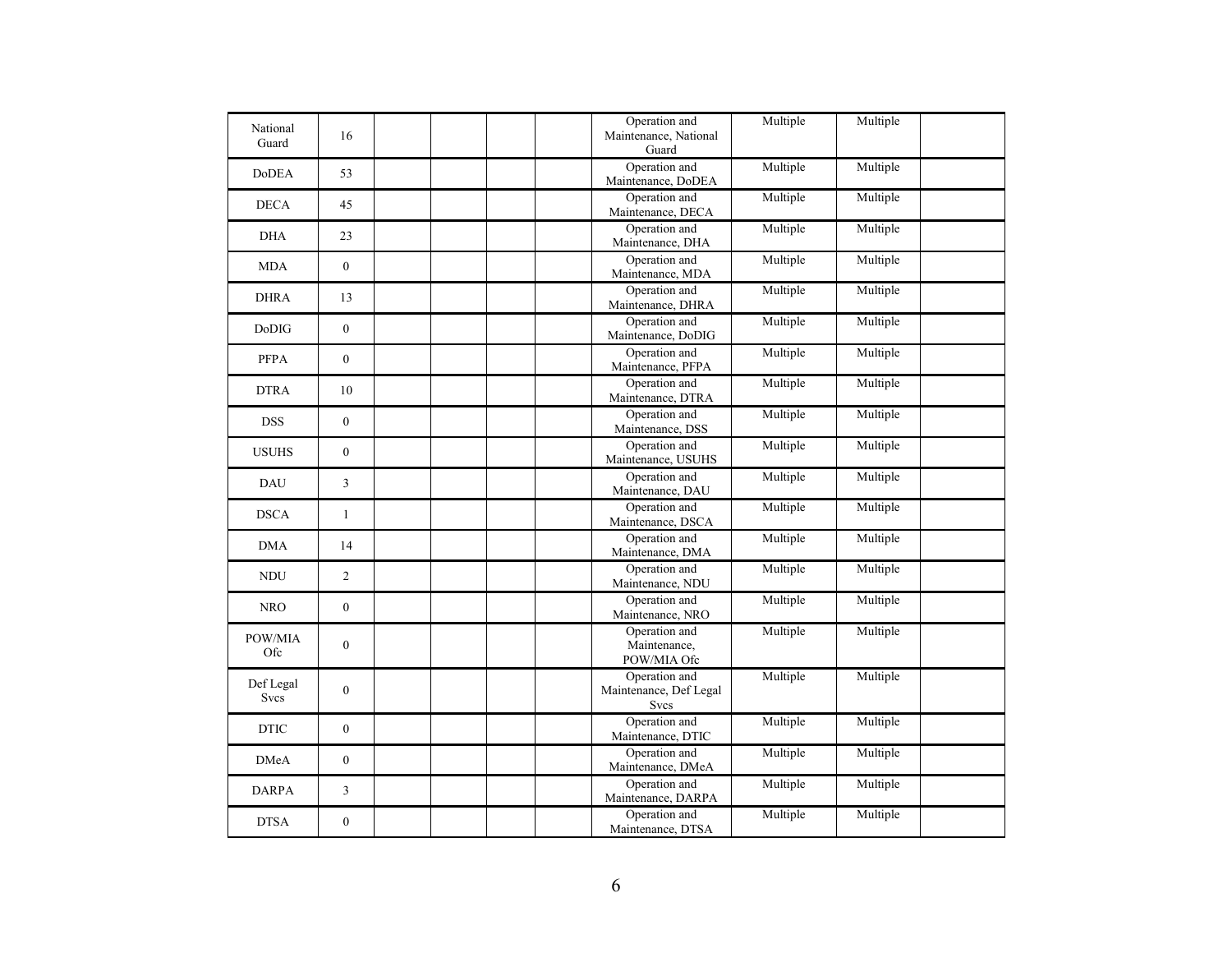| Crt Appls<br>Armd Fres           |       |  |  | Operation and<br>Maintenance, Crt Appls<br>Armd Fres    | Multiple | Multiple |  |
|----------------------------------|-------|--|--|---------------------------------------------------------|----------|----------|--|
| <b>OEA</b>                       |       |  |  | Operation and<br>Maintenance, OEA                       | Multiple | Multiple |  |
| <b>Test Resource</b><br>Mgmt Ctr |       |  |  | Operation and<br>Maintenance, Test<br>Resource Mgmt Ctr | Multiple | Multiple |  |
| Total                            | .,600 |  |  |                                                         |          |          |  |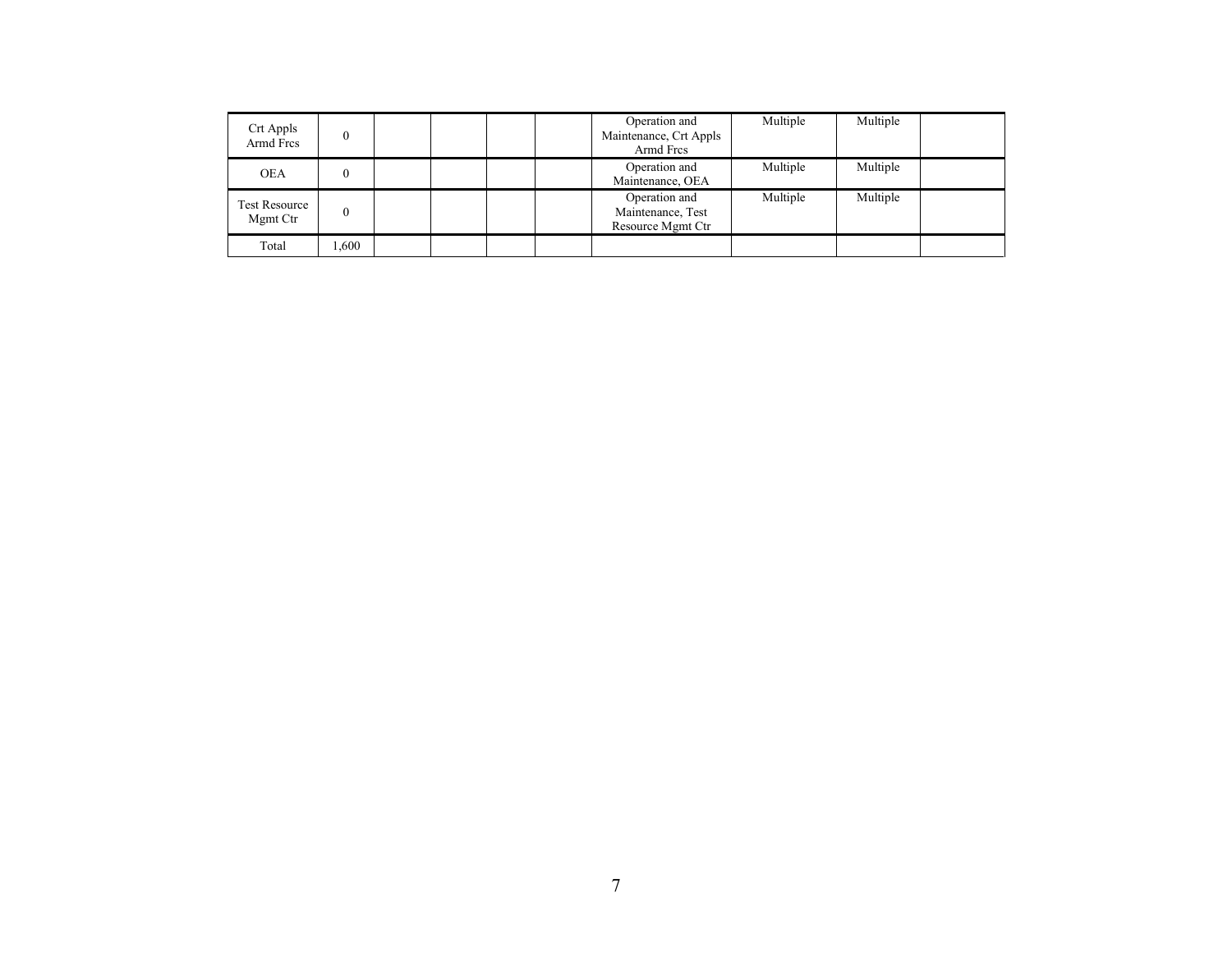**Cost Methodology:** DoD anticipates significant use of VSIP in the foreseeable future as the need for reshaping the workforce continues. VSIP is used to encourage voluntary reductions that mitigate adverse effects on civilian employees and are less costly to the Department than involuntary reductions via RIF. The resource requirements listed reflect the total cost of buyouts for FY23, taking into account the number of employees who have historically participated in VSIP, as well as the projections of DoD components on how many additional employees are expected to take VSIP at the increased amount. It assumes nearly a straight-line increase of \$15,000 per buyout, since historically 99 percent of the buyouts approved are at the maximum amount of \$25,000. This extra expenditure will be absorbed by reducing the costs associated with RIFs, including severance pay, unemployment compensation, continuation of benefits, transition assistance, permanent change of station costs, and various administrative costs.

**Changes to Existing Law:** This proposal does not make any changes to existing law.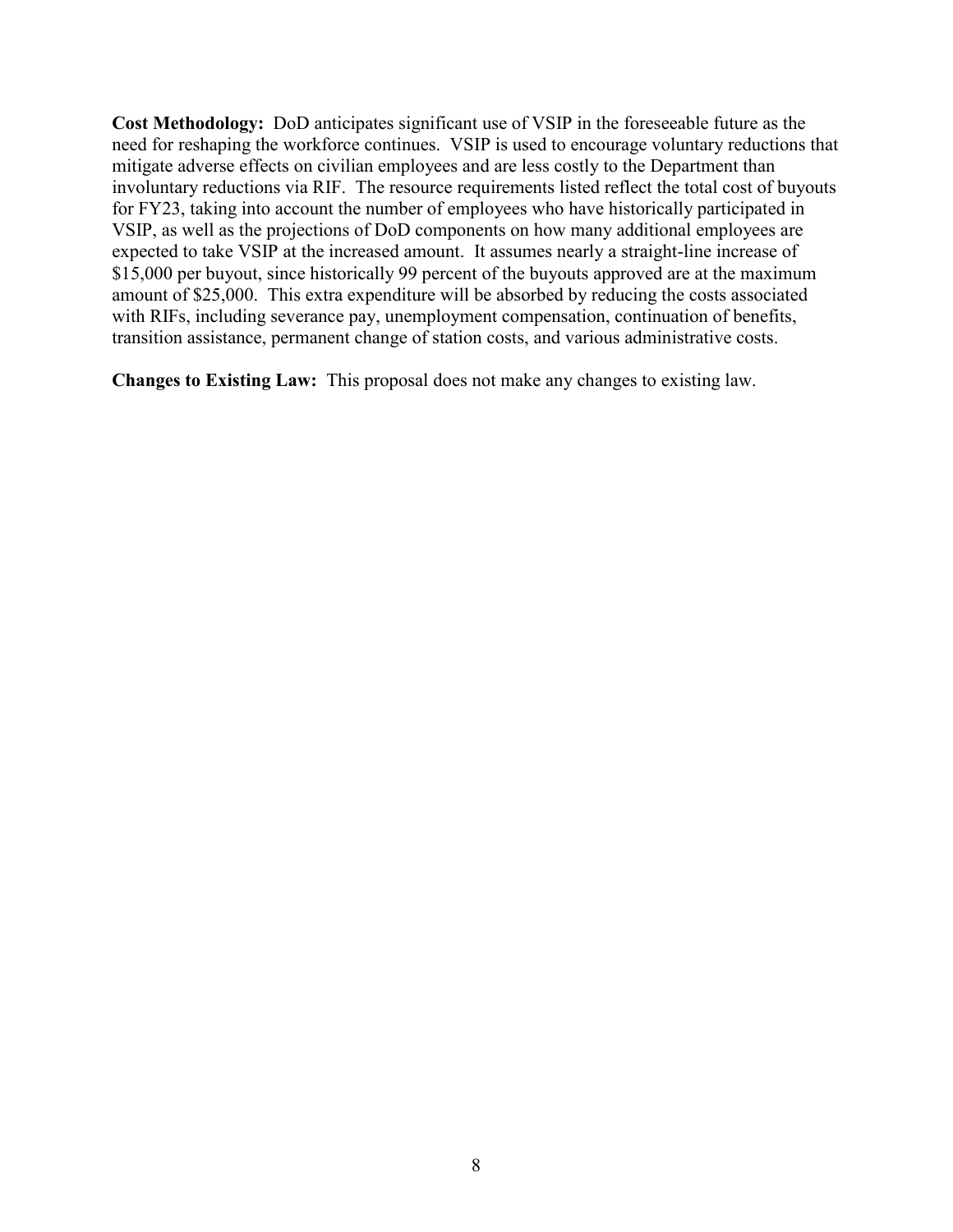# **SEC. \_\_\_. SECURITY COOPERATION PROGRAMS WITH FOREIGN PARTNERS TO ADVANCE WOMEN, PEACE, AND SECURITY.**

- (a) IN GENERAL.—Subchapter V of chapter 16 of title 10, United States Code, is amended by adding at the end the following new section:
- "**§ 353. Women, peace, and security programs**

 "(a) SECURITY COOPERATION PROGRAMS.—The Secretary of Defense, with the concurrence of the Secretary of State, may conduct or support security cooperation programs and activities involving the national military or national-level security forces of a foreign country or other covered personnel to advise, train, and educate such forces or such other covered personnel with respect to—

- "(1) the recruitment, employment, development, retention, promotion, and meaningful participation in decision making of women and underrepresented groups; "(2) sexual harassment, sexual assault, domestic abuse, and other forms of sexual and gender-based violence that disproportionately impact women and underrepresented groups;
- "(3) the integration of gender analysis into security sector policy, planning, exercises, and training;
- "(4) the requirements of women and underrepresented groups, including providing appropriate gender sensitive equipment and facilities; and
- "(5) the implementation of activities described in this subsection.
- "(b) PAYMENT OF EXPENSES FOR ADVANCEMENT OF OBJECTIVES.—The Secretary of
- Defense may pay for the travel, transportation, and subsistence expenses of national military and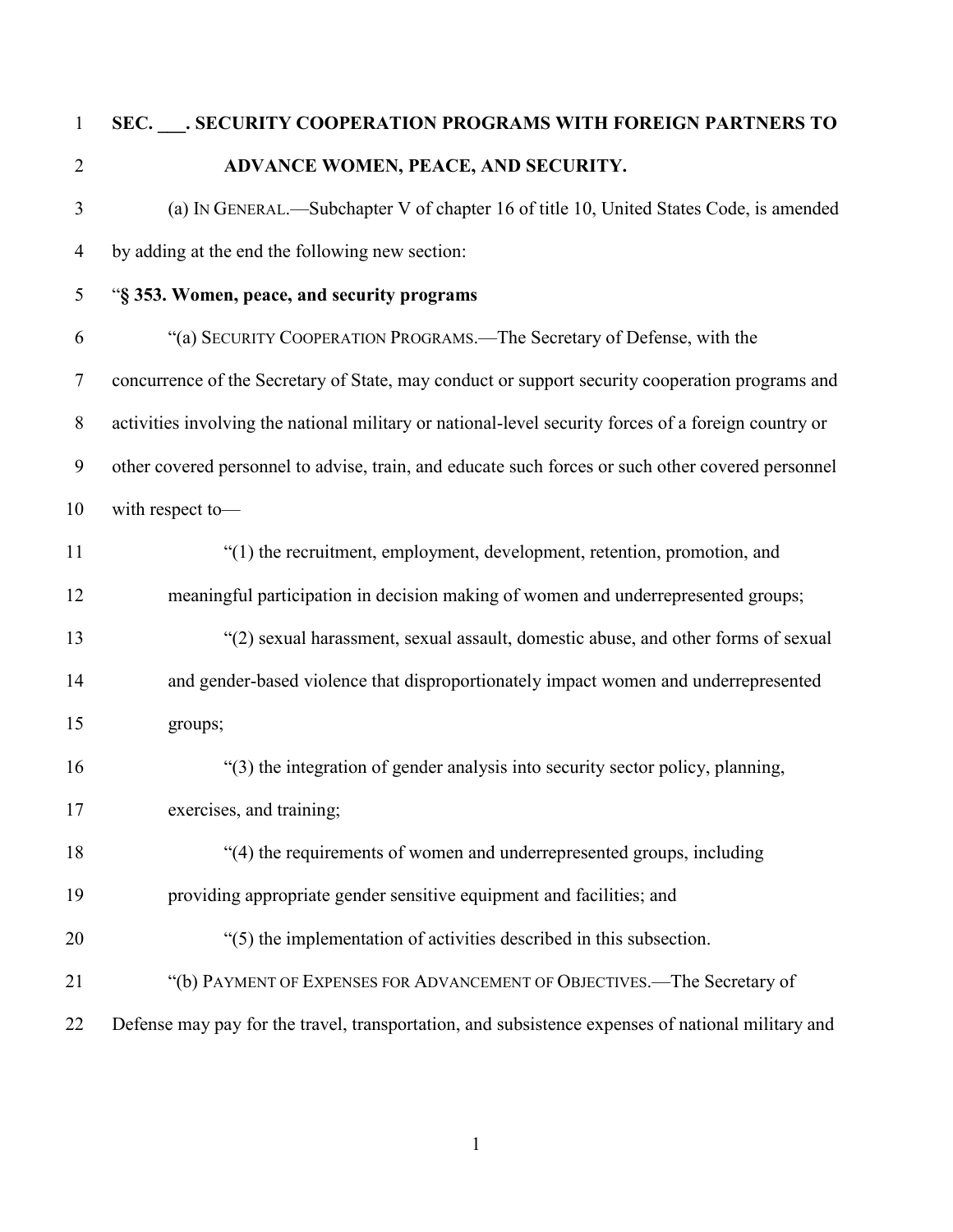| 1  | national-level security forces of a foreign country or other covered personnel that the Secretary |
|----|---------------------------------------------------------------------------------------------------|
| 2  | considers necessary for the advancement of the objectives of this section.                        |
| 3  | "(c) OTHER COVERED PERSONNEL DEFINED.—In this section, the term 'other covered                    |
| 4  | personnel' means personnel of-                                                                    |
| 5  | "(1) the ministry of defense, or a governmental entity with a similar function, of a              |
| 6  | foreign country;                                                                                  |
| 7  | "(2) a regional organization with a security mission;                                             |
| 8  | "(3) personnel of a friendly foreign government other than national security                      |
| 9  | forces; or                                                                                        |
| 10 | "(4) personnel of a non-governmental organization.".                                              |
| 11 | (b) TABLE OF SECTIONS AMENDMENT.—The table of sections at the beginning of                        |
| 12 | subchapter V of chapter 16 of title 10, United States Code, is amended by adding at the end the   |
| 13 | following new item:                                                                               |

"353. Women, peace, and security programs.".

#### **Section-by-Section Analysis**

This proposal would add a new authority to chapter 16 of title 10, United States Code (U.S.C.) to enable Department of Defense (DoD) implementation of the Women, Peace, and Security (WPS) Act of 2017, section 1210E of the National Defense Authorization Act (NDAA) for Fiscal Year (FY) 2021, and two of the five WPS-related recommendations from the Independent Review Commission (IRC) on Sexual Assault in the Military approved by the Secretary of Defense. The proposed authority supports the President's 2021 National Strategy on Gender Equity and Equality to promote gender equality issues in security processes. The proposed authority further supports the Department's stated goal of building defense relationships that promote specific U.S. security interests (e.g., addressing the lack of perspectives and participation of women and underrepresented groups within security sectors) and taking other actions in support of U.S. objectives (i.e., by working with security sectors to advance the Act).

Current security cooperation authorities are narrowly scoped and defined such that the Secretary of Defense is limited in the ability to execute security cooperation activities that further the goals of the WPS Act, as required by section 1210E of the NDAA for FY 2021. The proposal would add a specific authority to allow DoD to uniquely work with the national security forces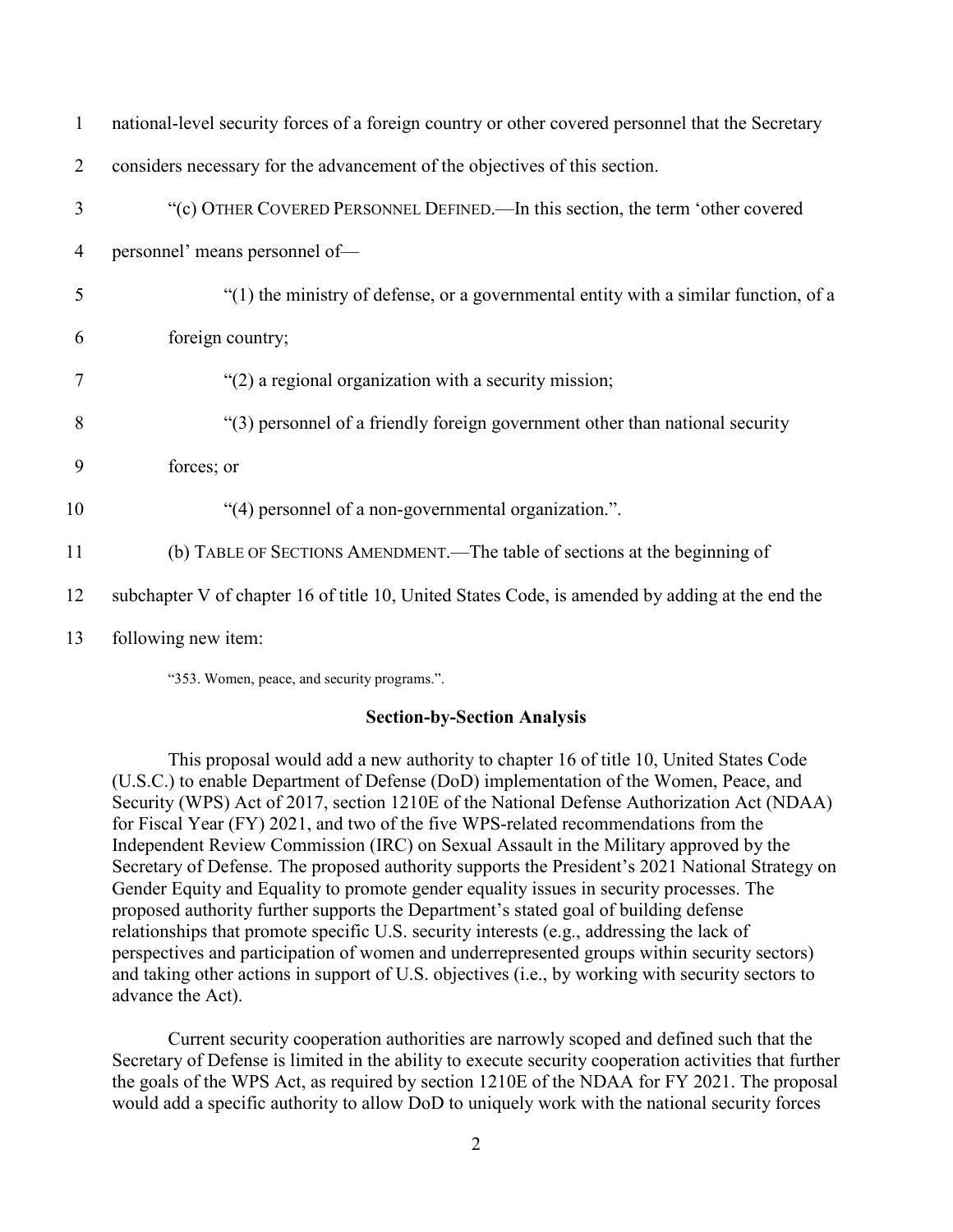of foreign countries, or the personnel of foreign ministries of defense (or ministries with security force oversight), regional organizations with security missions, other personnel of friendly foreign governments, or other non-governmental personnel on activities necessary for complete implementation of the WPS Act.

In previous fiscal years, foreign countries have requested advice and support from DoD on training and education for personnel below the defense institutional level within their ministries of defense—types of activities that fall outside of current security cooperation statutory authorities. Current authorities do not provide DoD the ability to tailor security cooperation activities with foreign countries that remove barriers to progress and create opportunities for the foreign country to mature their own WPS implementation within their security sector.

Many foreign countries request advising and training support from DoD targeted to address the unique gaps in women's ability to qualify for entrance into or serve in occupational specialties within their national security forces. Such training could include basic soldier skills, including light weapons handling and tactical training, basic computer skills, secondary level education reading and writing skills, the ability to maneuver a manual shift vehicle, and physical fitness. Section 333 of title 10, United States Code, limits training for national security forces to nine specific mission areas. A gender analysis of many countries shows that women face substantial barriers to serving in roles within the nine mission areas authorized in section 333. To remove these barriers, training must be focused on foundational skills that are currently not authorized in existing authorities. The proposed authority would allow DoD to conduct targeted training for women and underrepresented groups to mitigate knowledge, skills, and ability-based barriers that inhibit their recruitment, employment, development, retention, and promotion in the security sector.

Many foreign countries request training and education on preventing, addressing, and mitigating sexual harassment, exploitation, abuse, and assault across all levels of personnel in their national security forces and ministries of defense. This request is a key component of establishing mandatory sexual harassment and assault prevention and response training akin to the U.S. requirement across all levels of the DoD. This type of training for foreign countries in and of itself does not qualify as an authorized section 333 mission area. DoD was also unable to execute this type of training under section 332 of title 10 as the appropriate recipients are often below the ministerial level. The proposed authority would allow DoD to conduct training and education on sexual harassment and assault to a broader range of personnel from foreign country national security forces below the defense institutional level authorized under section 332.

Foreign countries recognize DoD leadership on WPS implementation through capability and capacity of the Department's own gender advisory workforce. The DoD gender advisory workforce are those military and civilian personnel across DoD components that have implementation of WPS principles among their functional responsibilities. Many foreign countries request support from the DoD to establish their own WPS programs with a gender advisory workforce, professional military education programming, and associated WPS training for their security forces. In previous fiscal years, foreign countries have requested training for their gender advisory workforce that DoD was unable to execute under the authority of section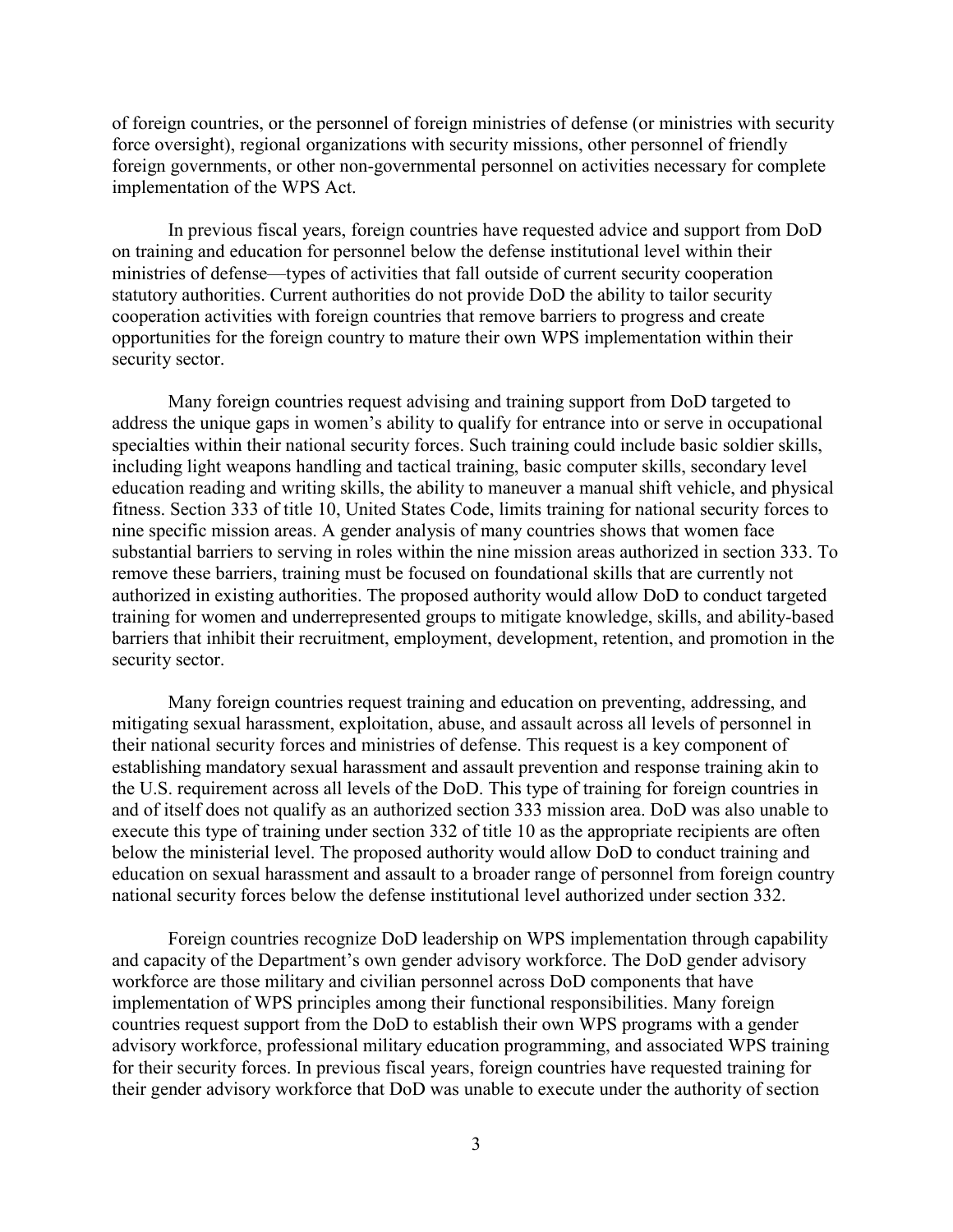333 because this type of training in and of itself did not qualify as an authorized mission area under that section. The proposed authority would enable DoD to work directly with the national security forces of one or more foreign countries, or the personnel of foreign ministries of defense (or ministries with security force oversight), or regional organizations with security missions to advise, train, educate their gender advisory workforce such that the foreign country could ultimately become interoperable on WPS with the United States.

Section 312 of title 10 only allows for the payment of personnel expenses associated with conferences, seminars, and similar meetings that are in direct support of enhancing interoperability between the U.S. Armed Forces and the national security forces of a friendly foreign country for the purposes of conducting operations. This proposed authority would allow DoD to pay for the travel, transportation, and subsistence expenses of foreign country personnel such as gender advisory training facilities and materials, associated with activities authorized under this section. The WPS Act states that it is the policy of the United States to "integrate the perspectives and interests of affected women into conflict-prevention activities and strategies." The proposed authority would also allow DoD, with the concurrence of the Department of State, to pay for the travel, transportation, and subsistence expenses of other personnel of friendly foreign governments and non-governmental personnel to ensure the perspectives of WPS subject matter experts, women, and other underrepresented groups inform the activities authorized under this new section in accordance with the Act.

The proposed authority enables the implementation of IRC recommendation 3.4.c – "Integrate a gender analysis into the military's planning & operational frameworks" by allowing DoD to uniquely work with the national security forces of one or more foreign countries, or the personnel of foreign ministries of defense (or ministries with security force oversight), or regional organizations with security missions on integrating a gender analysis into foreign country security sector policy, planning, exercises, and training. This type of training for foreign countries in and of itself does not qualify as an authorized mission area under section 333.

The proposed authority enables the implementation of IRC recommendation 3.4.e – "Congress should support DoD's inclusion of Personnel and Readiness in WPS implementation and codify in legislation" by allowing DoD to reflect best practices from the Office of the Secretary of Defense for Personnel and Readiness on diversity, equity, and inclusion and sexual assault prevention and response in DoD WPS security cooperation with personnel from foreign countries, as authorized in this section. The term 'underrepresented groups' reflects a diversity, equity and inclusion best practice. The term refers to populations sharing a particular characteristic, as well as geographic communities, that have been systematically denied a full opportunity to participate in the security sector. This term ensures diversity, equity, and inclusivity so that the DoD does not reinforce existing forms of inequity and inequality within foreign countries by only including women from dominant groups (i.e., ethnic, racial, gender identity, sexual orientation, tribal, religious) within the DoD activities described in this proposed authority.

**Resource Information:** The resources impacted are reflected in the table below and are included within the Fiscal Year (FY) 2023 President's Budget request.